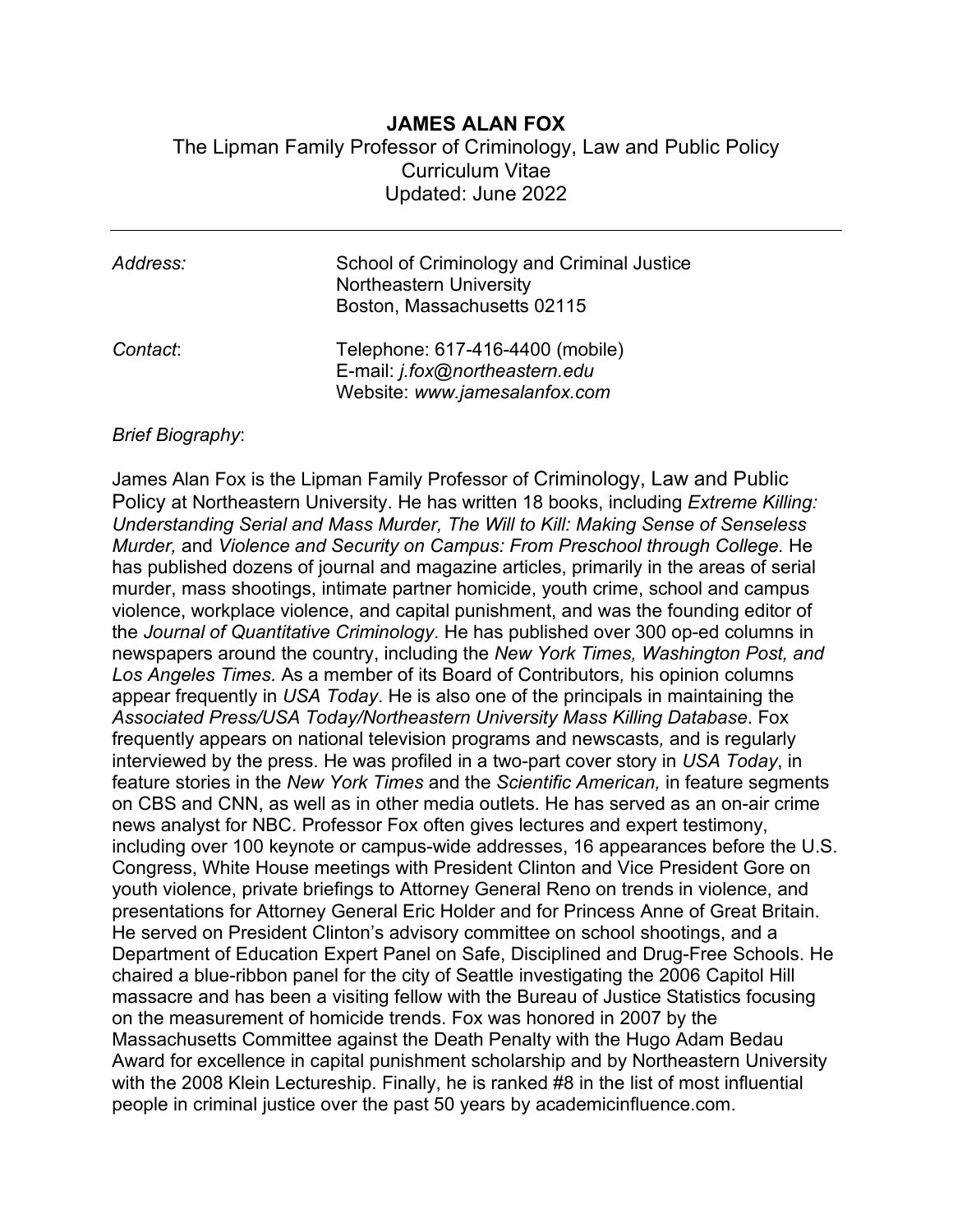## **Education**

University of Pennsylvania, 1969-1972 (A.B. in Sociology) University of Michigan, Institute for Social Research (ISR), 1973 University of Pennsylvania, 1973-1974 (M.A. in Criminology with Distinction) University of Pennsylvania, 1974-1975 (M.A. in Statistics) University of Pennsylvania, 1975-1976 (Ph.D. in Sociology with Distinction)

## **Academic Positions**

|           | 1972-1973 Eastern Michigan University, Department of Sociology<br>Rank: Lecturer                                                                                                                                     |
|-----------|----------------------------------------------------------------------------------------------------------------------------------------------------------------------------------------------------------------------|
| 1974-1975 | Community College of Philadelphia, Economics Department<br>Rank: Instructor                                                                                                                                          |
| 1975-1976 | University of Pennsylvania, Department of Sociology<br>Rank: Instructor                                                                                                                                              |
| 1977--    | Northeastern University, College of Criminal Justice<br>Assistant Professor (1977-1982)<br>Associate Professor (1982-1985)<br>Professor (1985-1990)<br>Director of the Graduate School of Criminal Justice (1990-92) |
|           | Dean of the College of Criminal Justice (1991-1999)<br>The Lipman Family Professor of Criminal Justice<br>$(1999 - 2010)$<br>The Lipman Family Professor of Criminology, Law and                                     |
|           | Public Policy (2007 – present)                                                                                                                                                                                       |

## **Prizes and Honors**

J. Francis Finnegan Prize in Criminology, University of Pennsylvania, 1974.

J. Parker Bursk Prize in Statistics, University of Pennsylvania, 1975.

"Professor of the Year" award for teaching, Graduate School of Criminal Justice, Northeastern University, 1986-87.

Faculty membership, Phi Kappa Phi National Honor Society.

Faculty membership, Golden Key National Honor Society.

Named to list of "100 Who Made Their Mark," *Northeastern Magazine*, Centennial Edition, September 1998.

Awarded "The Lipman Family Chair in Criminal Justice," Northeastern University, 1999. Cole Professorship, Wheaton College, Norton, MA, 1999-2000.

John T. Holden Memorial Fund Lecture, University of New Hampshire, 2007.

Recipient, Hugo Adam Bedau Award for excellence in death penalty scholarship,

Massachusetts Citizens against the Death Penalty, 2007.

Klein Memorial Lectureship, Northeastern University, 2008.

Distinguished Lecture Series, University of Central Florida, 2014.

Ranked #8 in the list of most influential people in criminal justice over the past 50 years by academicinfluence.com.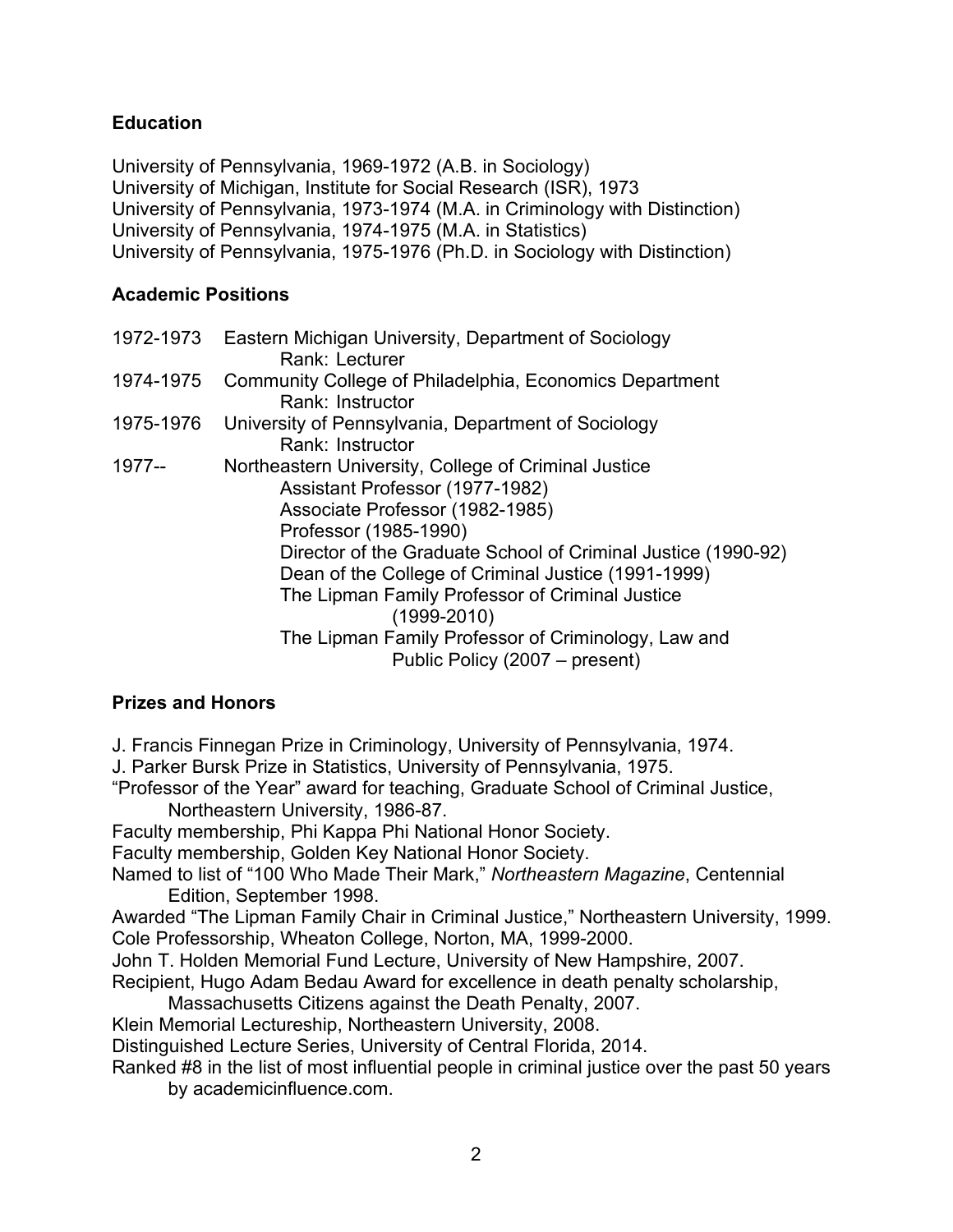## **Publications**

## *Books:*

- James Alan Fox, *Forecasting Crime Data: An Econometric Analysis*. Lexington Books, Lexington, MA, 1978.
- James Alan Fox, ed., *Methods in Quantitative Criminology*. Academic Press, New York, 1981.
- James Alan Fox, ed., *Models in Quantitative Criminology*. Academic Press, New York, 1981.

Jack Levin and James Alan Fox, *Mass Murder: America's Growing Menace*. Plenum Press, New York, 1985; Berkley Books paperback edition, 1991.

- James Alan Fox and Paul E. Tracy, *Randomized Response: A Method for Sensitive Surveys*. Sage University Paper series in Quantitative Applications in the Social Sciences. Sage Publications, Beverly Hills, CA, 1986.
- James Alan Fox, Jack Levin, and Stephen G. Harkins, *Elementary Statistics for Behavioral Research*. Harper Collins, New York, 1993.

James Alan Fox, Jack Levin, and Shaun Illingworth, *Instructor's Manual to Accompany Elementary Statistics for Behavioral Research*. Harper Collins, New York, 1993.

- James Alan Fox and Jack Levin, *How to Work with the Media: A Survival Guide for Scholars*. Sage, 1993.
- James Alan Fox, Jack Levin, and William Levin, *Workbook to Accompany Elementary Statistics for Social Research*, Harper Collins; Fourth Edition, 1991, Fifth Edition, 1994.

James Alan Fox and Jack Levin, *Overkill: Mass Murder and Serial Killing Exposed*. Plenum Press, 1994; Paperback edition, Dell Books, 1996; Japanese translation, 1996.

- James Alan Fox and Jack Levin, *Killer on Campus: The Gainesville Student Murders*. Avon Books, 1996.
- Jack Levin and James Alan Fox, *Dead Lines: Essays in Murder and Mayhem*. Allyn & Bacon, 2001.
- James Alan Fox and Jack Levin, *Elementary Statistics in Criminal Justice Research: The Essentials*. Allyn & Bacon, 2004.
- James Alan Fox and Jack Levin, *The Will to Kill: Explaining Senseless Murder*, Sourcebooks, April 2006.
- Jack Levin, James Alan Fox and David R. Forde, *Elementary Statistics for Social Research*, Allyn & Bacon, New York; Fourth Edition, 1988, Fifth Edition, 1991, Sixth Edition, 1994, Seventh Edition, 1997, Eighth Edition, 1999; Ninth Edition, 2002; Tenth Edition, 2006, Eleventh Edition, 2009, Portuguese editions 2004, 2009, 2014, Twelfth Edition 2014, Revel Edition 2017.
- Jack Levin and James Alan Fox, *Elementary Statistics in Social Research: The Essentials*. Allyn & Bacon, 2003, Second Edition, 2007, Third Edition, 2010.
- James Alan Fox, Jack Levin, and David R. Forde, *Elementary Statistics in Criminal Justice Research*. Allyn & Bacon, First Edition 1999; Second Edition 2002, Third Edition 2008, Fourth Edition, 2014.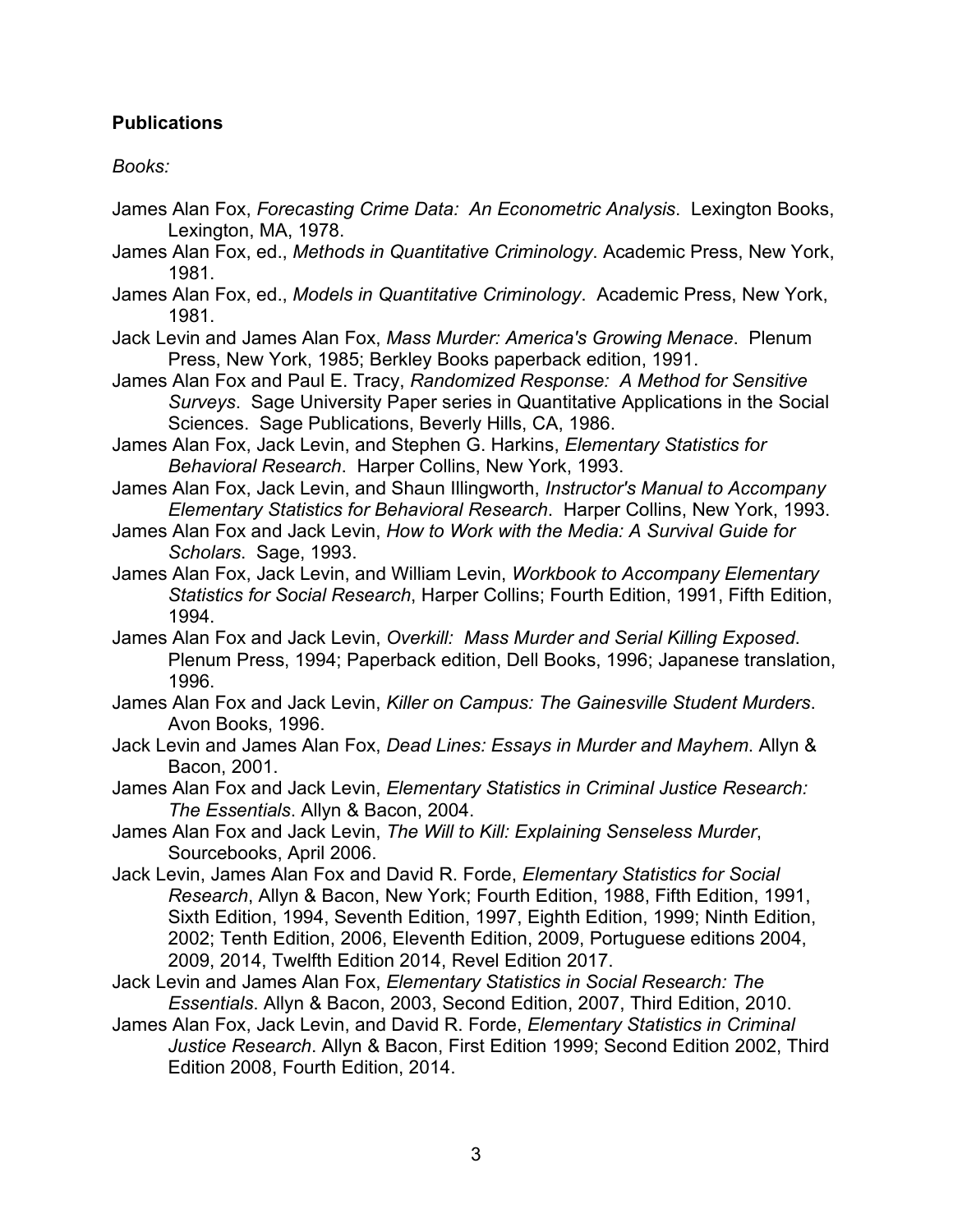James Alan Fox and Harvey Burstein, *Violence and Security on Campus: From Pre-School through College.* Praeger Publishing, 2010.

- James Alan Fox, *Randomized Response and Related Methods for Surveying Sensitive Data, Second Edition*. Sage University Paper series in Quantitative Applications in the Social Sciences. Sage Publications, Beverly Hills, CA, 2016.
- James Alan Fox, Jack Levin and Kenna Quinet, *The Will to Kill: Making Sense of Senseless Murder,* Third Edition, Allyn & Bacon, 2007, Fourth Edition, 2011; Fifth Edition, 2019.
- James Alan Fox, Jack Levin, and Emma E. Fridel, *Extreme Killing: Understanding Serial and Mass Murder*. Sage Publications, 2005, Second Edition, 2011, Third Edition, 2015; Fourth Edition, 2019; Fifth Edition, 2022.

*Web-Based Reports, Databases, and Electronic Courseware:*

- James Alan Fox and Jack Levin, *Stat Tutor* (MS-DOS and Macintosh versions), Harper-Collins, 1993.
- James Alan Fox, Uniform Crime Reports: Supplementary Homicide Reports [Computer file]. Ann Arbor, MI: Inter-university Consortium for Political and Social Research.
- James Alan Fox and Marianne W. Zawitz, *Homicide Trends in the United States*. *http://www.ojp.usdoj.gov/bjs/homicide/homtrnd.htm* , Bureau of Justice Statistics, 1998, updated 2000, 2001, 2002, 2003, 2005, 2006, 2007.
- James Alan Fox, *ABCalc*, Allyn & Bacon,2010, 2013.
- James Alan Fox, Supplementary Homicide Reports, Multiply-Imputed Database, 1976- 2020 Cumulative File, Northeastern University.
- James Alan Fox, Associated Press/USA Today/Northeastern University Mass Killing Database, 2006-2022.

*Book Chapters:*

- James Alan Fox, "Foundation Funding," in *Courts and the Classroom* (J.F. Van Camp, ed.), LEAD, Inc., Concord, Massachusetts, 1979.
- James Alan Fox, "Some Tips on Evaluating Community Based Programs," in *Building Bridges to the Law*. (C. White, ed.), American Bar Association, 1981.
- Paul E. Tracy and James Alan Fox, "The Randomized Response Approach to Criminological Surveys," in *Methods in Quantitative Criminology* (J.A. Fox, ed.). Academic Press, New York, 1981.
- James Alan Fox, "The Geometric Distributed Lag and Its Application to Police Expenditures," in *Models in Quantitative Criminology* (J.A. Fox, ed.), Academic Press, New York, 1981.
- Jack Levin and James Alan Fox, "Female Serial Killers," in C. Culliver, Female Criminality: The State-of-the-Art, Praeger, New York (1993).
- Jack Levin and James Alan Fox, "A Psycho-Social Profile of Mass Murder," in T. Fleming, ed., *Serial and Mass Murder: Theory, Research and Policy*, Canadian Scholars Press, 1996.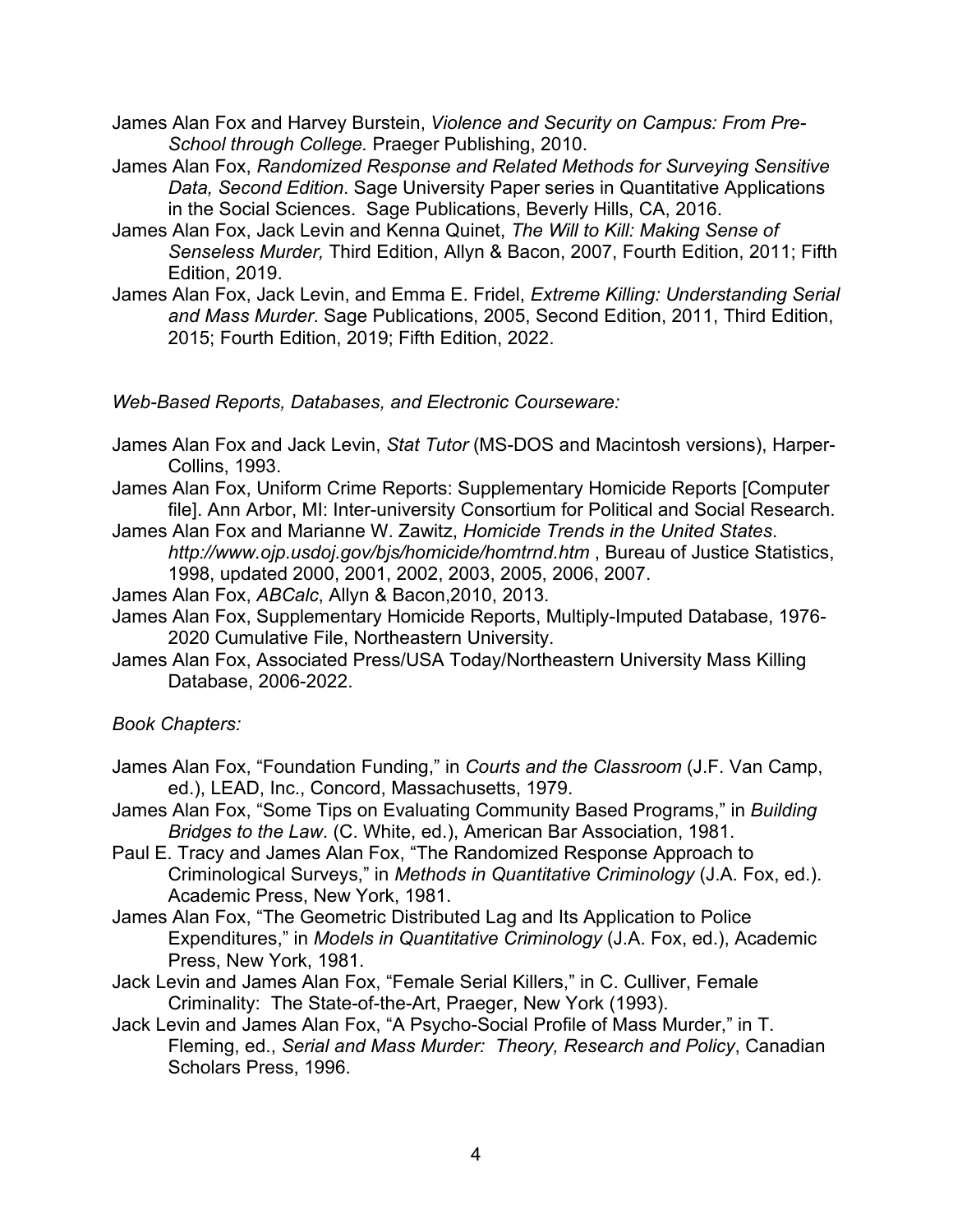- James Alan Fox and Jack Levin, "Special Concerns of Surviving Victims of Multiple Murder: In Memory of the Victims of the Montreal Massacre" in T. Fleming, ed., *Serial and Mass Murder: Theory, Research and Policy*, Canadian Scholars Press, 1996.
- James Alan Fox and Jack Levin, "Serial Murder: A Survey," in Craig Calhoun and George Ritzer, *Perspectives on Sociology*, McGraw Hill, 1996, pp. 51-64.
- James Alan Fox and Jack Levin, "Serial Murder: A Survey," in Craig Calhoun and George Ritzer, *Perspectives on Criminal Justice*, McGraw Hill, 1996, pp. 17-30.
- James Alan Fox and Jack Levin, "Multiple Murder: Patterns of Serial and Mass Murder," in Michael Tonry, ed., *Crime and Justice: A Review of Research*, University of Chicago Press, 1998.
- James Alan Fox and Jack Levin, "The Mythology of Serial Murder," in Dwayne Smith and Margaret Zahn, eds., *Issues in the Study and Prevention of Homicide, and Homicide Studies*, Sage Publications, 1998.
- James Alan Fox and Jack Levin, "Serial Murder: Myth and Reality," in Dwayne Smith and Margaret Zahn, eds., *Homicide Studies: A Sourcebook of Social Research*, Sage Publications, 1998.
- Jack Levin and James Alan Fox, "Making Sense of Mass Murder," in *Handbook of Psychological Approaches with Violent Criminal Offenders: Contemporary Strategies and Issues,* Michel Hersen, ed., Plenum Publishing Company, 1999.
- James Alan Fox, "Demographics and U.S. Homicide: Trends by Age, Sex, and Race for 1976-1998 and Beyond," in Al Blumstein and Joel Wallman, eds., *The Crime Drop in America*. New York: Cambridge University Press, 2000.
- James Alan Fox and Jack Levin, "Identifying serial killers," in L. `Gerdes, ed., *Serial Killers*. Greenhaven Press, 2000.
- James Alan Fox, Jodi Brown, Mary Ann Zager and Monica Bartlett, "Demography and Death by Violence: A Demographic Analysis of U.S. Homicide Offending Trends," in Susan O. White, ed., *Handbook of Youth and Justice*, Kluwer Academic/Plenum Publishers, 2001.
- James Alan Fox and Jack Levin, "Mass Murder," in David Lewvinson, ed., *Encyclopedia of Crime and Punishment*, Sage Publications, 2002.
- James Alan Fox and Maria Tcherni, "Randomized Response," in Michael Lewis-Beck, ed., *Encyclopedia of Social Science Research Methods*, Sage Publications, 2003.
- Jack Levin and James Alan Fox, "Mass Murder," in Eric Hickey, *Encyclopedia of Homicide and Violence*, Sage Publications, 2003.
- James Alan Fox and Jack Levin, Serial Murder: Popular Myths and Empirical; Realities," in Albert R. Roberts, ed., *Critical Issues in Crime and Justice*, 2nd Edition, Sage Publications, 2003.
- Jack Levin and James Alan Fox, "The Hillside Strangler," in Matthew Silberman. ed., *Violence and Society*, Prentice Hall, 2003.
- James Alan Fox, "Uniform Crime Reports," in J. Greene, ed., *Encyclopedia of Police Science*, 3rd Edition, Routledge, 2006.
- James Alan Fox, "Fueling a Contagion of Campus Bloodshed," in M. Garrett Bauman, ed., *Ideas and Details: A Guide to College Writing, 7th Ed*., Belmont, CA: Wadsworth, 2009, pp 18-20.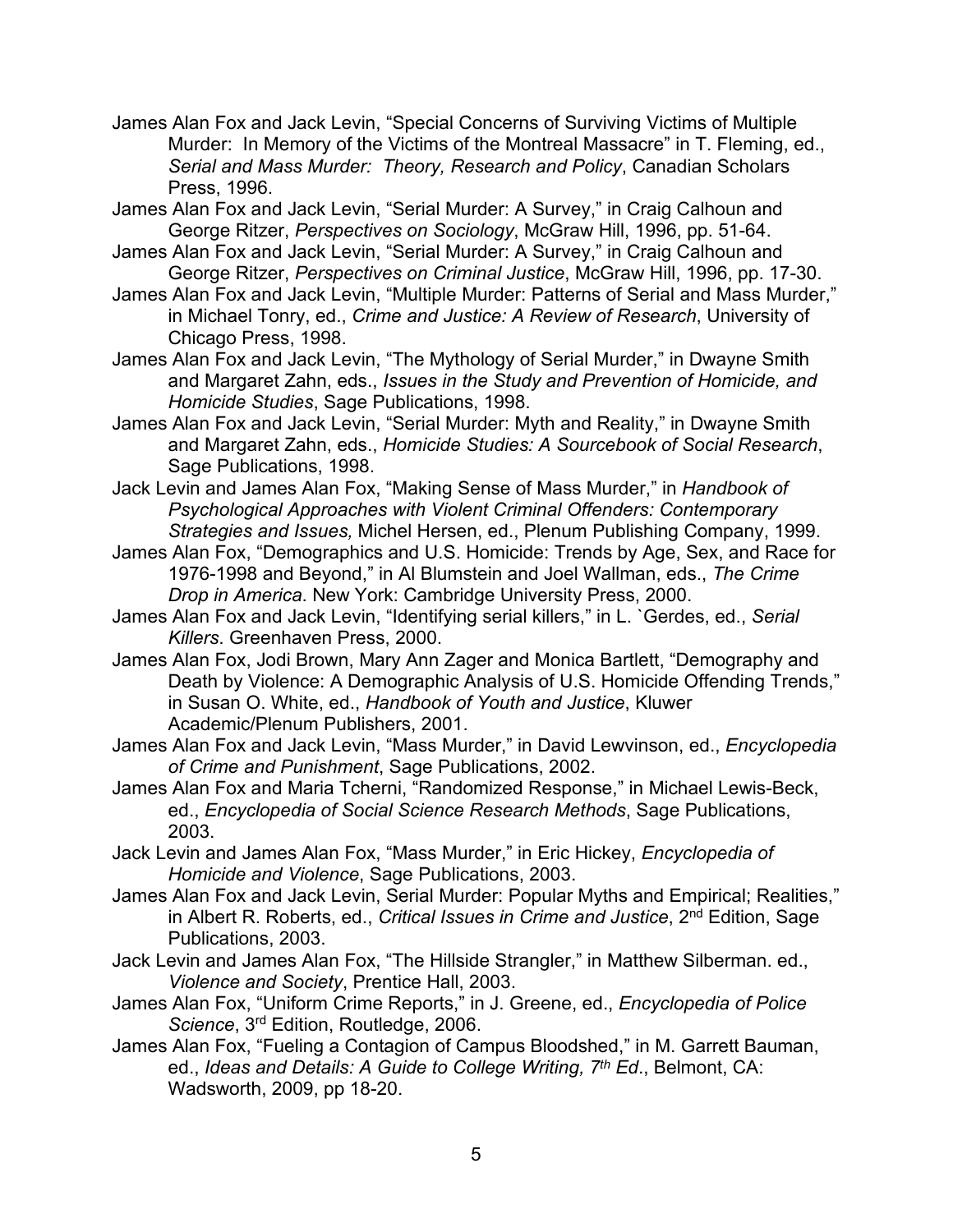- Jack Levin and James Alan Fox, "The Normalcy of Serial Murder," in Richard N. Kocsis, ed., *Serial Murder and the Psychology of Violent Crimes*. Totowa, NJ:: Humana Press, 2007. Reprinted in Kevin Borgeson and Kristen Kuehnle, eds., *Serial Offenders in Theory and Practice*, Sudbury, MA: Jones and Bartlett Press, 2011.
- Aviva Rich-Shea and James Alan Fox, "Zero-Tolerance Policies," in Glenn W. Muschert, Stuart Henry, Nicole L. Bracy, and Anthony A. Peguero (eds.), *Responding to School Violence: The Columbine Effect.* Boulder, CO: Lynne Rienner Publishers, 2014.
- Jack Levin and James Alan Fox, "Multiple Homicide: Understanding Serial and Mass Murder," in F. Brookman, E. R. Maguire, and M. Maguire, eds., *The Wiley Handbook of Homicide*, New York: Wiley/Blackwell, 2017.
- James Alan Fox and Jack Levin, "Understanding Mass Shootings," in L. Wilson, ed., *The Wiley Handbook of the Psychology of Mass Shootings*, New York: Wiley/Blackwell, 2017.
- James Alan Fox and Emma E. Fridel, "The Menace of School Shootings in America: Panic and Overresponse," in H. Shapiro, ed., *The Handbook of Violence in Education: Forms, Factors, and Preventions*, New York: Wiley/Blackwell Publishers, 2018.
- James Alan Fox and Emma E. Fridel, "Crime statistics and the media," in David R. Forde, ed., *The Encyclopedia of Research Methods and Statistical Techniques in Criminology and Criminal Justice*, New York: Wiley/Blackwell Publishers, 2021.
- James Alan Fox, "Crime forecasting and the disappearing juvenile crime wave," in Kathleen Heide, ed., *International Handbook of Juvenile Homicide*. Taylor & Francis/Routledge, forthcoming.

## *Articles:*

- James Alan Fox, "The Identification and Estimation of Deterrence: An Evaluation of Yunker's Model." *Journal of Behavioral Economics*, Special issue on capital punishment (1977), pp. 225-242.
- James Alan Fox, "Generations and the Generation of Crime." *Virginia Law Weekly*, Vol. 31, No. 1 (March 31, 1978), pp. 1-4.
- James Alan Fox, "The Impact of Crime Trends on Police Expenditures: An Investigation of the Lag Structure." *Evaluation Quarterly*, Vol. 3, No. 1 (1979), pp. 41-58.
- Spencer A. Rathus, James Alan Fox, and Jerry DeCristofaro, "Perceived Structure of Aggressive and Assertive Behaviors." *Psychological Reports* Vol. 44 (1979), pp. 695-698.
- Marjorie E. Brown and James Alan Fox, "Economic Correlates of Female Criminality," *Proceedings of the Criminal Justice Statistics Association*, 1979.
- James Alan Fox and Jack Levin, "The Other Side of the Sociology of Media: The Media of Sociology." *New England Sociologist*, Vol. 2, No. 1 (1979), pp. 72-74.
- Spencer A. Rathus, James Alan Fox, and J. Bradley Ortins, "The MacAndrew Scale as a Measure of Substance Abuse among Delinquents." *Journal of Clinical Psychology*, Vol. 36 (1980), pp. 579-85.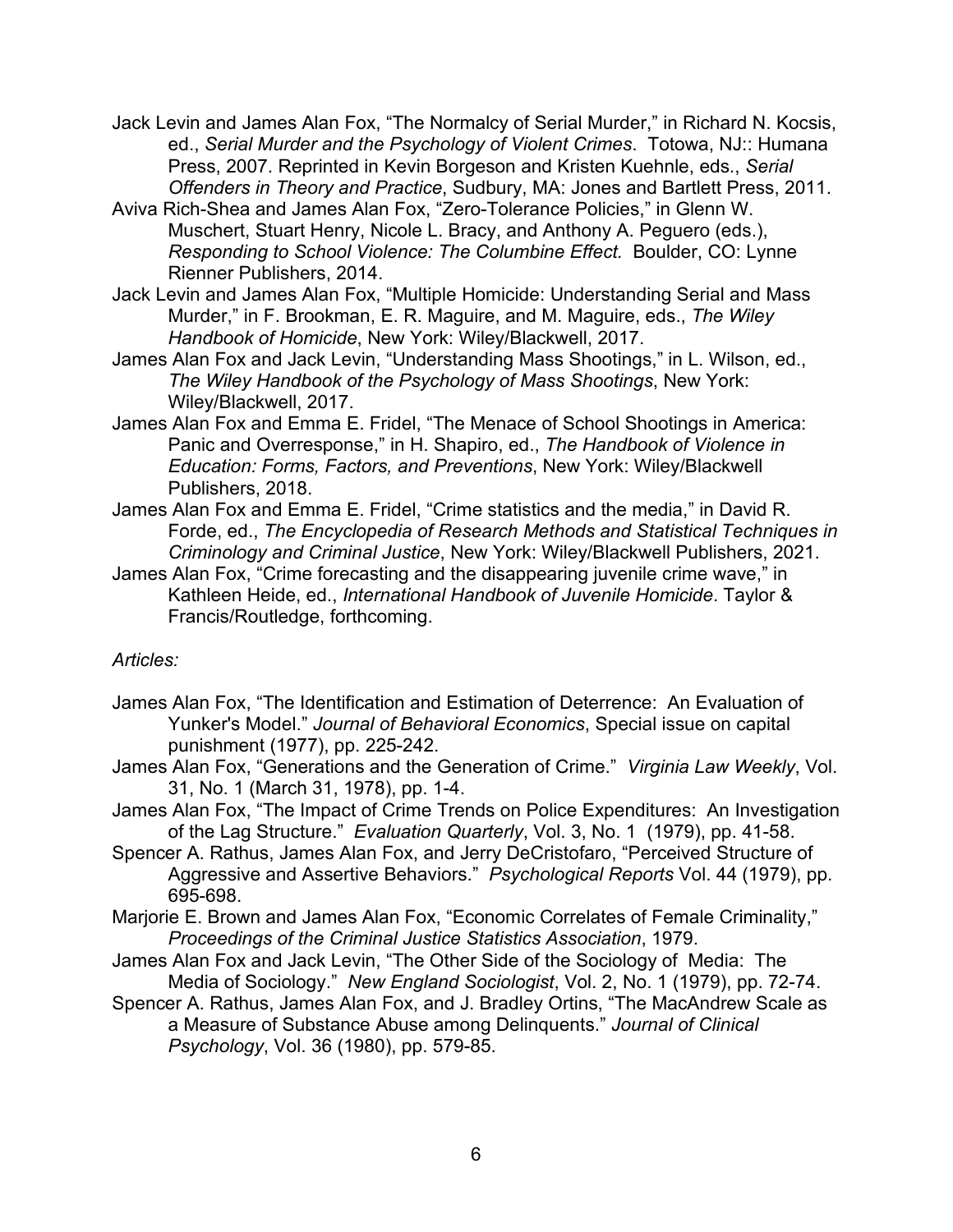- James Alan Fox and Paul E. Tracy, "The Randomized Response Approach: Applicability to Criminal Justice Research and Evaluation." *Evaluation Review*, Vol. 4 (1980), pp. 601-622.
- James Alan Fox and Paul E. Tracy, "A Field-Validation of a Quantitative Randomized Response Model." *Proceedings of the Survey Research Section of the American Statistical Association*, 1980.
- James Alan Fox, "Forecasts of Crime Rates and Their Relation to Demographic and Economic Indicators." *Congressional Record*, United States House of Representatives Subcommittee on Crime, June 10, 1981.
- Paul E. Tracy and James Alan Fox, "The Validity of Sensitive Measurements: A Comparison of Two Measurement Strategies." *American Sociological Review*, Vol. 46 (1981), 187-200.
- James Alan Fox and Paul E. Tracy, "Reaffirming the Validity of the Randomized Response Approach" (Reply to Miller). *American Sociological Review*, Vol. 46 (1981), pp. 930-933.
- James Alan Fox, "Reexamining Some Perils of Quantification in the Econometric Study of Crime Rates: A Reply to Decker and Kohfeld." *Journal of Research in Crime and Delinquency*, Vol. 19 (1982), pp. 122-131.
- James Alan Fox and Paul E. Tracy, "Measuring Associations with Randomized Response." *Social Science Research*, Vol. 13 (1984), pp. 188-197.
- James Alan Fox and Daryl A. Hellman, "Location and Other Correlates of Campus Crime." *Journal of Criminal Justice*, Vol. 13 (1985), pp. 429-444.
- James Alan Fox, "Persistent Flaws in Econometric Studies of the Death Penalty," *Congressional Record*, House Subcommittee on Criminal Justice, May 7, 1986.
- James Alan Fox and Paul E. Tracy, "A Measure of Skewness in Offense Distributions." *Journal of Quantitative Criminology*, Vol. 4 (1988), pp. 259-274.
- Paul E. Tracy and James Alan Fox, "Insurance Fraud in Automobile Body Repair Costs, *Criminology*, August 1989.
- James Alan Fox and Michael Radelet, "Persistent Flaws in Deterrence Research," Loyola *of Los Angeles Law Review*, December, 1989.
- James Alan Fox, Michael Radelet, and Julie Bonsteel, "Public Opinion on the Death Penalty in the Post-Furman Years." *New York University Review of Law and Social Change* Vol. 18, No. 2, (1990-91), pp. 499-528.
- James Alan Fox, "The Demographic Cycle of Violence," *Congressional Record*, Senate Judiciary Committee, July 31, 1990.
- James Alan Fox and Jack Levin, "Homicide against the Elderly: A Research Note," *Criminology* Vol. 28, No. 2 (1991), pp. 317-327.
- James Alan Fox and Jack Levin, "Firing Back: The Growing Threat of Workplace Homicide," *Annals of the American Academy of Political and Social Science,* No. 536, 1994, pp. 16-30.
- James Alan Fox, "The Coming Juvenile Crime Storm," *Population Today*, September 1996; reprinted in *The Angolite.* 1997.
- James Alan Fox, "Filling the After-School Wasteland," *The Exchange*, Winter 1998, pp. 14-15.
- James Alan Fox, "Learning at Penn Criminology," *Homicide Studies*, 1998.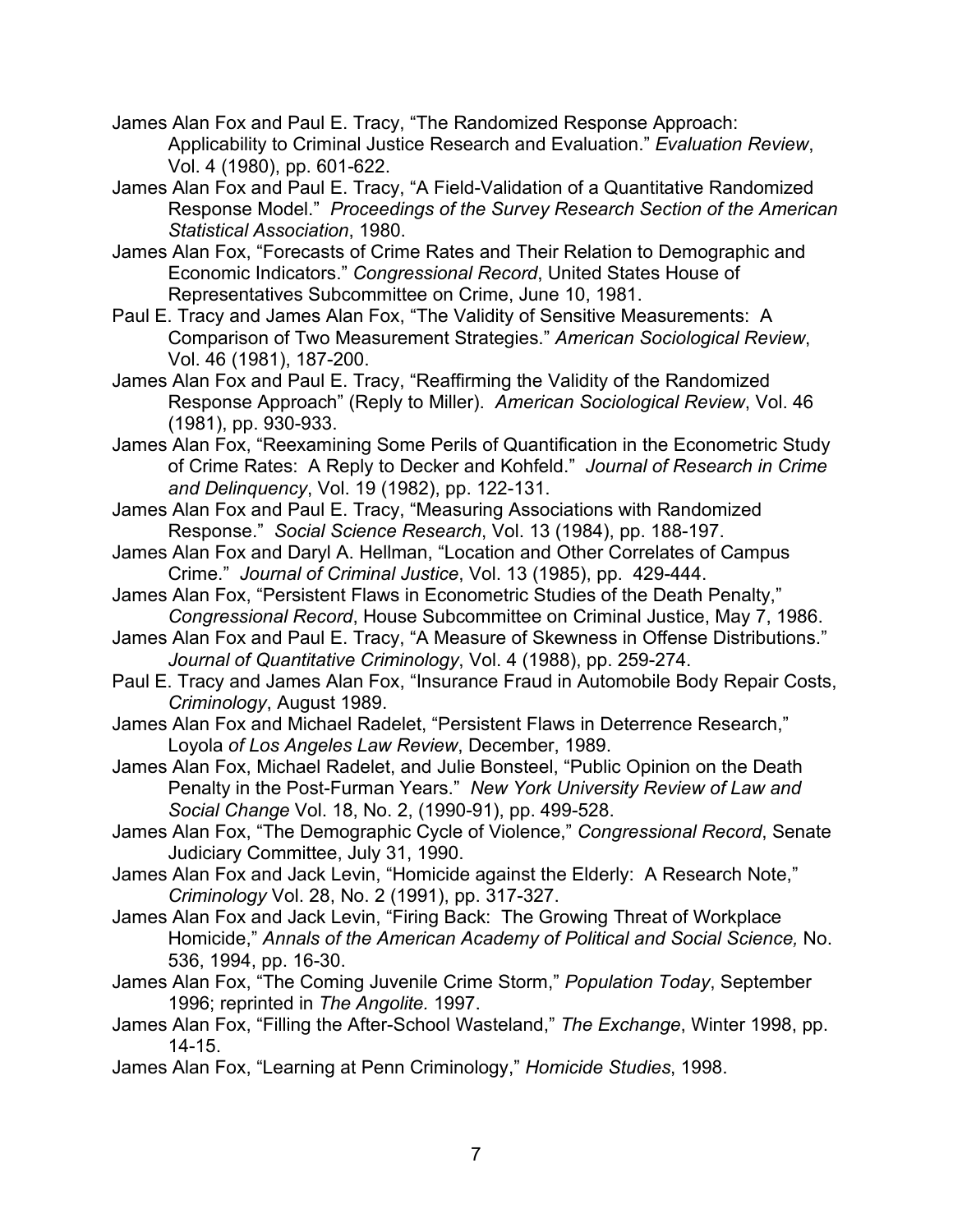James Alan Fox and Alex R. Piquero, Deadly Demographics: Population Characteristics and Forecasting Homicide Trends, *Crime and Delinquency*, July 2003.

- James Alan Fox and Jack Levin, "Mass Murder: An Analysis of Extreme Violence," *Journal of Applied Psychoanalytic Studies*, Vol. 5, No. 1, 2003.
- James Alan Fox, "Missing Data Problems in the Supplementary Homicide Reports: Imputing Offender and Relationship Characteristics." *Homicide Studies*, Vol. 8, No. 3, August 2004.
- Jack Levin, James Alan Fox and Jason Mazaik, "Blurring Fame and Infamy: A Content Analysis of Cover Story Trends in People Magazine," *The Internet Journal of Criminology*, July 2005.
- James Alan Fox, Ann Burgess, Jack Levin, Marleen Wong, and Allen Burgess, "The Capitol Hill Mass Murder Case." *Brief Treatment and Crisis Intervention*, May 2007.
- James Alan Fox and Marc L. Swatt, "Multiple Imputation of the Supplementary Homicide Reports, 1976-2005." *Journal of Quantitative Criminology* 25 (March 2009).
- James Alan Fox and Jenna Savage, "Mass Murder Goes to College: An Examination of Changes on College Campuses Following Virginia Tech." *The American Behavioral Scientist*, April 2009.
- James Alan Fox, "Remembering the Launch of JQC, 1985–1991," J*ournal of Quantitative Criminology* 26 (December 2010).
- James Alan Fox, "The Challenges of Bullying Prevention: Remarks for the New England Law | Boston." *Journal on Criminal & Civil Confinement Symposium*, 37 (September 2011).
- Marieke Liem, Jack Levin, Curtis Holland, and James Alan Fox, "The Nature and Prevalence of Familicide in the United States, 2000-2009." *The Journal of Family Violence* 28 (April 2013).
- James Alan Fox and Monica J. DeLateur, "Mass Shootings in America: Moving Beyond Newtown." *Homicide Studies* 18 (February 2014).
- James Alan Fox and Monica J. DeLateur, "Weapons of Mass (Murder) Destruction." *Journal of Criminal & Civil Confinement* 40 (Spring 2014).
- James Alan Fox and Jack Levin, "Mass confusion concerning mass murder." *The Criminologist* 40 (January/February 2015).
- James Alan Fox, "Rampage killings on campus." *Violence & Gender 2(4)*, December 2015.
- James Alan Fox and Emma E. Fridel, "The tenuous connections involving mass shootings, mental illness and gun laws." *Violence & Gender 3(1)*, March 2016.
- James Alan Fox and Emma E. Fridel, "Gender differences in patterns and trends in U.S. homicide, 1976–2015." *Violence & Gender* 4(2), June 2017.
- Emma E. Fridel and James Alan Fox, "Too few victims: Finding the optimal minimum victim threshold for defining serial murder." *Psychology of Violence* 7, August 2017.
- James Alan Fox and Emma E. Fridel, "School-Day Perils: More than Just Mass Shootings." *The Criminologist,* Jan/Feb 2019.
- Emma E. Fridel and James Alan Fox, "The quantitative study of serial murder: Regression is not transgression." *Aggression and Violent Behavior*, 44(1) 2019.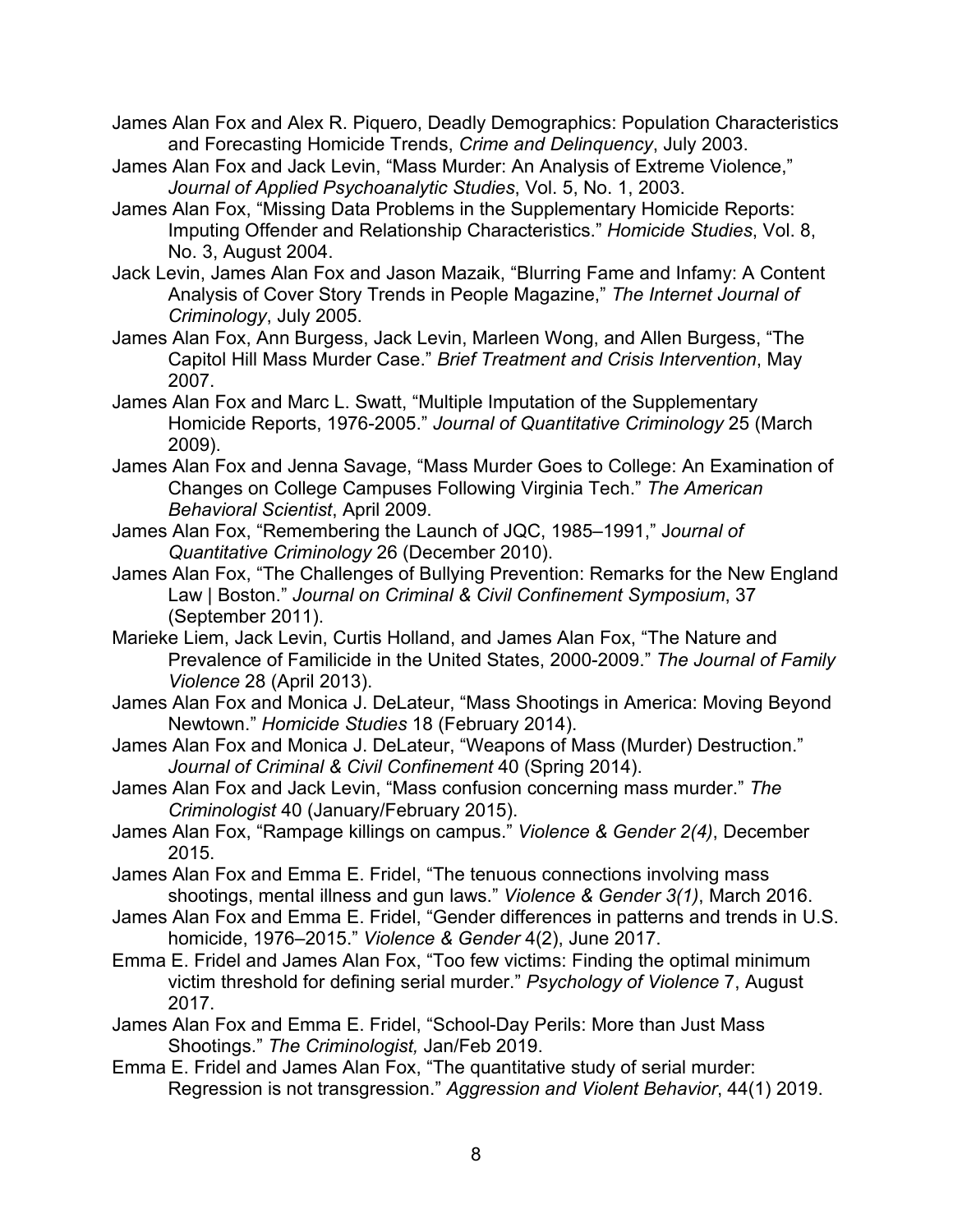- Emma E. Fridel and James Alan Fox, "Gender differences in patterns and trends in U.S. homicide, 1976–2017." *Violence & Gender* 6(1), March 2019.
- Richard Rosenfeld and James Alan Fox, "Anatomy of the homicide rise." *Homicide Studies* 23, May 2019.
- James Alan Fox and Emma E. Fridel, "Love and violent death." *The Gender Policy Report*, September 2020.
- Michael Siegel, Max Goder-Reiser, Grant Duwe, Michael Rocque, James Alan Fox, and Emma E. Fridel, "The association between state gun laws and the incidence and severity of mass public shootings in the United States, 1976-2018. *Law and Human Behavior*, November 2020.
- James Alan Fox, Madison Gerdes, Grant Duwe, and Michael Rocque, "The newsworthiness of mass public shootings: What factors impact the extent of coverage?" *Homicide Studies*, 25(3), 239-255, 2021.
- Daniel J. Flannery, James Alan Fox, Lacey Wallace, Edward Mulvey, and William Modzeleski, "Guns, school shooters and school safety: What we know and directions for change." *School Psychology Review*, February 2021.
- Grant Duwe, Nathan R. Sanders, Michael Rocque, James Alan Fox, and Emma E, Fridel, "Forecasting the severity of mass public shootings in the United States." *Journal of Quantitative Criminology*, March 2021.
- James Alan Fox, Emma E, Fridel, Nathan R. Sanders, Grant Duwe, and Michael Rocque, "The contagion of mass shootings: The interdependence of large-scale massacres and mass media coverage." *Statistics and Public Policy*, June 2021.
- Michael Rocque, Grant Duwe, Michael Siegel, James Alan Fox, Max Goder-Reiser, and Emma E. Fridel, "Policy Solutions to Address Mass Shootings." Rockefeller Institute of Government, August 13, 2021.
- James Alan Fox and Jack Levin, "Mass murder in America: Trends, characteristics, explanations, and policy response." *Homicide Studies*, October 2021.
- James Alan Fox, Nathan R. Sanders, Emma E. Fridel, Grant Duwe, and Michael Rocque, "Does Media Coverage of Mass Public Shootings Create a Contagion Effect?" *Significance Magazine*, February 2022.

## *Freelance Op-Ed Columns:*

James Alan Fox, "Stop Sending Folks to Jail," *Patriot Ledger*, August 11, 1984.

- James Alan Fox, "Insurance Rates Spur Auto Thefts," *The Boston Herald*, January 23, 1985.
- James Alan Fox, "The Crime Generation Grows Up on Schedule," *USA Today*, March 6, 1985.
- James Alan Fox and Jack Levin, "When Crime Pays and Punishment Doesn't Fit the Crime," *Patriot Ledger*, March 9, 1985.
- Jack Levin and James Alan Fox, "Cults: A Response to Alienation," *USA Today*, May 17, 1985.

James Alan Fox, "Let 911 System Go Private," *Boston Herald*, July 21, 1985.

James Alan Fox and Jack Levin, "Serial Killers: How Statistics Mislead Us," *Boston Herald*, December 1, 1985.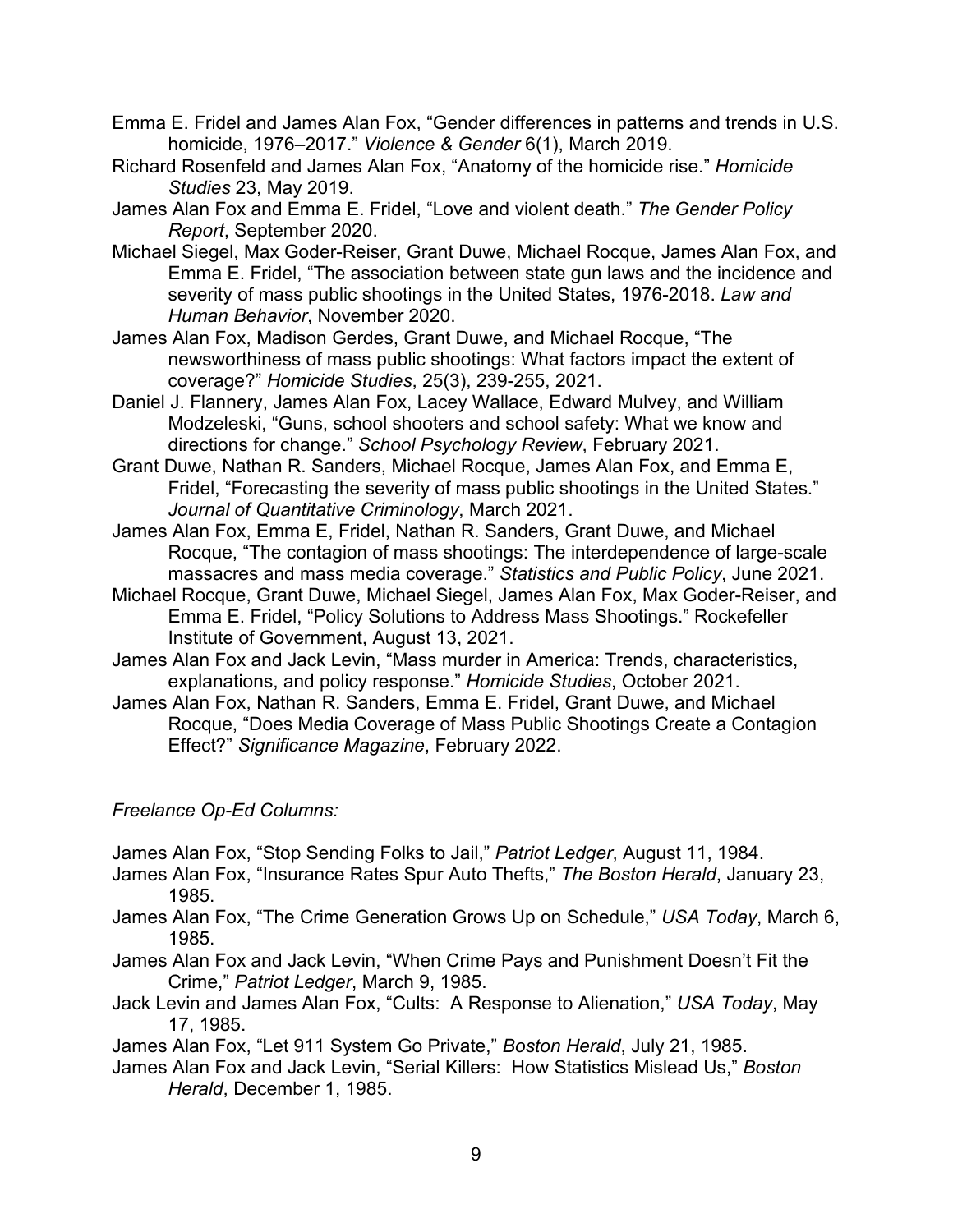James Alan Fox, "San Ysidro's Shameful Apathy," *San Diego Union*, February 19, 1986. James Alan Fox and Jack Levin, "Placing the Blame for the Palm Bay Massacre," Orlando *Sentinel*, May 3, 1987.

James Alan Fox, "When the End Justifies the Means," *USA Today*, June 18, 1987.

James Alan Fox, "The Facts on Furloughs," *Christian Science Monito*r, September 28, 1988, also Los Angeles Times-Christian Science Monitor Syndicate.

James Alan Fox and Jack Levin, "Crime: The Number One Non-Issue in the Presidential Campaign," *Chicago Tribune*, October 26, 1988 and *The Detroit Free Press*, November 1, 1988.

James Alan Fox, "The Shameful Thirst for Vengeance," *Newsday*, the *Orlando Sentinel*, and the Los Angeles Times-Washington Post Syndicate, January 27, 1989.

James Alan Fox, "The Mind of a Murderer," *Palm Beach Post*, January 29, 1989.

James Alan Fox, "Bush's Disgraceful Stand on Semi-Automatic Rifles," *Palm Beach Post*, March 21, 1989.

James Alan Fox and Jack Levin, "Execution Ban Empty Gesture," *Palm Beach Post*, June 15, 1990.

James Alan Fox, "The Baby Boomerang," *Newsday*, August 21, 1990.

Jack Levin and James Alan Fox, "Shooting at the Ivory Tower," *Boston Globe*, September 9, 1990.

James Alan Fox, "Life without Hope," *Boston Herald*," November 23, 1991.

James Alan Fox, "The Young and the Ruthless," *Chicago Tribune*, June 10, 1992, *Detroit Free Press*, January 7, 1992, and *Boston Sunday Herald*, January 26, 1992.

Jack Levin and James Alan Fox, "Making Monsters into Heroes," *Boston Herald*, February 25, 1992, and the *Cleveland Plain Dealer*.

James Alan Fox and Jack Levin, "No Need to 'Freeze' a Lifer." *Boston Herald*, October 5, 1992.

James Alan Fox, "Murder Most Common," *Boston Sunday Globe* (Focus Section), January 31, 1993.

James Alan Fox and Jack Levin, "Termination Can Be Murder: Losing a Job May Trigger Vengeance or Violence," *Boston Sunday Globe* (Focus Section), May 2, 1993.

James Alan Fox and Jack Levin, "Postal Violence: Cycle of Despair Turns Tragic." *USA Today*, May 12, 1993.

James Alan Fox and Jack Levin, "Fixing the Postal Service: The Post Office Must Deliver for its Workers," *Detroit Free Press,* May 12, 1993.

James Alan Fox and Jack Levin, "Baseball and Kids," *Boston Herald*, July 20, 1993.

James Alan Fox, "Is the Death Sentence Justice or Vengeance?," *Cleveland Plain Dealer*, May 18, 1994.

James Alan Fox and Jack Levin, "Our New Pastime: Violence and TV Supplant Baseball for Children," *Pittsburgh Post-Gazette*, July 12, 1994.

Jack Levin and James Alan Fox, "A Sure Cure for Violent Crime," *Boston Herald*, November 27, 1994.

James Alan Fox, "A Disturbing Trend in Youth Crime," *Boston Globe*, June 1, 1995. James Alan Fox, "The Coming Crime Storm," *Los Angeles Times*, October 30, 1995.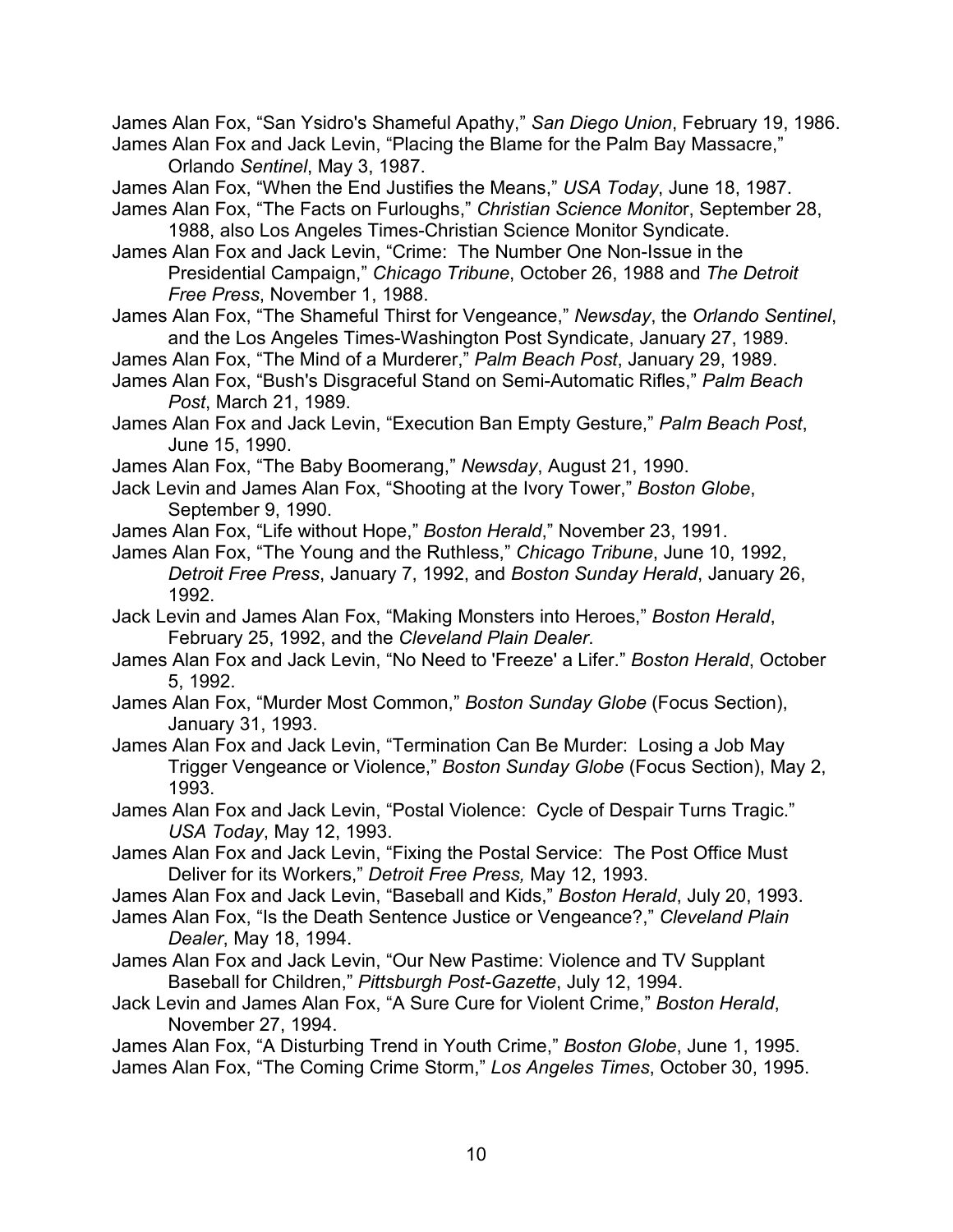- Jack Levin and James Alan Fox, "The V-Chip: Remote Control for Parents," *Boston Globe*, February 22, 1996.
- James Alan Fox, "Too Easy to Kill," *Boston Globe*, January 2, 1997.
- Paul F. Evans and James Alan Fox, Crime: Down But Not Out," *Boston Globe*, February 22, 1997.
- James Alan Fox, "Justice for Juveniles," *Christian Science Monitor*, July 17. 1997.
- Jack Levin and James Alan Fox, "Andrew Cunanen: America's Bogeyman, *San Diego Union-Tribune*, July 25, 1997.
- James Alan Fox and Jack Levin, "Casualties of Police-Citizen Animosity," *Boston Sunday Globe*, August 31, 1997.
- James Alan Fox, "Spousal Murders Are Declining Thanks to Social Services, *Boston Globe*, November 9, 1997.
- James Alan Fox and Jack Levin, Humanizing the America Workplace, *Christian Science Monitor*, March 1998.
- James Alan Fox, "Lessons from the Schoolyard." *Sunday Boston Globe*, May 24, 1998.
- James Alan Fox and Jack Levin, "Two Thumbs Down for TV Ratings, *Boston Sunday Herald*, October 18, 1998.
- James Alan Fox and Jack Levin, "The New 'Duck and Cover'," *Boston Globe*, October 26, 1998.
- James Alan Fox, "Execution Bill Leaves Reason Hanging," *Boston Herald*, March 2, 1999.
- James Alan Fox, "How to Stop Race-Stops," The Boston Globe, April 20, 1999.
- Jack Levin and James Alan Fox, "School Learning a Grim Lesson." *Boston Sunday Globe*, April 25, 1999.
- Jack Levin and James Alan Fox, "A Culture That's Ripe to Sustain Evil," *Boston Herald*, May 11, 1999.
- Jack Levin and James Alan Fox, "When Misery Has No Company," *Boston Globe*, August 7, 1999, reprinted in *American Police Beat*, October 1999.
- James Alan Fox and Jack Levin, "The Hard (but Doable) Job of Making Schools Safe," *Boston Sunday Globe*, Focus Section, August 15, 1999.
- Jack Levin and James Alan Fox. "When Misery Has No Company, Mass Killings Can Occur," *Dallas Morning News*, September 19, 1999.
- James Alan Fox and Jack Levin, "A Few Bad Apples." *Boston Herald*, September 19, 1999.
- James Alan Fox and Jack Levin, "Mr. And Mrs. Bueller's Night in Jail," *The Christian Science Monitor*, December 28, 1999 (reprinted in the *Chicago Sun Times*).
- James Alan Fox, "A Longer View of the Rise and Fall of Crime." *Boston Globe*, April 4, 2000.
- James Alan Fox and Jack Levin, "Responding to Columbine: A Failing Grade," *New York Daily News, Boston Sunday Herald, Dallas Morning News, Cleveland Plain Dealer*, and *Philadelphia Inquirer*, April 20, 2000.
- James Alan Fox, A Train Tragedy Humanized, *Boston Herald*, June 8, 2000.
- Jennifer M. Balboni and James Alan Fox, Get Smart–Not Tough–On Juvenile Crime, *Boston Sunday Globe*, July 2, 2000.
- James Alan Fox, "How to Re-accredit the Electoral College," *Boston Globe*, November 14, 2000.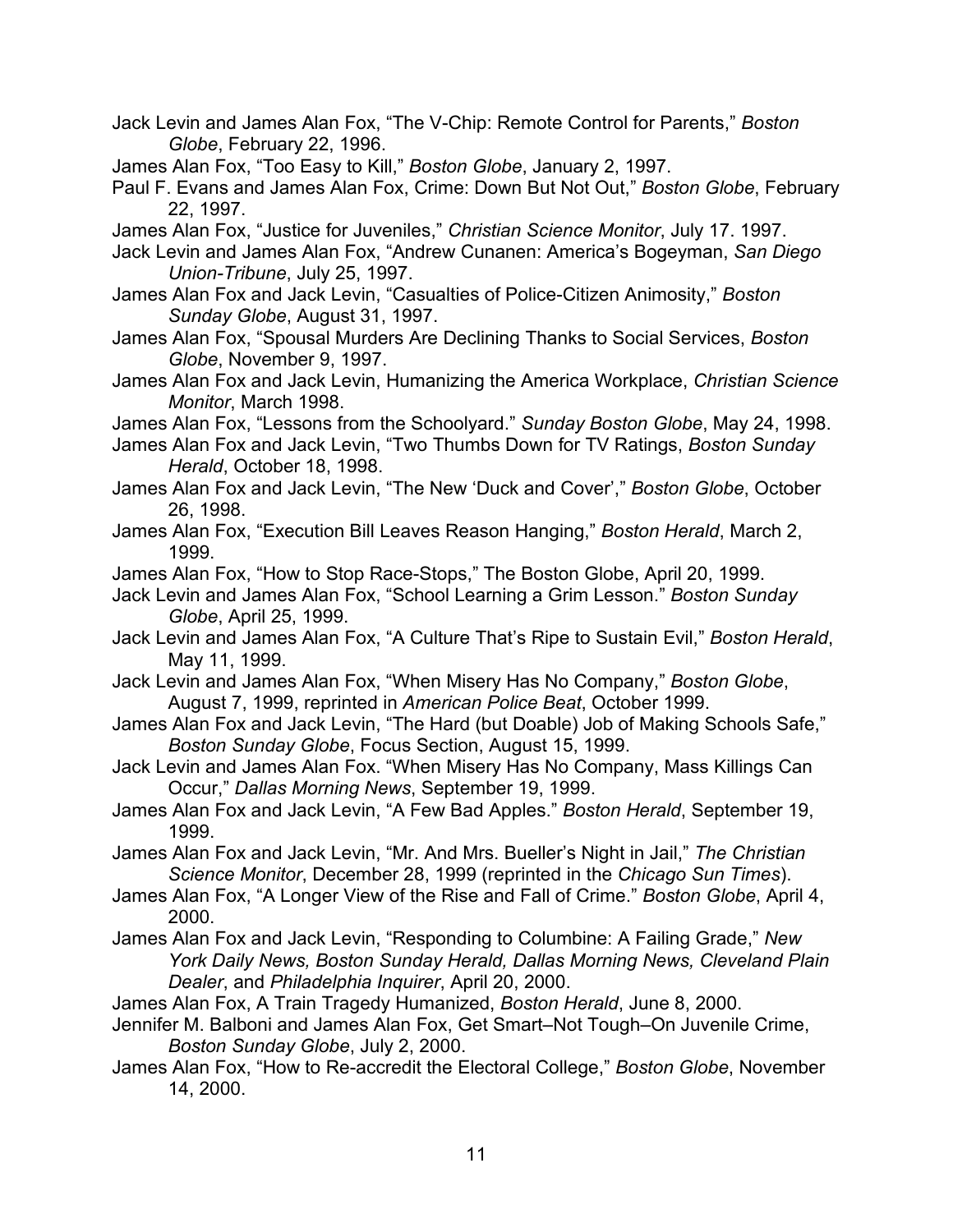- James Alan Fox. "They Seek to Kill the Company." *Boston Sunday Globe*, December 31, 2000.
- James Alan Fox and Jack Levin, "Office Safety under Fire: Workplace Homicides Are Still Rare," *Boston Sunday Herald*, December 31, 2000.
- James Alan Fox, "So Many to Blame in this Death." *Boston Herald*, February 7, 2001.
- James Alan Fox and Jack Levin, "When Angry Customers Turn Violent." *Boston Sunday Globe*, February 11, 2001.
- James Alan Fox, "Public Display of Vengeance No Deterrent." *Boston Herald*, February 19, 2001.
- James Alan Fox, "Trying Alleged Dartmouth Killer as an Adult Would Be a Mistake," *Manchester Union Leader*, March 1, 2001.
- James Alan Fox, "Live From Terre Haute, the Execution of Timothy McVeigh," *Buffalo News*, March 4, 2001.
- James Alan Fox and Jack Levin, "Picking out the Few Bad Apples," *San Diego Union-Tribune*, March 8, 2001.
- James Alan Fox and Jack Levin, "Helping Set the Stage for Copycat School Shootings," *Boston Sunday Globe*, March 11, 2001.
- James Alan Fox and Jack Levin, "Schools' Response to Columbine: A Failing Grade," *Buffalo News*, April 22, 2001.
- James Alan Fox, "McVeigh Got His Wish: A Full Media Circus." *Boston Globe*, June 12, 2001.
- James Alan Fox, "Moving Ratings Overrated," *Boston Sunday Globe*, September 2, 2001; *Cleveland Plain Dealer, August* 31, 2001.
- James Alan Fox, "The Many Purposes of Prisons," *Boston Herald*, September 4, 2001.
- Jack Levin and James Alan Fox, "Terrorism: The Lesson of Columbine," *Boston Sunday Globe*, November 4, 2001.
- James Alan Fox, "Give Kids a Pastime," *Milwaukee Journal-Sentinel*, July 9, 2002.
- James Alan Fox, "The Boogeyman in the Green Car," *Boston Globe*, July 21, 2002.
- James Alan Fox, "Amber Alert's Dangers," *New York Times*, August 17, 2002; reprinted as "Is Amber Alert Such a Good Idea," *Dallas Morning News*, August 20, 2002.
- Jack Levin and James Alan Fox, "The Root of American-style Terrorism." *Christian Science Monitor*, October 23, 2002.
- Jack Levin and James Alan Fox, "Terrorism, American Style," *Boston Globe*, October 23, 2002; reprinted in *Bergen County Record*, October 24, 2002.
- Jack Levin and James Alan Fox, "Making Celebrities of Serial Killers Elevates Threat," *USA Today*, October 23, 2002.
- Jack Levin and James Alan Fox, "Terrorism Has Many Faces, Causes." *Newsday*, October 25, 2002.
- James Alan Fox, "Time after Time, Curfews Prove Useless," *Boston Herald*, July 21, 2003.
- James Alan Fox and Jack Levin, "Killing the Company," *Chicago Tribune*, August 29, 2003.
- James Alan Fox, "The Death Penalty: Foolproof or Foolish?" *Boston Sunday Globe*, September 28, 2003.
- James Alan Fox, "Gang Up," *The Boston Globe*, December 1, 2003. Reprinted in *American Police Beat* magazine, January 2004.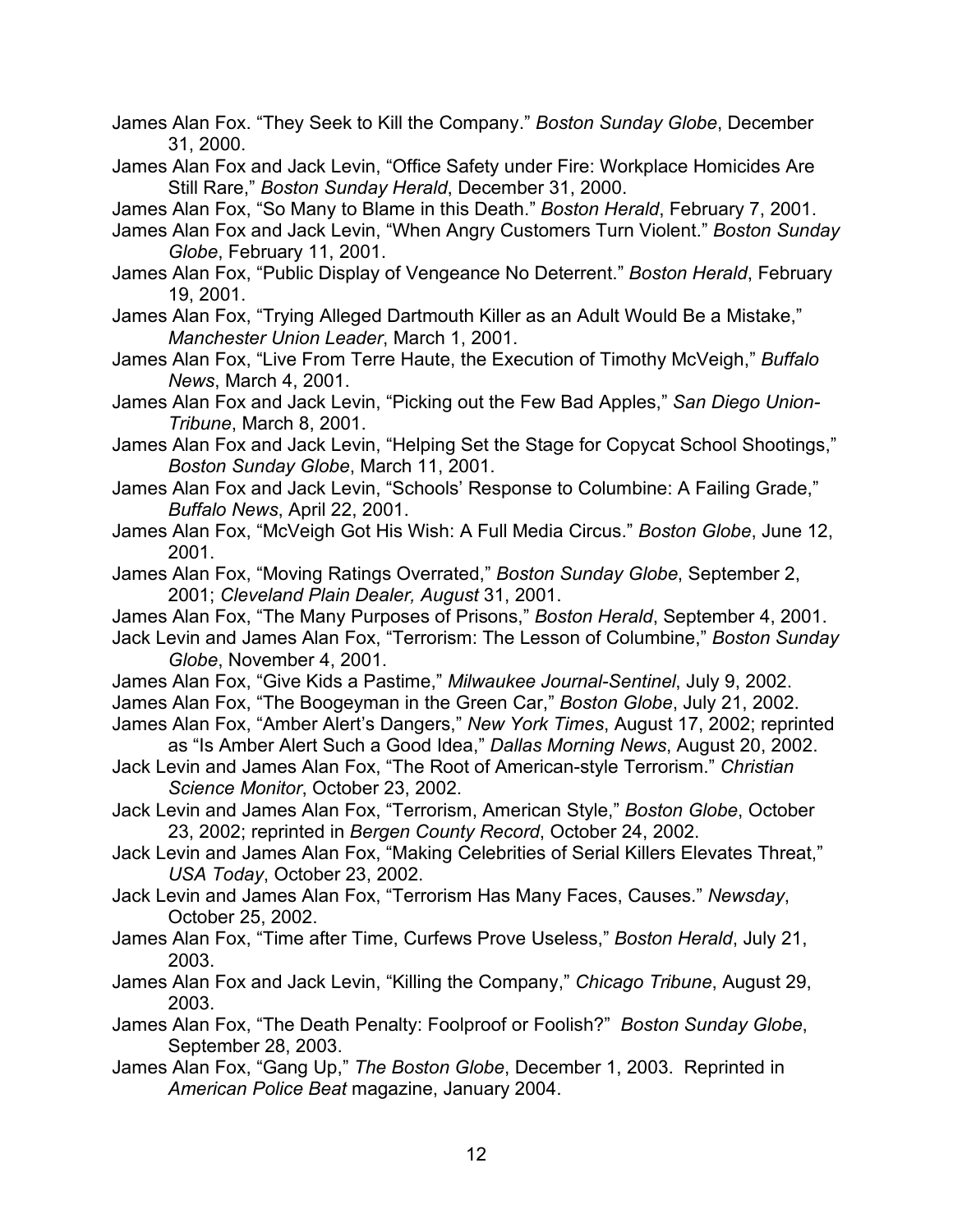- James Alan Fox and Jack Levin, "Media Exaggerate Sniper Threat," *USA Today,* December 9, 2003.
- James Alan Fox and Donna Bishop, "Illusions of a Female Crime Wave," *Hartford Courant*, January 4, 2004.
- James Alan Fox, "Curfew Must be in Game Plan to Quell Rioting," *Boston Herald*, February 5, 2004.
- James Alan Fox, "Take Death Penalty off Table for Juveniles," *USA Today*, February 9, 2004.
- James Alan Fox, "Boston's Crime Hysteria." *Boston Globe*, February 20, 2004.
- James Alan Fox, "A Lasting Legacy to Columbine," *USA Today*, April 20, 2004.
- James Alan Fox, "Blue Alert." *Newsday*, April 22, 2004.
- James Alan Fox, "Going for the Gold on Death Penalty," *Boston Globe*, May 10, 2004.
- Jon Oliver and James Alan Fox, "The Rescue Mission of Public Schools," *Boston Globe*, October 15, 2004.
- James Alan Fox, "The 'Non-Lethal' Shot That Shattered a City's Victory," *Washington Post*, October 31, 2004.
- James Alan Fox and Jack Levin, "Blame the Killer--Not the Police, Media or Family," *USA Today*, March 3, 2005.
- James Alan Fox and Jack Levin, "Give Baseball Back to Kids," *Detroit Free Press*, July 5, 2005.
- James Alan Fox, "Mitt's Execution Bill Should Be DOA," *Boston Herald*, July 18, 2005.
- James Alan Fox, "Armed driver makes for deadly road rage," *Boston Herald*, August 15, 2005.
- James Alan Fox, "The Beat-Up Mustn't Go On," *Boston Herald*, August 29, 2005.
- James Alan Fox, "No Wonder Some Kids Hate to Go Back to School," *Buffalo News*, September 7, 2005.
- James Alan Fox, "Inmates Can't Be Forsaken," *Boston Herald*, September 12, 2005.
- James Alan Fox, "Sentiment No Base for Sensible Laws," *Boston Herald*, September 26, 2005.
- James Alan Fox, "Afternoon Delightful: Nighttime Not the Right Time for a Game 7," *Boston Herald*, October 5, 2005.
- James Alan Fox, "Hard Time's Never a 'Circus'," *Boston Herald*, October 17, 2005.
- James Alan Fox, "What's Most Scary is the Glorification of Gore," *Boston Herald*, October 31, 2005.
- James Alan Fox, "Public Safety at Risk from Private Protectors," *Boston Herald*, November 14, 2005.
- James Alan Fox, "Con Artists Crave Fame: And May They Always Find It Elusive," *Boston Herald*, November 21, 2005.
- James Alan Fox, "Thanks Be For Turkey Dinner Behind Bars," *Boston Herald*, November 28, 2005.
- James Alan Fox, "We're Under the Gun So Let's Register It," *Boston Herald*, December 5, 2005.
- James Alan Fox, "Pay Now or Pray Later," *Boston Herald*, December 16, 2005.
- James Alan Fox, "Games the Video Police Play Can't Be Won," *Boston Herald*, December 19, 2005.
- James Alan Fox, "Deck the Prison Walls," *Boston Herald*, December 23. 2005.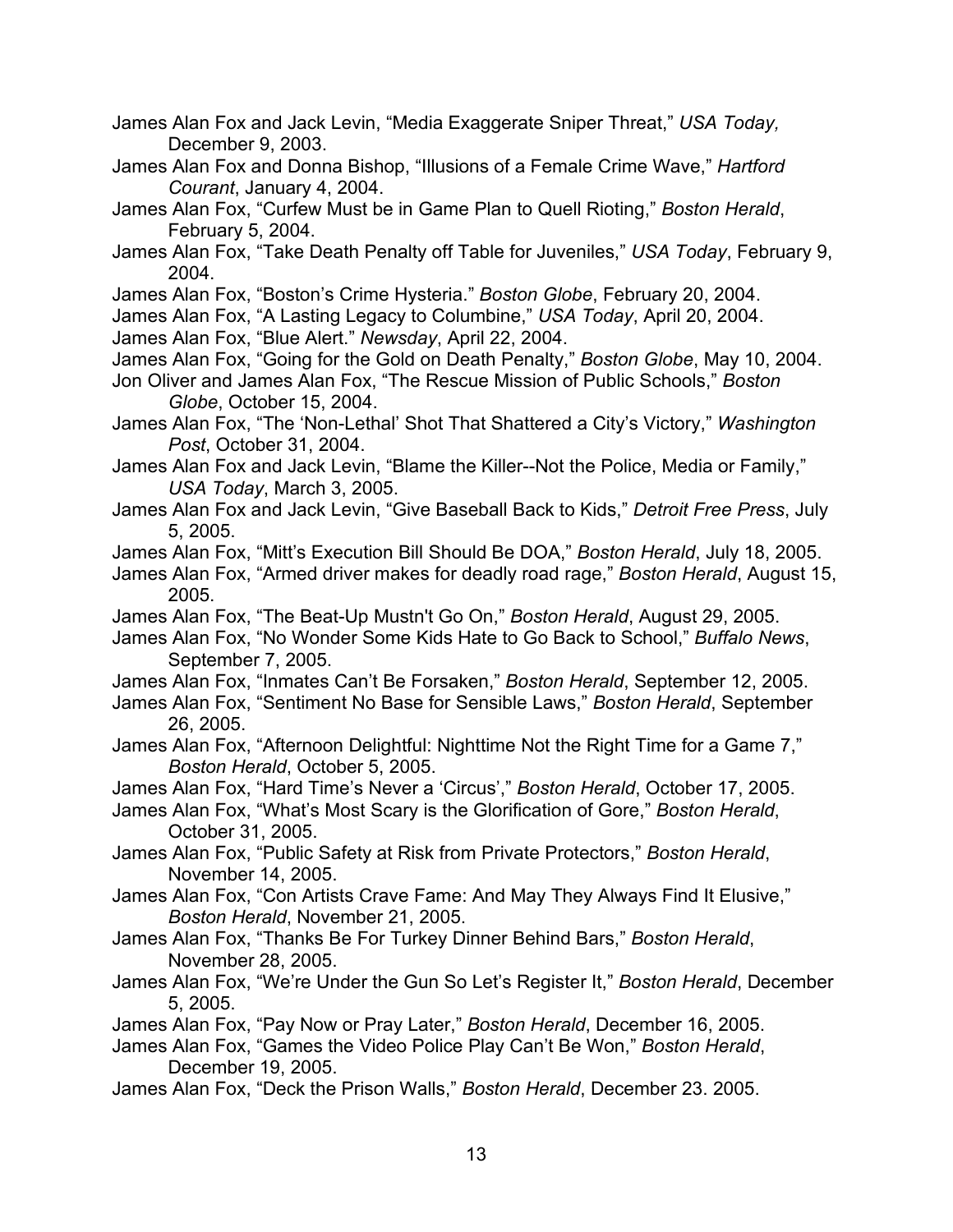- James Alan Fox, "Let's Lighten Crime Load," *Boston Herald*, January 2, 2006.
- James Alan Fox, "Nothing's Scarier than Gangsta Justice," *Boston Herald*, January 16, 2006.
- James Alan Fox, "A Fix to Click It or Ticket," *Boston Herald*, January 30, 2006.
- James Alan Fox, "When Cupid's Arrow Isn't Sent With Love," *Boston Herald*, February 13, 2006.
- James Alan Fox, "Murderers Not Like The Rest of Us," *Boston Herald*, February 22, 2006.
- James Alan Fox, "In Mississippi, Signs of Paranoia over Pedophilia," *Boston Herald*, February 27, 2006.
- James Alan Fox, "Meth Madness Also Needs Preventive Script," *Boston Herald*, March 13, 2006.
- James Alan Fox, "Sex Offender ID Billboard Plan 'Over-Reactive,'" *Jackson Clarion-Ledger*, March 16, 2006.
- James Alan Fox, "At-Risk Youth Rising, So Too Will Crime," *Boston Herald*, March 27, 2006.
- James Alan Fox, "The Right Bases Covered: Baseball Can Be Pitch for Civility," *Boston Herald*, April 10, 2006.
- James Alan Fox, "Stamp Can't Lick Childhood Danger," *Boston Herald*, April 24, 2006.
- James Alan Fox, "Youth's Life Term Smacks of Overkill," *Boston Herald*, May 8, 2006.
- James Alan Fox, "Truth, Undue Consequence," *Boston Herald*, May 22, 2006.
- James Alan Fox, "Gridlock Awaits the Great Escape," *Boston Herald*, June 6, 2006.
- James Alan Fox, "Crime Plays No Favorites," *Boston Herald*, June 13, 2006.
- James Alan Fox, "Executions Mustn't Be Painless for Society," *Boston Herald*, June 19, 2006.
- James Alan Fox, "Better Rescue Her," *Boston Herald*, July 3, 2006.
- James Alan Fox, "Wall Needed Between Politics and Policing," *Boston Herald*, July 17, 2006.
- James Alan Fox, "The Day the Music Dies Will Be A Blessing," *Boston Herald*, July 25, 2006.
- James Alan Fox, "Being Home-Free of Pervs Has Hidden Cost," *Boston Herald*, July 30, 2006.
- James Alan Fox, "Straight Shooting for Better Gun Laws," *Boston Herald*, August 14, 2006
- James Alan Fox, "Bottom Line Is Kids Graduate," *Boston Herald*, August 28, 2006
- James Alan Fox, "His 15 Days of Fame Over: Karr Chase a Dead End," *Boston Herald*, August 30, 2006.
- James Alan Fox, "Terrorists Win When Paranoia Runs Deep," *Boston Herald*, September 11, 2006.
- James Alan Fox, "They're Tough on Crime, But Not Smart on It," *Boston Herald*, September 25, 2006.
- James Alan Fox, "Security Can't Make Schools Bulletproof," *Boston Herald*, October 4, 2006.
- James Alan Fox, "Gov Race Turns Picky, Punchy," *Boston Herald*, October 9, 2006. James Alan Fox, "Worst of Times for Crime Fighting," *Boston Herald*, October 16, 2006.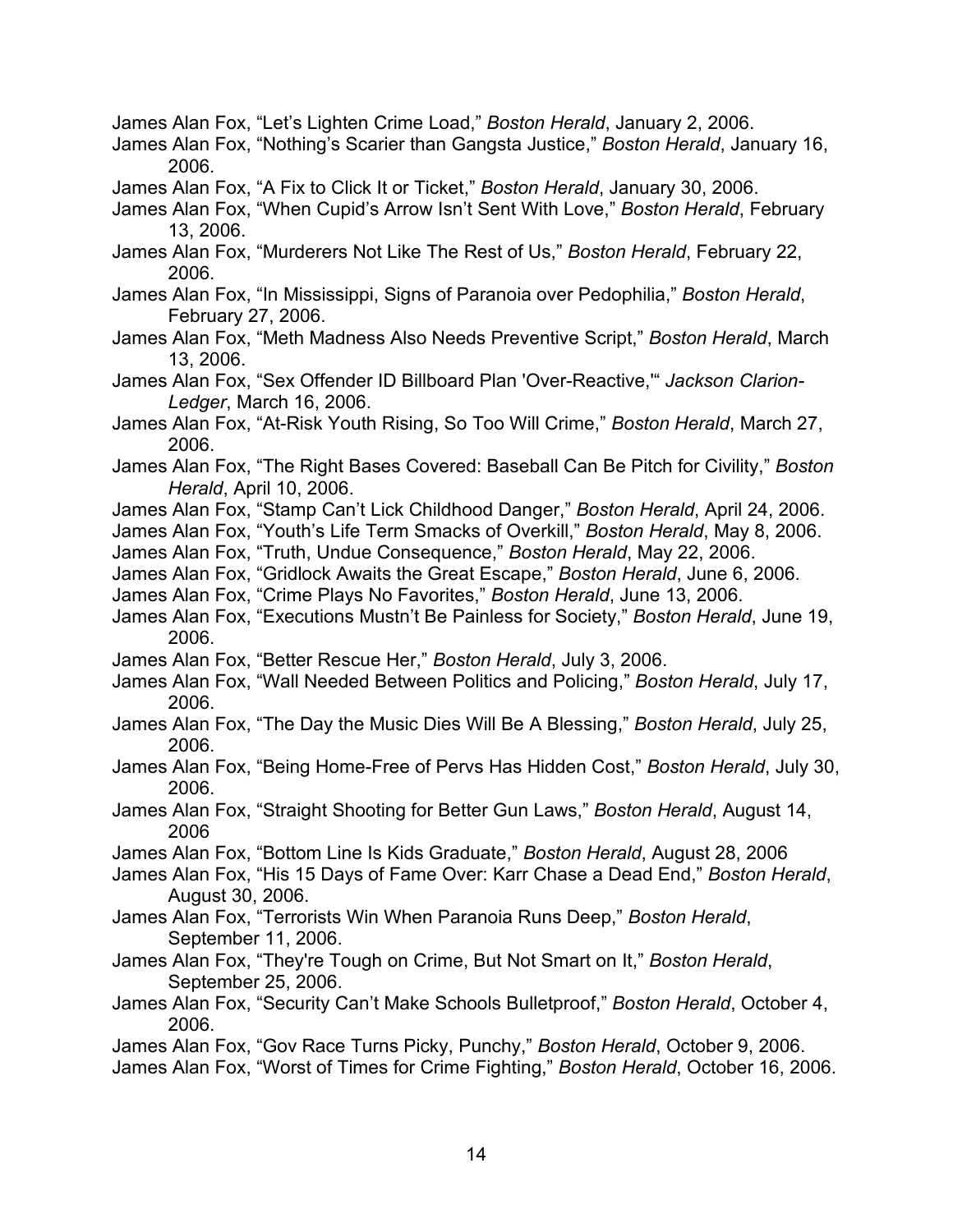James Alan Fox, "A Too-Harsh Law on Juvenile Murder." *Boston Globe*, January 25, 2007. James Alan Fox, "Why They Kill." *Los Angeles Times*, April 17, 2007; Reprinted In Several Dozen Of Newspapers Across The Country. James Alan Fox, "A Dubious Record," *The Boston Globe*, April 18, 2007. James Alan Fox "Heightened Security Not The Answer." *USA Today*, April 18, 2007. James Alan Fox, "Q: Are College Campuses Safe; A: Yes." *USA Today*, August 28, 2007. James Alan Fox, "More Victims at VA. Tech," *Boston Globe*, August 31, 2007. James Alan Fox, "Declines in Crime Lull Americans into Complacency," *USA Today*, December 4, 2007. James Alan Fox, "The Contagion of Campus Bloodshed." *Chronicle of Higher Education*, February 29, 2008. Jon Oliver and James Alan Fox, "Life Skills Vital," *Ventura County Star*, March 18, 2008. James Alan Fox, "Topics in University Security: Lockdown 101," *New York Times,* April 16, 2008. James Alan Fox, "The Need to Be Neighborly." *Boston Herald*, June 14, 2008. James Alan Fox, "Campus Shootings: A Prevention Primer." *The Chronicle of Higher Education*, July 4, 2008. James Alan Fox, "Sighted World Lacking Vision," *Boston Herald*, July 23, 2008; "Visually Impaired Must Raise Voices," *Chicago Tribune*, August 15, 2008. James Alan Fox, "The Troubled Student And Campus Violence." *Chronicle of Higher Education*, November 14, 2008. James Alan Fox, "The Truth about Statistical 'Lies'." *North County/California Times*, January 15, 2009. James Alan Fox, "A Bail-Out for At-Risk Youth." *USA Today*, February 3, 2009. James Alan Fox, "Loners, Losers—and Killers," *CNN.Com*, March 12, 2009. James Alan Fox and Jack Levin, "Believing In Markoff: Loyalty Or Lunacy?," *Boston Globe*, April 24, 2009. James Alan Fox, "Give Our Eardrums A Break," *Chicago Tribune*, May 3, 2009. James Alan Fox, "Baker's Half-Baked and Pricey Support for Capital Punishment," *Boston.Com*, July 30, 2009. James Alan Fox and Jack Levin, "Textbook Shooter: A Friendless Society Invites Wanton Acts of Violence," *Pittsburgh Post-Gazette*, August 7, 2009. James Alan Fox and Jack Levin, "The Fort Hood Tragedy," USA Today, October 11, 2009. James Alan Fox, "Tenure and the Workplace Avenger," *The Chronicle of Higher Education*, February 14, 2010. James Alan Fox, "What Chicago Achieved," *The New York Times*, Online Forum, March 3, 2010. James Alan Fox, "The Appeal of Gangs," *Corrections.Com*, July 5, 2010. James Alan Fox, Heat wave has chilling effect on violent crime," *Corrections.Com*, July 21, 2010. James Alan Fox, A parent's forced testimony," *The Boston Globe*, July 20, 2010. James Alan Fox, "Justice isn't impulse regardless of whose family is victimized," *Boston Herald*, August 4, 2010.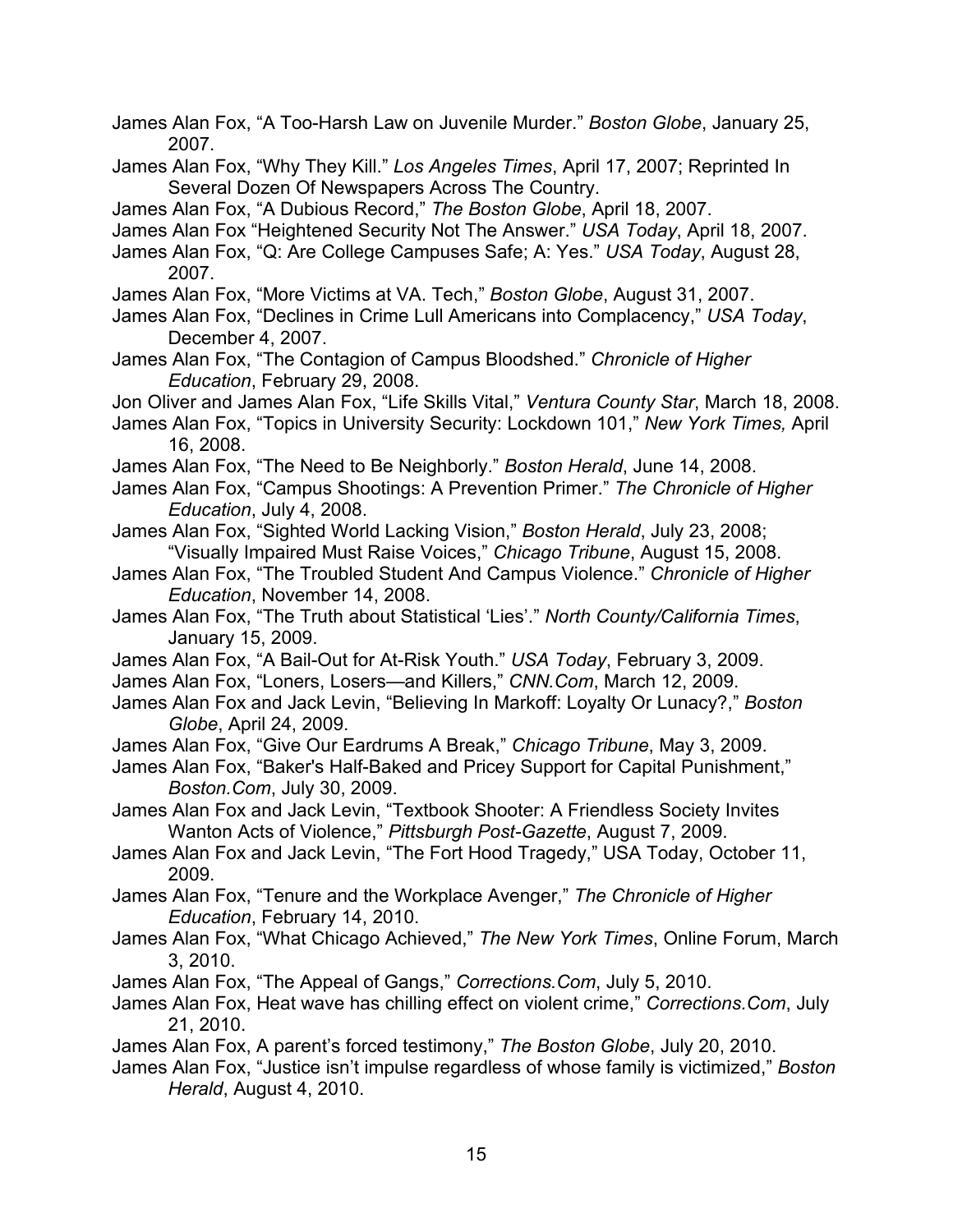- James Alan Fox and Jack Levin, "Workplace Violence Tragic, But No Epidemic," *Hartford Courant*, August 22, 2010.
- James Alan Fox, "Mass shootings are a fact of American life," *USA Today*, January 10, 2011.
- James Alan Fox, "Mass murder rare, unpreventable," *CNN International*, January 10, 2011.
- James Alan Fox, "More guns means more guns," *New York Times* (Room for Debate), January 12, 2011.
- James Alan Fox, "Marksmanship in schools Letter grades and loaded guns,"" *Corrections.Com*, February 21, 2011.
- James Alan Fox, "Parole Failure and Bad Pitching," *Corrections.Com*, February 28, 2011.
- James Alan Fox, "Seeking Justice in the Craigslist Killer Case," *Corrections.Com,* March 14, 2011.
- James Alan Fox, "The Columbine legacy: Still strong after all these years," *Corrections.Com*, April 25, 2011.
- James Alan Fox, The violent video game blame game." *The Crime Report:* Viewpoints, July 2, 2011.
- James Alan Fox, "Parole failure Glass 1/3 empty or 2/3 full?," *Corrections.Com*, July 4, 2011.
- Jack Levin and James Alan Fox, "Mass murder is no martyr," *Boston Herald*, July 11, 2011.
- James Alan Fox, "Inside TSA's 'No Lie Zone'," *The Crime Report*, September 8, 2011.
- James Alan Fox, "Abolish Juvenile Life without Parole in Mass.," *Corrections.Com*, November 21, 2011.
- James Alan Fox, "Norway's sane insanity law," *Norwegian American Weekly*, December 9, 2011.
- James Alan Fox, "A life-saving holiday gift." *Corrections.Com*, December 26, 2011.
- James Alan Fox, "Resolve to reform juvenile law." *Cape Cod Times*, January 10, 2012.
- James Alan Fox, "Give juvenile offenders hope." *Worcester Telegram & Gazette*, January 17, 2012.
- James Alan Fox, "Emergency preparedness needed for prisons." *The Boston Globe*, February 18, 2012.
- James Alan Fox, "Inmate safety and emergency preparedness." *Corrections.Com*. March 5, 2012.
- James Alan Fox, "School shooters share traits," *USA Today*, April 10, 2012.
- James Alan Fox, Habitual offenders: Third strike or check swing?," Corrections.Com, April 16, 2012.
- James Alan Fox and Jack Levin, "Gun control is a good crime-prevention measure but not for mass murder." *Seattle Times*, June 9, 2012.
- James Alan Fox, "Supreme Court ruling on juveniles is a partial victory," *Boston Globe*, June 27, 2012.
- James Alan Fox, "Gun control or carry permits won't stop mass murder," *CNN.com*, June 20, 2012.
- James Alan Fox, "Mass murder is predictably unpredictable," *USA Today*, July 23, 2012.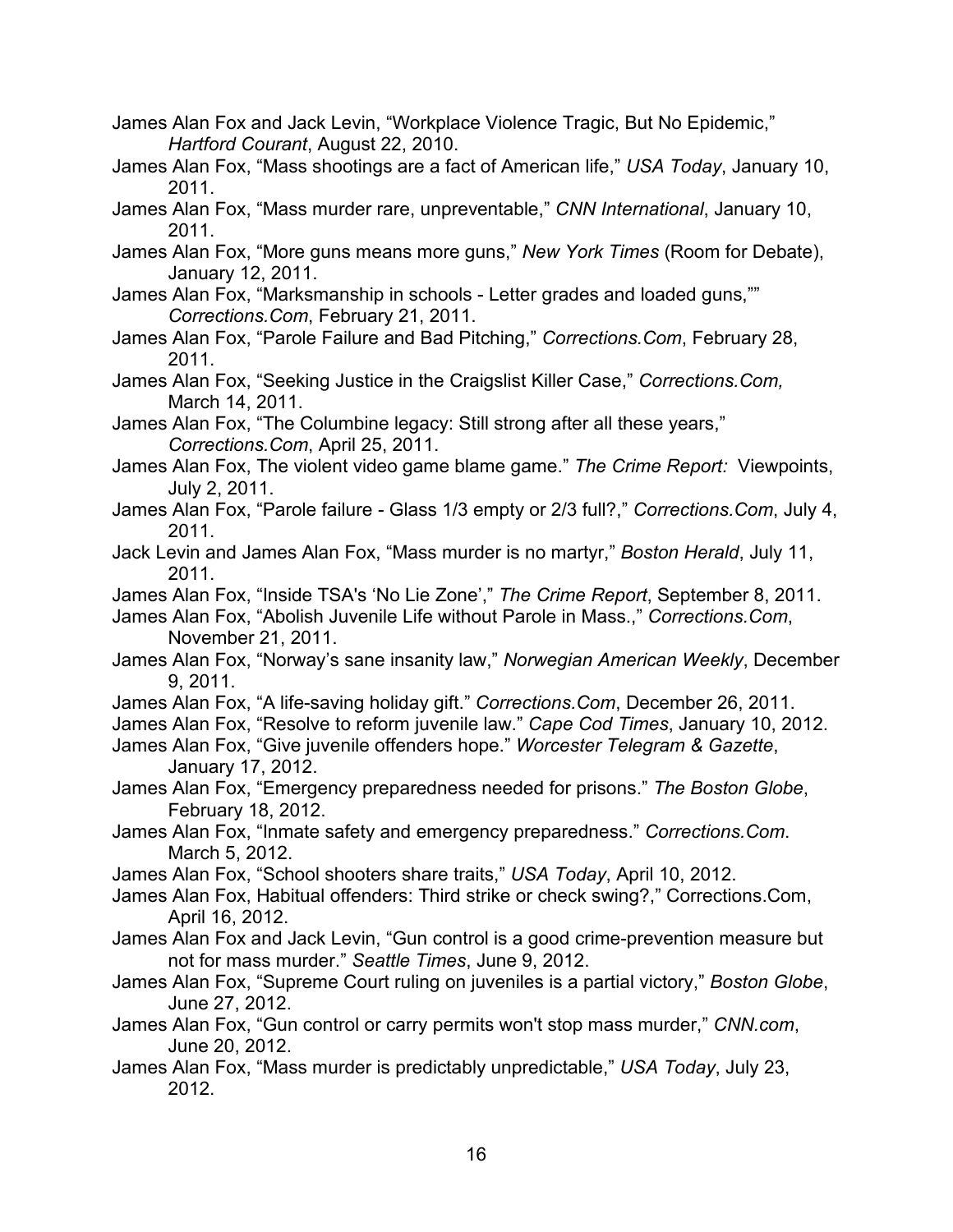James Alan Fox, "Life without parole: Right for some, wrong for others," *Corrections.Com,* December 3, 2012.

- James Alan Fox, "Keep Conn. shooting in context," *USA Today*. December 16, 2012.
- James Alan Fox, "Intimate partner violence: Down but far from out," *Corrections.Com*, December 24, 2012.
- James Alan Fox, "Top 10 Myths about Mass Shootings," *The Conversation*, Chronicle of Higher Education, December 18, 2012.
- James Alan Fox, "President's plan won't stop mass killings." *USA Today*, January 17, 2013.
- James Alan Fox, "In rampages, it's about revenge," *CNN.Com*, February 9, 2013.
- James Alan Fox, "The Right Time to do the Right Thing for Juvenile Murderers," *Corrections.Com*, February 11, 2013.
- James Alan Fox, "Banning violent video games would do little to avert the next mass murder." *New York Daily News*, March 24, 2013.
- James Alan Fox, "Marathon bombings could impact outdoor events," *USA Today*, April 15, 2013.
- James Alan Fox, "The Tsarnaevs' deadly brotherhood," *USA Today*, April 24, 2013.
- James Alan Fox, "Boston bombing suspect's fate," *USA Today*, July 10, 2013.
- James Alan Fox, "Baseball has abandoned the kids," *New York Daily News*, July 14, 2013.
- James Alan Fox, "Bulger deserves to be forgotten," *USA Today*, August 14, 2013.
- James Alan Fox, "Okla. killing fits shared misunderstanding," *USA Today*, August 22, 2013.
- James Alan Fox, "Low crime rates on high seas," *Cruise Lines International Association blog*, August 28, 2013.
- James Alan Fox, "Don't give Hasan the martyrdom he wants," *USA Today*, August 29, 2013.
- James Alan Fox, "Don't give Hasan the martyrdom he wants," *Corrections.Com*, September 2, 2013.
- James Alan Fox, "Mass murder less frequent than we think," *USA Today*, September 18, 2013.
- James Alan Fox, "What the right and left get wrong about mass shootings," *Dallas Morning News*, September 20, 2013.
- James Alan Fox, "Mentally ill doesn't mean murderer," *USA Today*, September 25, 2013.
- James Alan Fox, "Nevada school shooting shows limits of security." *USA Today*, October 22, 2013.
- James Alan Fox, "Juvenile injustice." *Corrections.Com*, December 2, 2013.
- James Alan Fox, "Nancy Lanza was a victim too. *USA Today*, December 12, 2013.
- James Alan Fox, "SJC ruling only half the battle". *Corrections.Com*, January 6, 2014.
- James Alan Fox, "Death would be too good for the Marathon bomber." *Corrections.Com*, February 10, 2014.
- James Alan Fox, "Moms, mayors offer misguided message on guns." *USA Today*, February 15, 2014.
- James Alan Fox, "Quit abusing 'active shooter' term." *USA Today*, April 6, 2014.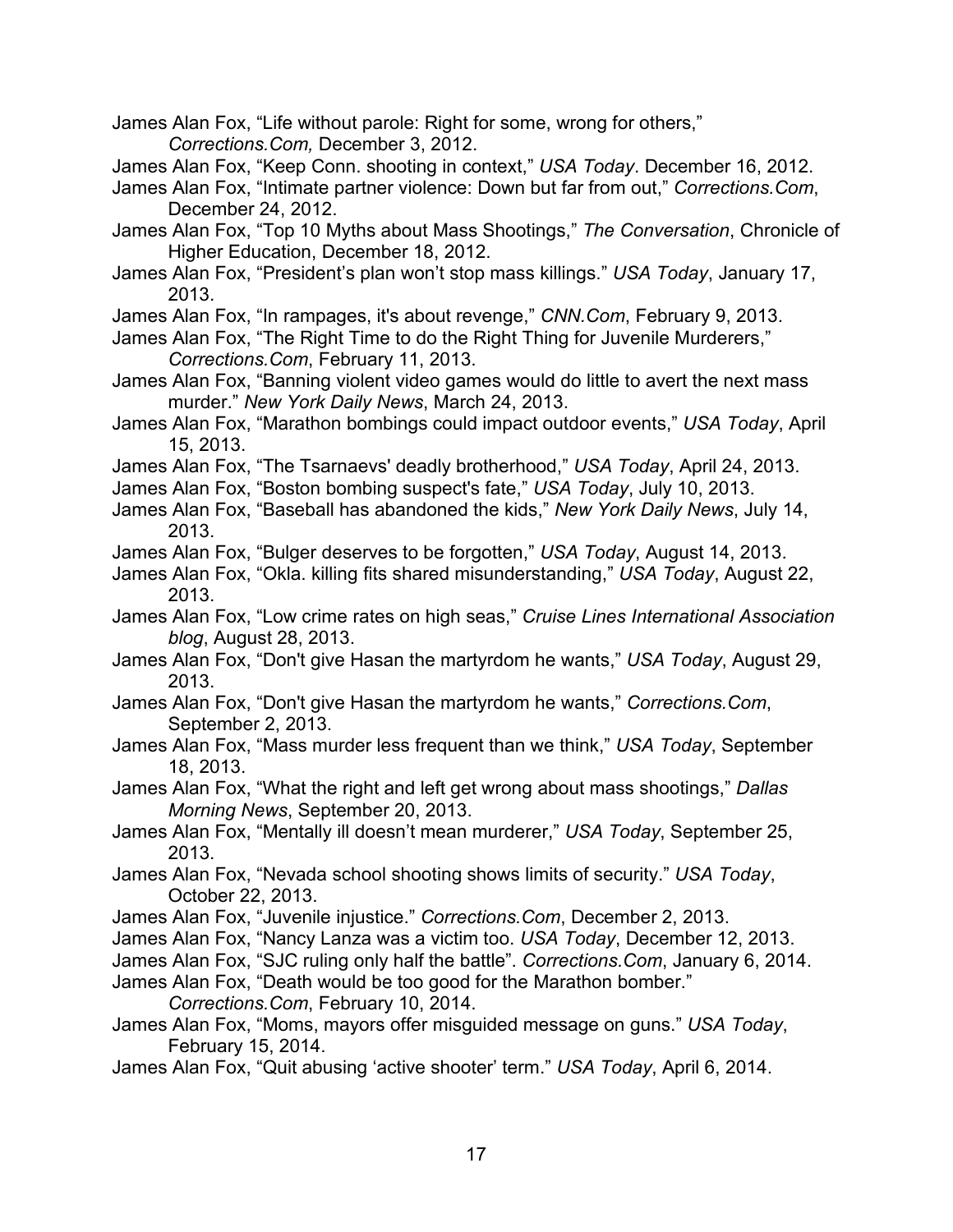- James Alan Fox and Jack Levin, "Focus on marathon resiliency, not tragedy," *USA Today*, April 15, 2014.
- James Alan Fox, "Why mass killers need to explain their plan." *USA Today*, May 25, 2014. Reprinted in Corrections.Com, July 7, 2014.
- James Alan Fox, "Gun rights, gun control and mass murder." *Corrections.Com*, June 2, 2014.
- James Alan Fox, "Family slaughter matters." *USA Today*, July 14, 2014.
- James Alan Fox, "Baseball's move away from kids." *Minneapolis Star Tribune*, July 15, 2014.
- James Alan Fox, "Death penalty becomes cruel and usual." *USA Today*, July 28, 2014.
- James Alan Fox and Richard Moran, "Sex assault surveys not the answer." *USA Today*, August 11, 2014.
- James Alan Fox, "Sandy Hook no reason to scare kids to death." *USA Today*, August 24, 2014.
- James Alan Fox, "Serial killers find prostitutes easy prey." *USA Today*, October 23, 2014.
- James Alan Fox and Jack Levin, "A surprising truth about serial killings." *CNN*, October 24, 2014
- James Alan Fox, "Lovesick over Charles Manson. Really?." *USA Today*, November 19, 2014.
- James Alan Fox, "Make school security invisible." *USA Today*, December 8, 2014.
- James Alan Fox, "Give juvenile lifers a second chance." *USA Today*, December 18, 2014.
- James Alan Fox, "Will marathon bomber trial bring closure?" *USA Today*, January 5, 2015.
- James Alan Fox, "Guns don't deter sexual assaults" *USA Today*, February, 24, 2015. Reprinted in *Corrections.Com*, March 9, 2015.
- James Alan Fox, "Why trying kids as adults is unjust." *USA Today*, March 16, 2015.
- James Alan Fox, "Why Tsarnaev should not get the death penalty." USA Today, April 8, 2015.
- James Alan Fox, "Better to pre-habilitate children than rehabilitate killers." *Los Angeles Times*, April 10, 2015.
- James Alan Fox, "Remember moms behind bars." *USA Today*, May 6, 2015.
- James Alan Fox, "Tsarnaev death expensive justice." *USA Today*, May 15, 2015.
- James Alan Fox, "Don't fear monger over narrow measures of crime." *New York Times Room for Debate*, June 4, 2015.
- James Alan Fox, "No, there's no new murder epidemic." *USA Today*, June 4, 2015.
- James Alan Fox, "Churches, like schools, give haters an exact target." *USA Today*, June 18, 2015.
- Jack Levin and James Alan Fox, "Violence, beyond black and white." New York Daily News, June 22, 2015.
- James Alan Fox, "Better background check wouldn't have stopped Charleston." *USA Today*, June 12, 2015.
- James Alan Fox, "Airports are blind to fliers like me." *USA Today*, July 26, 2015. James Alan Fox, "Police recklessness, not racism." *USA Today*, August 9, 2015. James Alan Fox and Jack Levin, "Aging our children." *USA Today*, August 25, 2015.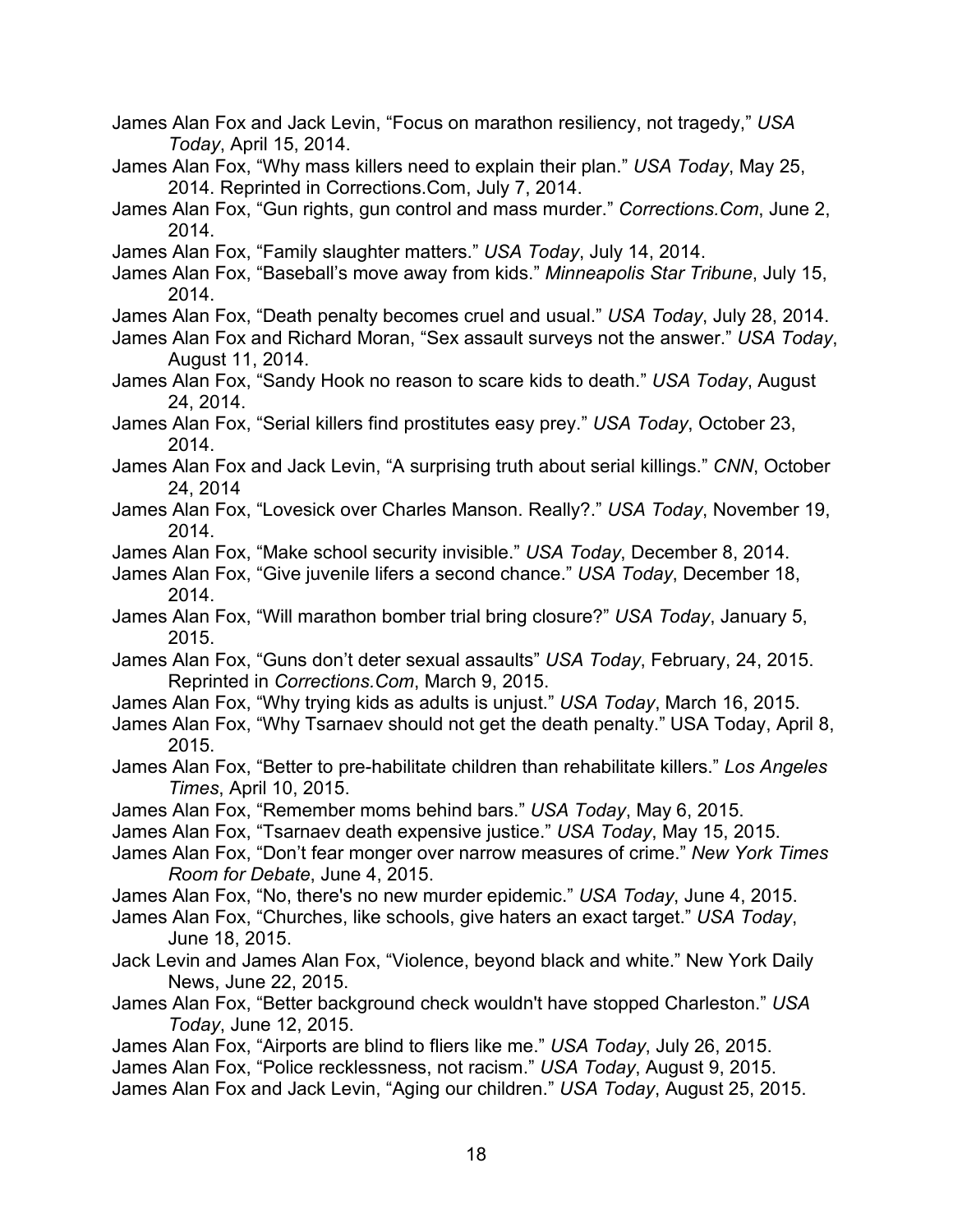James Alan Fox, "NFL arrests overhyped." *USA Today*, September 25, 2015.

James Alan Fox, "Umpqua shooting: A tragedy, not a trend." *USA Today*, October 2, 2015.

- James Alan Fox, "In San Bernardino, focus on the murderous partnership." *USA Today*, December 3, 2015.
- James Alan Fox, "You're not about to die in a mass shooting." *USA Today*, December 7, 2015.
- James Alan Fox and Richard Moran, "Soft on crime turns out to be smart on crime." *USA Today*, February 18, 2016.
- Richard Moran and James Alan Fox, "What the exoneration of George Perrot means for the criminal justice system." *Boston Globe*, February 25, 2016.
- James Alan Fox, "Defending Hillary Clinton for her use of the term "superpredator" during a 1996 speech." *USA Today*, February 29, 2016.
- James Alan Fox, "UCLA shooting pushes panic button," *USA Today*, June 2, 2016.
- James Alan Fox, "Hate doesn't have to be terror to kill," *USA Today*, June 12, 2016.
- James Alan Fox, "As the next mass shooting looms," *USA Today*, June 19, 2016.
- James Alan Fox, "Concealed carry on campus is a bad idea," *USA Today*, July 31, 2016.
- James Alan Fox, "Crime fear focus at first debate," *USA Today*, September 27, 2016.
- James Alan Fox, "Could we let the mob decide parole?," *USA Today,* December 7, 2016.
- James Alan Fox and Jack Levin, "Guns, road rage and a tragic trend," *USA Today,* January 4, 2017.
- James Alan Fox, "Dylann Roof got what he asked for death," *USA Today,* January 11, 2017.
- James Alan Fox, "Five flaws in Trump's crime agenda," *USA Today*, March 1, 2017.
- James Alan Fox and Jack Levin, "Imagine if London terrorists had guns and Orlando shooter had only knives," *USA Today,* June 6, 2017.
- James Alan Fox, "James T. Hodgkinson showed all the signs before he shot Rep. Steve Scalise," *USA Today,* June 15, 2017.
- James Alan Fox, "O.J. gets an early release, but the real guilty party is the fawning media," *USA Today*, July 20, 2017.
- James Alan Fox, "No, the Las Vegas attack wasn't a 'new normal'," *USA Today*, October 2, 2017.
- James Alan Fox, "How do we prevent future Stephen Paddocks?" *USA Today*, October 3, 2017.
- James Alan Fox, "Will concealed carry stop next Sutherland Springs slaughter in guntoting Texas?" *USA Today*, November 9, 2017.
- James Alan Fox, "Domestic violence is a tragedy. It's not a predictor of mass murder." *USA Today*, November 15, 2017.
- James Alan Fox, "Level 4 Biolab is a Hazard Waiting to Happen in South End." *The Boston Sun*, December 14, 2017.
- James Alan Fox, "Five years after Sandy Hook, active shooter drills do more harm than good in schools." *USA Today*, December 14, 2017.
- James Alan Fox, "School shootings are not the new normal, despite statistics that stretch the truth." *USA Today*, February 19, 2018.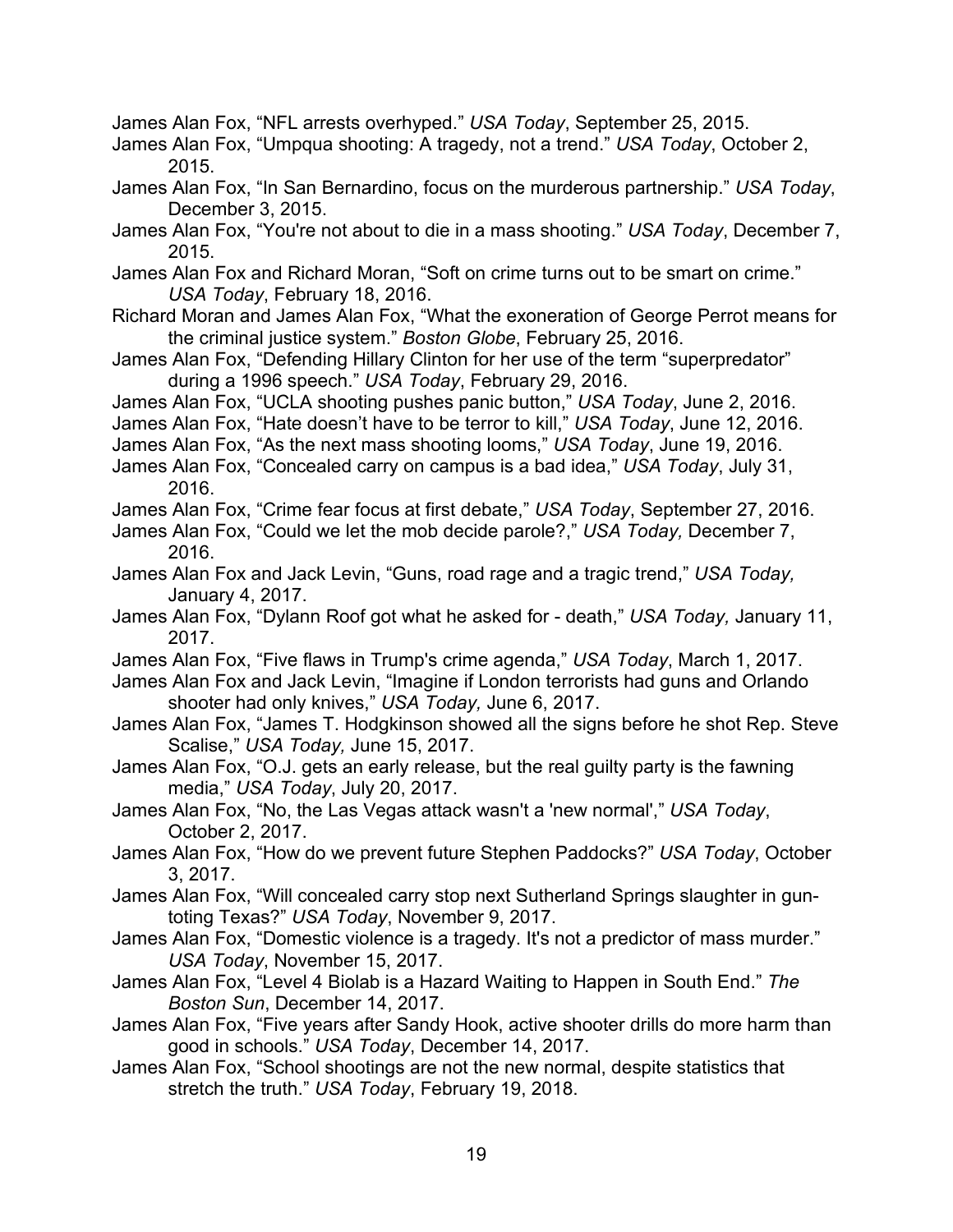- James Alan Fox and Jack Levin, "Why Panic is the Wrong Response to Mass Shootings." The Crime Report, February 22, 2018.
- James Alan Fox, "Trump's awful plan to arm teachers is straight from the NRA playbook." *USA Today*, February 23, 2017.
- James Alan Fox, "Danger in overreacting to Santa Fe school shooting." *USA Today*, May 18, 2018.
- James Alan Fox, "New research shows red flag gun laws save lives, but they stop suicides, not mass shootings." *USA Today*, June 5, 2018.
- James Alan Fox, "James Alan Fox, "De(ja)Vos: Education chief's decision to ignore guns' role in shootings echoes Bush debacle." *USA Today*, June 7, 2018.
- James Alan Fox, "America's increasing moral panic over active shooters is overblown and counterproductive." *USA Today*, August 6, 2018.
- James Alan Fox, "The crime rate is down and Donald Trump had nothing to do with it." *USA Today*, September 26, 2018.
- James Alan Fox, "Keeping guns away from dangerous individuals is easier said than done." *Boston Globe*, November 13, 2018.
- James Alan Fox, "No names or photos won't stop mass shooters, but we shouldn't humanize them with details." *USA Today*, December 21, 2018.
- James Alan Fox, "Military-style guards with guns in schools across the nation wouldn't protect students." *USA Today*, February 20, 2019.
- James Alan Fox, "House firearms background check proposals won't stop gun violence, but they'll help." *USA Today*, March 13, 2019.
- James Alan Fox, "Media amplifies New Zealand shooting suspect's 'manifesto,' giving mass killers a platform." *USA Today*, March 15, 2019.
- James Alan Fox and Kristy Kellom, "Columbine tragedy 20 years later: Despite fears, risk of dying in school shooting is low." *USA Today*, April 19, 2019.
- James Alan Fox, "Joe Biden reduced murders, reformed criminal justice policy and made America safer." *USA Today*, May 24, 2019.
- James Alan Fox, "Virginia Beach shooting: Cover gunmen, but don't turn them into celebrity role models." *USA Today*, June 3, 2019.
- James Alan Fox, "Kyoto Animation arson killings didn't get much attention because we couldn't demonize guns." *USA Today*, July 23, 2019.
- James Alan Fox, "Media should spend less time humanizing shooters." *USA Today*, August 9, 2019.
- James Alan Fox, "Trump plan to head off mass killings is wishful thinking." *USA Today*, August 19, 2019.
- James Alan Fox, "Mass shootings vs. mass killings." *Boston Globe*, August 19, 2019.
- Michael Rocque and James Alan Fox, "Mass confusion around mass shootings." *Bangor Daily News*, August 27, 2019.
- James Alan Fox, "When it comes to mass shootings, the panic is what's fueling the crisis." *USA Today*, December 3, 2019.
- James Alan Fox, "Eastwood's 'Richard Jewell' had promise. Why'd he have to spoil it with falsehoods?" *USA Today*, December 18, 2019.
- James Alan Fox, "Canada bans assault weapons after mass shooting. The contrast with US inaction is painful." *USA Today*, May 5, 2020.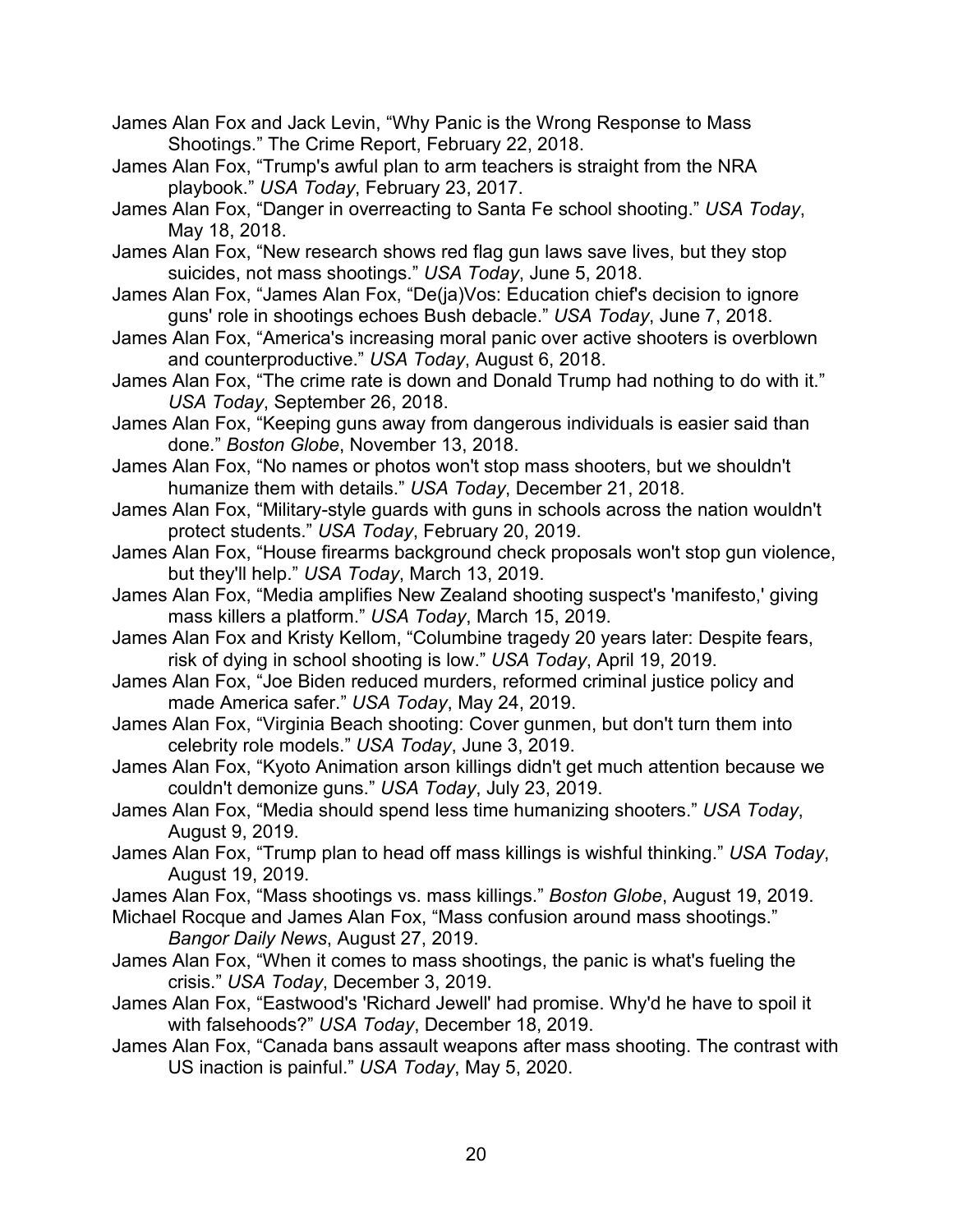- James Alan Fox and Aviva M. Rich-Shea," Don't defund all police, but keep police out of schools. Kids will do better without them." *USA Today*, June 12, 2020.
- James Alan Fox, "Mass shootings: Limiting magazine capacity saves lives and doesn't infringe on gun rights." *USA Today*, August 19, 2020.
- James Alan Fox, "Donald Trump is wrong again: Joe Biden was right on crime in 1994." *USA Today*, October 30, 2020.
- James Alan Fox, "Mass killings Dropped in 2020: Repudiate right-wing extremism to continue the trend. *USA Today*, January 22, 2021.
- James Alan Fox, "Immunization not ammunition: School safety means fewer guns." *USA Today*, February 26, 2021.
- James Alan Fox, "You're right to be confused about the number of mass shootings." *USA Today*, March 26, 2021.
- Sarah C. Peck and James Alan Fox, "Proposed policy would help mayors respond to a mass shooting." *Pittsburgh Post-Gazette*, April 5, 2021.
- James Alan Fox and Alex R. Piquero, "MLB needs to invest in youth to keep baseball alive." *USA Today*, April 17, 2021.
- James Alan Fox, "Indianapolis FedEx massacre: Workplace violence is rare." *USA Today*, April 18, 2021.
- Sarah C. Peck and James Alan Fox, "To reduce risk of mass shootings, prevent suicides." *The Mercury News*, May 29, 2021.
- Sarah C. Peck and James Alan Fox, "Pulse shootings' lingering trauma must be publichealth priority." *Orlando Sentinel*, June 10, 2021.
- James Alan Fox, "RFK's murder is a crime that devastated America. Deny parole for Kennedy killer." *USA Today*, October 3, 2021.
- James Alan Fox, "COVID pandemic and isolation likely pushed spike in 2020 homicides and assaults." *USA Today*, October 4, 2021.
- James Alan Fox and Michael Rocque, "In a win for victims and facts, Alex Jones is being held accountable for misinformation." *USA Today*, November 19, 2021.
- James Alan Fox, "We've taught kids to fear school shootings. But lost sight of how uncommon they are." *USA Today*, January 14, 2022.
- James Alan Fox and Alexis R. Piquero, "COVID-19 disruption, crime wave, 'defund police' mantra help fuel recent cop killings." *USA Today*, February 16, 2022.
- James Alan Fox, "Responses to school shootings should be based on the level of risk, not the level of fear." *The Boston Globe*, May 27, 2022.
- James Alan Fox, "Can we really spot and stop mass killers before they strike?" *Dallas Morning News*, June 17, 2022.

*Boston Globe Blog:* (www.boston.com/crimeandpunishment) March 2010 – March 2014

"Defending handgun bans" (March 19, 2010)

"Amy Bishop and the tenure process" (March 20, 2010)

"Incompetence is not injustice" (March 21, 2010)

"Combatting bullying requires changes in attitude" (March 22, 2010)

- "Texas, more liberal than Mass.?" (March 23, 2010)
- "Obama hasn't followed through on one promise: gun control" (March 24, 2010)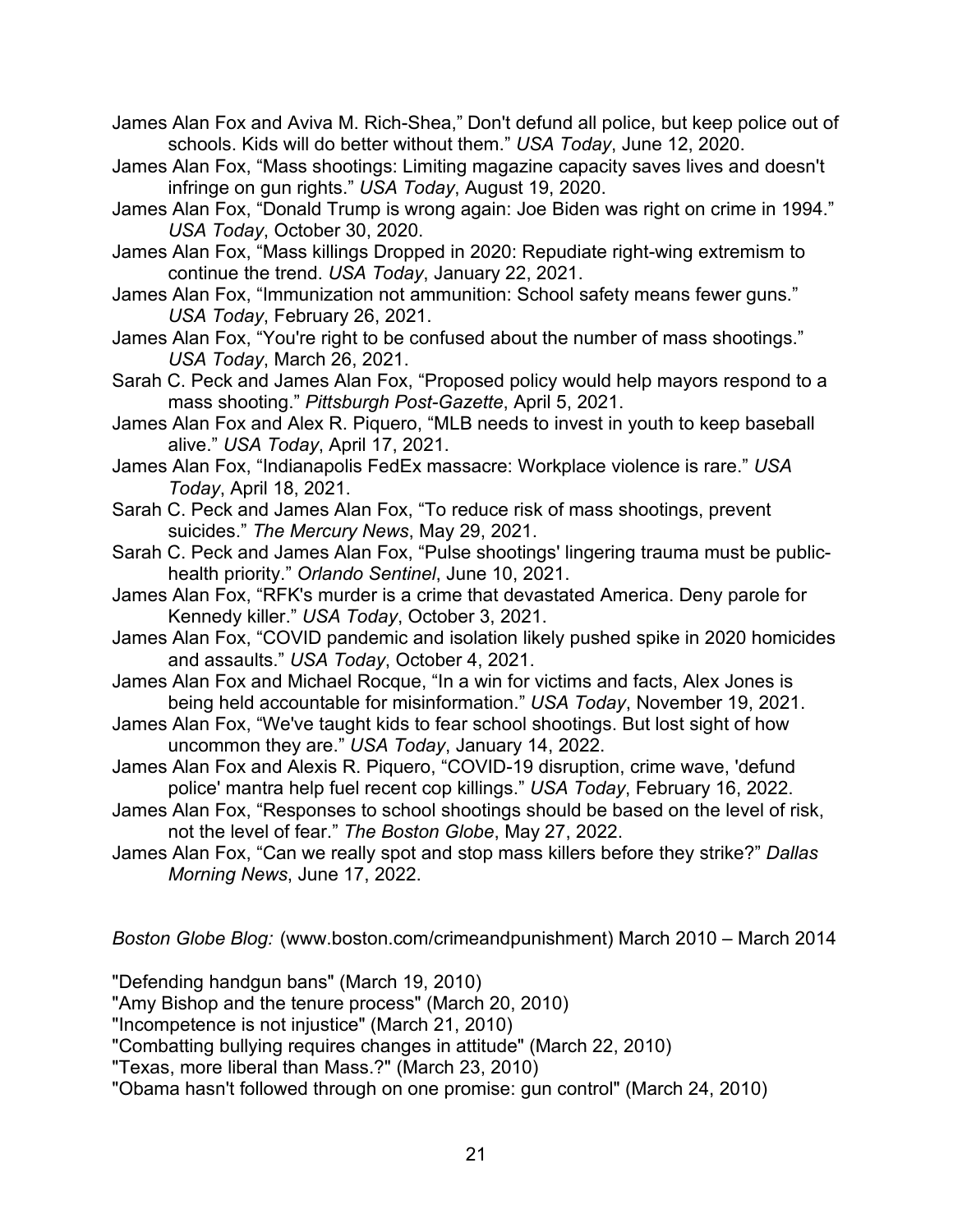"What if your child were murdered?" (March 25, 2010) "Who's to blame for cyberbullying?" (March 26, 2010) "Some mercy for the South Hadley bullies" (March 27, 2010) "The insanity defense for Odgren: Crazy or creative?" (March 28, 2010) "Gleeful bullying" (March 29, 2010) "Time and place for professional jurors" (March 30, 2010) "C.S.I. High school" (March 31, 2010) "Absurd thinking on Bishop case" (April 1, 2010) "Weekend at death row" (April 2, 2010) "Dead men waiting" (April 3, 2010) "Stephen King and John Odgren" (April 4, 2010) "LaGuer: Rather be right than free?" (April 5, 2010) "Odgren case: Will emotions overrule motions?" (April 6, 2010) "Treatment, not punishment, for Odgren" (April 7, 2010) "Life sentence for Odgren is not justice" (April 8, 2010) "Abolish juvenile life without parole" (April 9, 2010) "Odgren at Bridgewater: Thankfully" (April 10, 2010) "FYI: Can't execute juvenile killers" (April 11, 2010) "Emergency preparedness drill: A "premature evacuation"" (April 12, 2010) "Murder and sport don't mix" (April 13, 2010) "Mothers haunted by murder" (April 14, 2010) "Police cops a pathetic plea" (April 15, 2010) "A eulogy and legacy for Jaewon Martin" (April 16, 2010) "Murder spike is an aberration" (April 17, 2010) "Juvenile LWOP unconstitutional except for murder" (April 18, 2010) "Death penalty kills the budget" (April 19, 2010) "Chat Tuesday on death penalty" (April 20, 2010) "Witness to an execution" (April 21, 2010) "Probation's failures threaten public safety" (April 22, 2010) "Prison escape by suicide" (April 23, 2010) "CORI reform: Too little, too late" (April 24, 2010) "Boston's murderous weekend: Causes and cures" (April 25, 2010) "Midnight basketball: The ABCs of sports" (April 26, 2010) "Teacher's death: Heroism with tragic outcome" (April 27, 2010) "Gov's Gun Bill on Target" (April 28, 2010) "Blown call on gun bill" (April 29, 2010) "A Beacon Hill mulligan" (April 30, 2010) "Prime time for summer crime" (May 1, 2010) "Gun bill not anti-2nd Amendment" (May 2, 2010) "The appeal of gangs" (May 3, 2010) "Truth behind mass murder may not surprise" (May 4, 2010) "A Father's Day wish for two dads impacted by murder" (May 5, 2010) "Fear or crime or of illegal immigrants?" (May 6, 2010) "A tale of two funerals" (May 7, 2010) "Silver lining on Chicago gun decision" (May 8, 2010) "Mayor Daley: Quick on the draw" (May 9, 2010)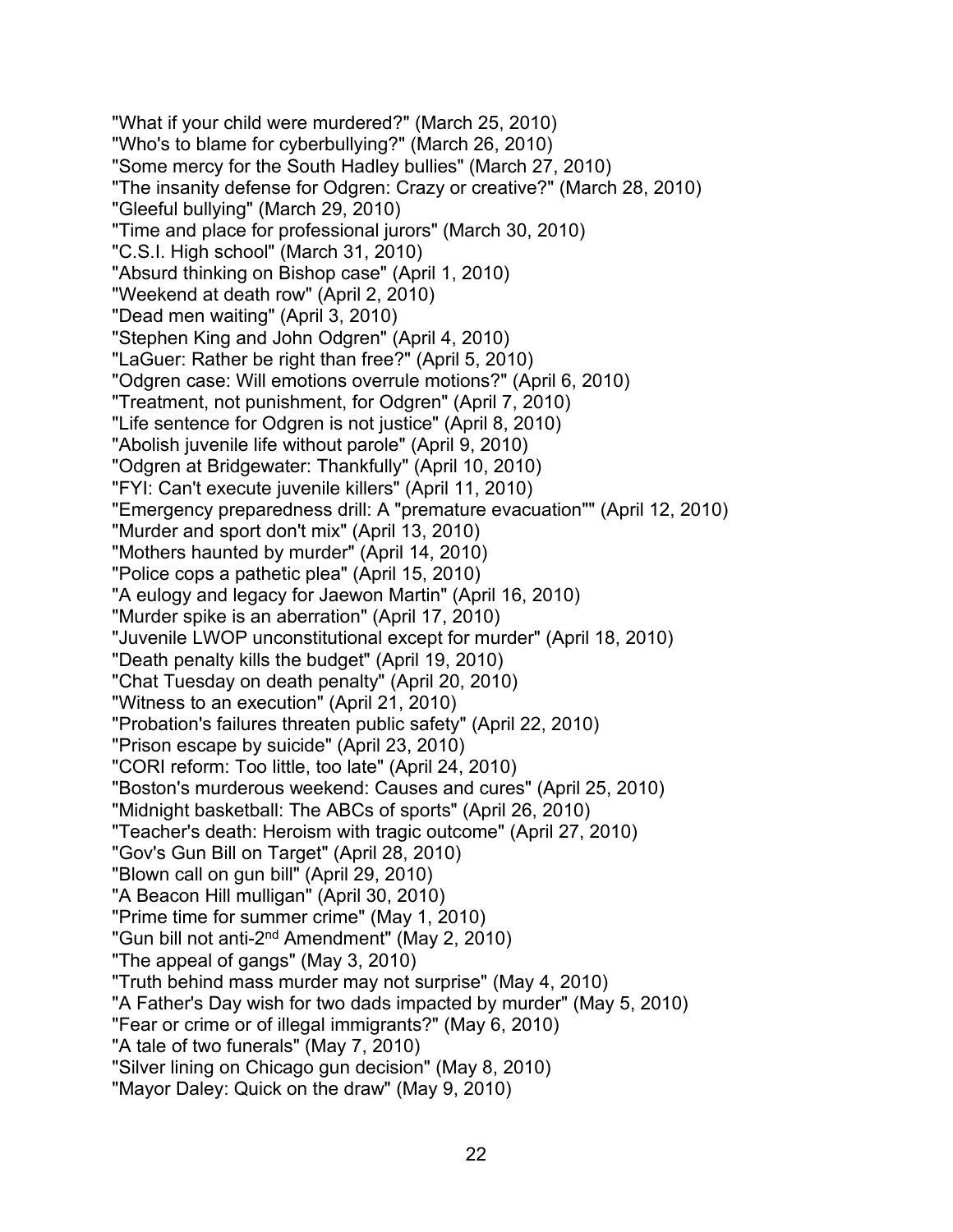"Heat wave has chilling effect on violent crime" (May 10, 2010) "Catching the Grim Sleeper" (May 11, 2010) "Celebrity week for criminals" (May 12, 2010) "Rat out your kids? Some say "yes"" (May 13, 2010) "Odgren: Upon further review, should be murder two" (May 14, 2010) "A state of confusion over illegals and crime" (May 15, 2010) "Soft on crime or just on courage?" (May 16, 2010) "Jeremy Prince: Contrition and conviction" (May 17, 2010) "Workplace homicide: What is the risk?" (May 18, 2010) "A day for remembering victims" (May 19, 2010) "Markoff's suicide: No surprise" (May 20, 2010) "Markoff's suicide: Denied justice or just us denied?" (May 21, 2010) "When 911 is TMI" (May 22, 2010) "Why anti-bullying programs fail" (May 23, 2010) "Crime is down, but for how long?" (May 24, 2010) "Odgren decision: Sentencing reform needed" (May 25, 2010) "Mortimer: Inspired by love?" (May 26, 2010) "Florida dad wins Bernie Goetz award!" (May 27, 2010) "War against gun crime: Mission not accomplished" (May 28, 2010) "Safety on campus? Absolutely" (May 29, 2010) "Death penalty: Still racist after all these years" (May 30, 2010) "Death penalty no deterrent for cop killers" (May 31, 2010) "Life and death in the Caribbean" (June 1, 2010) "Poetic justice for Spader" (June 2, 2010) "Dealing with criminals" (June 3, 2010) "Is Mass. really #1 in violent crime?" (June 4, 2010) "Thanksgiving behind bars" (June 5, 2010) "Where were you when John Lennon was murdered?" (June 6, 2010) "Hate crime figures: Truly unbelievable" (June 7, 2010) "Best practices for preventing another Wakefield massacre" (June 8, 2010) "Parole failure in perspective" (June 9, 2010) "Who's really to blame for parole failure?" (June 10, 2010) "Mass murder: Unpredictable and unpreventable" (June 11, 2010) "Gun laws and mass murder" (June 12, 2010) "A vote for parole" (June 13, 2010) "The real causes of mass murder" (June 14, 2010) "American Parolee: Not quite reality TV" (June 15, 2010) "Marksmanship in schools: Letter grades and loaded guns " (June 16, 2010) "Surviving homicide without vengeance" (June 17, 2010) "Cupid's poisoned arrow" (June 18, 2010) "Backpacking heat: Concealed weapons on campus" (June 19, 2010) "Parole failure and bad pitching" (June 20, 2010) "Seeking justice in the Craigslist Killer case" (June 21, 2010) "Don't forget the Cocoanut Grove tragedy" (June 22, 2010) "Look who is bullying now" (June 23, 2010) "A crazy approach to insanity" (June 24, 2010)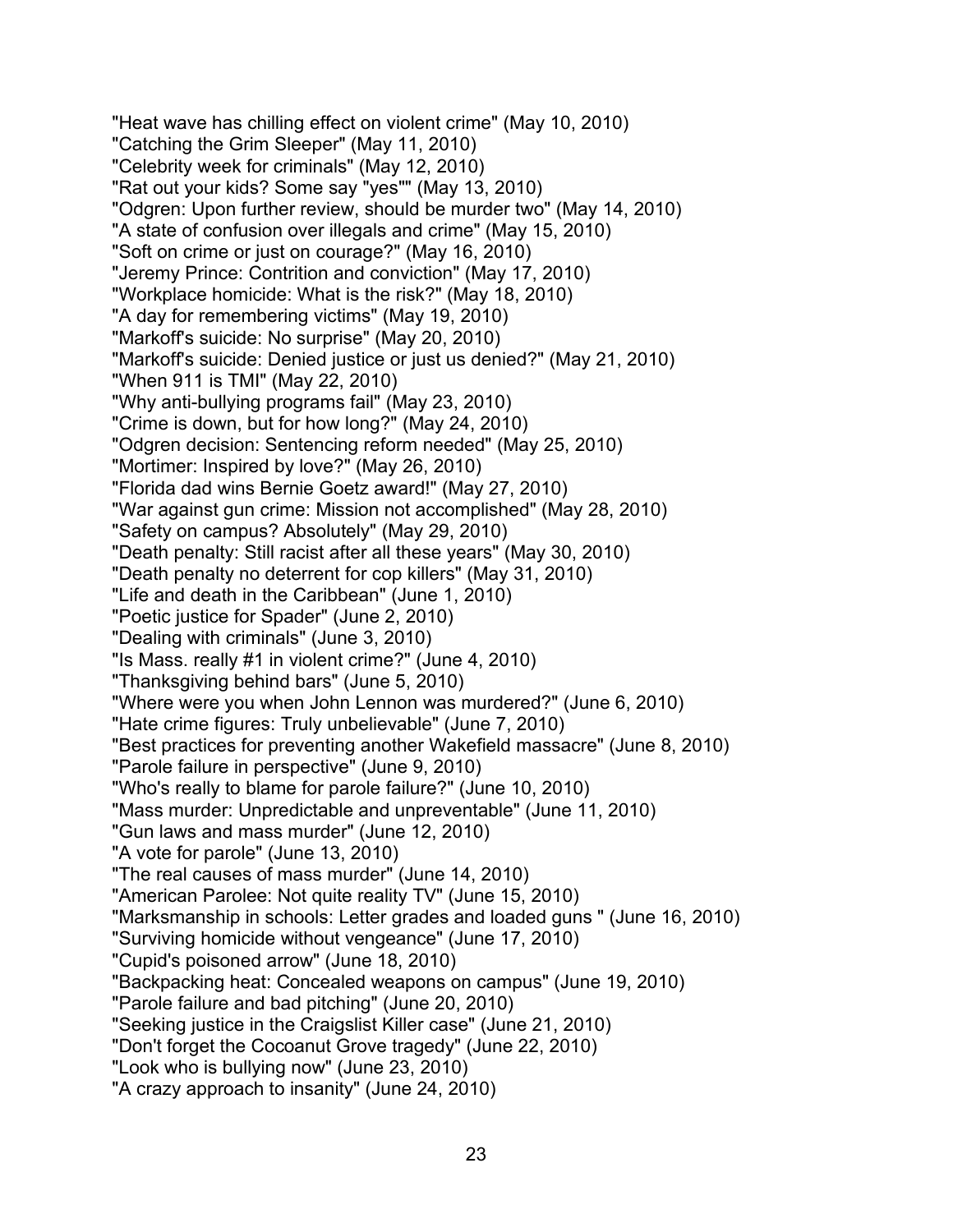"Gribble: A quick and correct verdict" (June 25, 2010) "Virginia Tech: A fine that's not so fine" (June 26, 2010) "Craigslist case: Take better aim on blame" (June 27, 2010) "Guns on campus: More peril than protection" (June 28, 2010) "Why killers target prostitutes" (June 29, 2010) "Notsocool.com" (June 30, 2010) "The Columbine legacy - Still strong after all these years" (July 1, 2010) "Breaking silence on campus sexual assault" (July 2, 2010) "Murder and Mother's Day" (July 3, 2010) "Profiting from murder" (July 4, 2010) "Feds auctioning Unabomber manifesto" (July 5, 2010) "Why mothers kill" (July 6, 2010) "Fewer mothers killing kids" (July 7, 2010) "The Kerrigans and the Bishops" (July 8, 2010) "Abortion and crime: A missing link" (July 9, 2010) "Keep parole board votes private" (July 10, 2010) "Policing frenzied fans" (July 11, 2010) "Vancouver riot: Disappointing, but not surprising" (July 12, 2010) "Parole failure: Glass 1/3 empty or 2/3 full?" (July 13, 2010) "Probe academic record, not criminal record" (July 14, 2010) "The violent video blame game" (July 15, 2010) "Lauren Astley's murder: An all-too-familiar story?" (July 16, 2010) "Boston's Violent Fourth: A recurring pattern" (July 17, 2010) "Elizabeth Smart: Smart, but no expert" (July 18, 2010) "School discipline: Well-meaning but mean-spirited" (July 19, 2010) "Norway massacre fits the mold" (July 20, 2010) "The Norway massacre - An unspeakable horror" (July 21, 2010) "Walk a few feet for a Camel" (July 22, 2010) "The lesson from VA Tech's false alarm" (July 23, 2010) "My police line-up" (July 24, 2010) "NCAA has no death penalty" (July 25, 2010) "Boston's illegal gun problem" (July 26, 2010) "When disgruntled customers kill" (July 27, 2010) "Inside TSA's "No lie zone"" (July 28, 2010) "Abolish juvenile life without parole in Mass." (July 29, 2010) "Flawed objections to juvenile law reform" (July 30, 2010) "Who's is to blame for the chaos?" (July 31, 2010) "Killer should rest in obscurity" (August 1, 2010) "Time to kill the death penalty" (August 2, 2010) "A good day for justice" (August 3, 2010) "The Halloween crime spike" (August 4, 2010) "Supreme Court should rule against JLWOP " (August 5, 2010) "Simulated shooting should be punished by NFL " (August 6, 2010) "Norway's sane insanity law" (August 7, 2010) "Don't highlight record-setting bloodshed" (August 8, 2010) "A life-saving holiday gift" (August 9, 2010)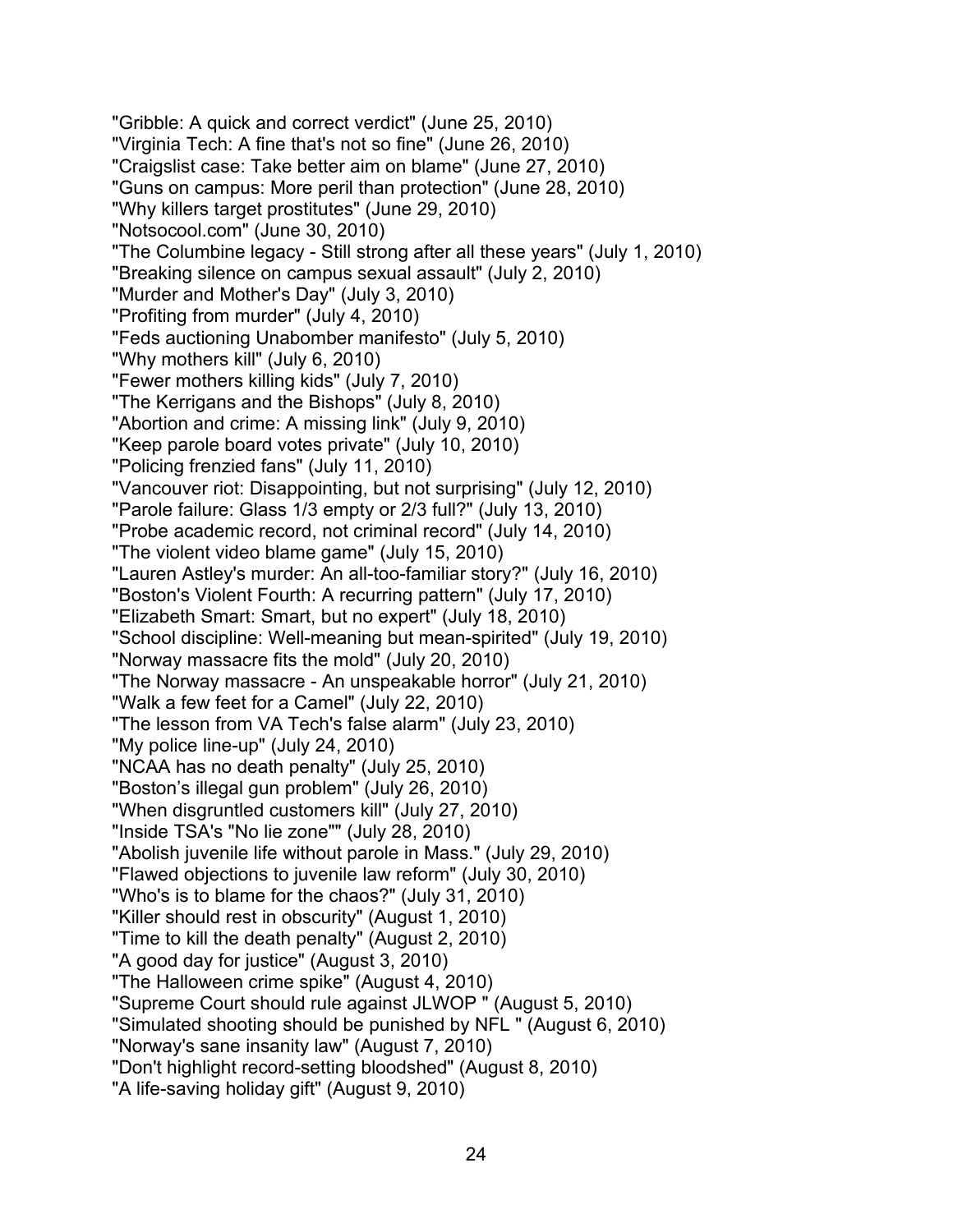"No sympathy for Barefoot Bandit" (August 10, 2010) "New Year's Resolution on Punishing Kids" (August 11, 2010) "GOP: Gun Owners' Party" (August 12, 2010) "An ounce of prevention is worth a pound of prison" (August 13, 2010) "Gov. Patrick gets it right" (August 14, 2010) "Slogans not enough to combat bullying" (August 15, 2010) "Habitual offenders: Third strike or check swing?" (August 16, 2010) "Inmate safety and emergency preparedness" (August 17, 2010) "Pistols and paranoia" (August 18, 2010) "Movie ratings rated PG for *Poor Guide*" (August 19, 2010) "Supreme Court to review juvenile injustice" (August 20, 2010) "CA Campus Shooting: Rare event, common pattern" (August 21, 2010) "Altered meaning of Zimmerman's 911 call" (August 22, 2010) "Are police fatalities on the rise?" (August 23, 2010) "Fatal flaws in Biolab report" (August 24, 2010) "The Unabomber: Still infamous after all these years" (August 25, 2010) "Violins (not violence) in schools" (August 26, 2010) "Crime is down -- or is it?" (August 27, 2010) "Where were you during the Boston Strangler case?" (August 28, 2010) "Supreme Court got it (mostly) right" (August 29, 2010) "Just punishment for Penn State" (August 30, 2010) "The Colorado shooting and gun control" (August 31, 2010) "Accused mass killer: Over-exposed" (September 1, 2010) "Patrick's wise move to amend 3-strikes bill" (September 2, 2010) "Obsessing over record victim counts" (September 3, 2010) "Good sense has struck out" (September 4, 2010) "No increase in mass shootings" (September 5, 2010) "Crime: No laughing matter?" (September 6, 2010) "Justifiable homicides by police on the rise" (September 7, 2010) "Romney's good failure" (September 8, 2010) "Lessons from crime lab scandal" (September 9, 2010) "Sandusky's Fate No Joke" (September 10, 2010) "Victim of crime trend" (September 11, 2010) "Rethinking Life without Parole" (September 12, 2010) "Intimate Partner Violence: Down but not Out" (September 13, 2010) "Mass Murder Horrible Enough" (September 14, 2010) "Preventing Mass Murder: No easy solutions" (September 15, 2010) "Top 10 myths about mass shootings" (September 16, 2010) "NRA's flawed strategy" (September 17, 2010) "Back-to-school fears" (September 18, 2010) "The right time to do the right thing for juvenile murderers" (September 19, 2010) "Responding to Mother Jones" (September 20, 2010) "Clear sight on gun crimes" (September 21, 2010) "Fujita: Right verdict, wrong outcome" (September 22, 2010) "Teachers packing heat" (September 23, 2010) "Zero tolerance makes zero sense" (September 24, 2010)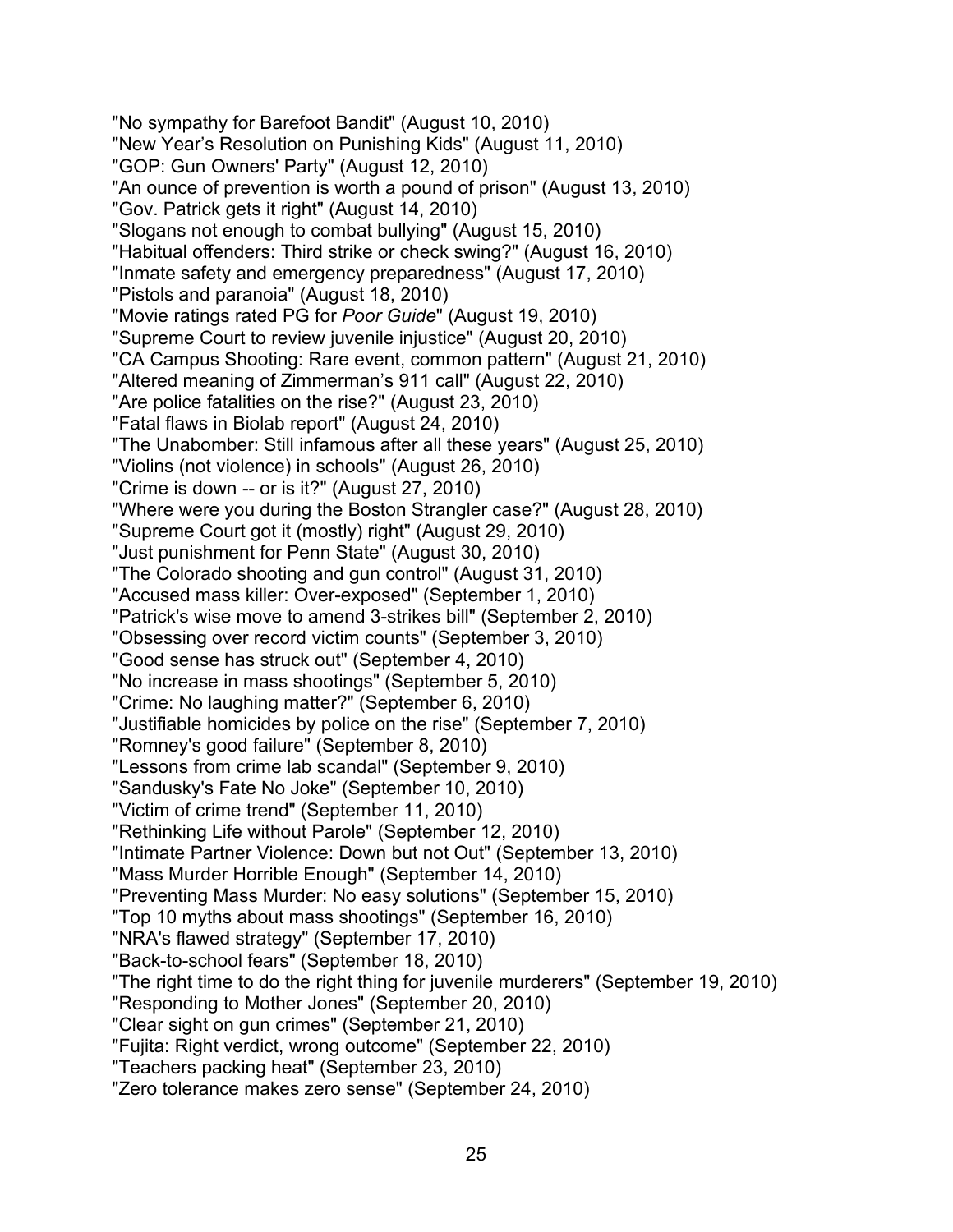"Gun rights, gun control, and mass murder" (September 25, 2010) "Newtown victim #27 and the Boston Marathon " (September 26, 2010) "Enough blast videos!" (September 27, 2010) "The deadly brotherly bond" (September 28, 2010) "Boston strong and Boston wrong" (September 29, 2010) "The next target of terror?" (September 30, 2010) "Depp not right for Bulger role" (October 1, 2010) "Chicken Little and Boston murders" (October 2, 2010) "Dead woman walking free: Not quite" (October 3, 2010) "Tip of the (salary) cap to the Pats" (October 4, 2010) "The Chilliest of Cold Cases" (October 5, 2010) "Deciding on death penalty in bombing case" (October 6, 2010) "Safe at sea" (October 7, 2010) "Survey: Mayoral candidates on BU biolab" (October 8, 2010) "What the Tsarnaev punishment poll means" (October 9, 2010) "Security clearance for terror" (October 10, 2010) "No gain in death penalty for Sampson" (October 11, 2010) "Murders of school teachers - A sad aberrations" (October 12, 2010) "Ghosts, Goblins and Violent Criminals" (October 13, 2010) "Juvenile Injustice" (October 14, 2010) "Takeaways from the Sandy Hook Report" (October 15, 2010) "Nancy Lanza: Accessory or victim?" (October 16, 2010) "SJC ruling only half the battle" (October 17, 2010) "Calm down when crime's up" (October 18, 2010) "Death would be too good for Marathon bomber" (October 19, 2010) "Political Rift over Coakley's Shift" (October 20, 2010) "My four-year sentence has ended" (October 21, 2010)

### *Book Reviews:*

- Review of "Mathematical Criminology" (D. Greenberg) in *Contemporary Sociology*, 1981.
- Review of "Prediction in Criminology" (D. Farrington and R. Tarling) in *Contemporary Psychology*, 1987.
- Review of "Serial Murder" (R. Holmes and J. De Burger) in *Contemporary Psychology*, 1990.
- Review of "Serial Killers and their Victims" (E. Hickey) in *Contemporary Sociology*.
- Review of "Race, Crime, and the Law" (R. Kennedy) and "Shades of Freedom (A. Leon Higginbotham, Jr.) in *The Boston Sunday Globe,* June 7, 1997.
- Review of "Judgment Ridge: The True Story Behind the Dartmouth Murders" (D. Lehr and M. Zuckoff) in the *Boston Sunday Globe*, September 21, 2003.
- Review of "Street Justice: A History of Police Violence in New York City" (Marilynn S. Johnson), in the *Boston Globe*, January 2004.
- Review of "Rampage: The Roots of School Shootings" (Katherine Newman), in the *Boston Globe*, June 30, 2004.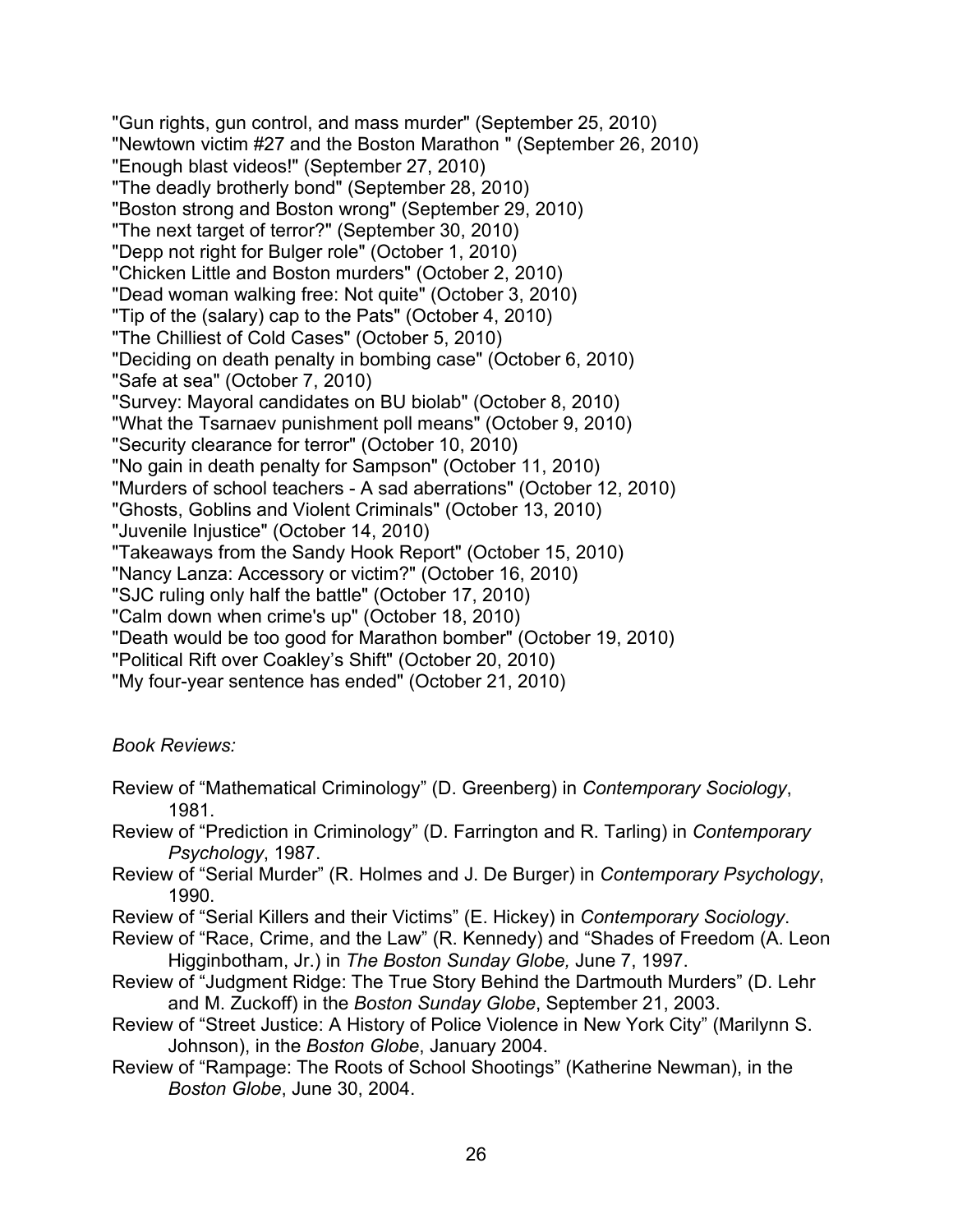### *Magazine/Newspaper Articles:*

- James Alan Fox, "The Trials of a Mother." *Boston Sunday Herald Magazine* (Cover Story), May 8, 1988.
- James Alan Fox and Jack Levin, "Satanism and Mass Murder," *Celebrity Plus*, July 1989.
- James Alan Fox and Jack Levin, "Inside the Mind of Charles Stuart," *Boston Magazine*, April 1990; reprinted in Joy Satterwhite Eyman, ed., *Psychopaths*, National Association of Chiefs of Police, Miami, FL, 1996.
- James Alan Fox and Glenn L. Pierce, "The Young and the Rootless." *USA Today Magazine* (Society for the Advancement of Education), January 1994, pp. 24-26.
- James Alan Fox, "Preventing the Coming Wave of Youth Violence, *Congressional Digest*, August/September 1996, pp. 206-212. Reprinted in *Crime*, Greenhaven Press, 1997.
- James Alan Fox, "Building the Child, Not Rebuilding the Teen, *Leading the Way*, Fall 1999.
- James Alan Fox, Commentary on workplace violence case study. *Harvard Business Review*, July 2003.
- Jack Levin and James Alan Fox, "Der Weg zum Medienruhm," *Message*: *Internationale Fachzeitschrift fűr Journalismus*, 2003.
- James Alan Fox and Jack Levin, "The Perpetuating School Violence: How to find new ways to keep schools safe," *District Administration*, May 2004.
- James Alan Fox, "Time to Reinvest in Prevention." *Connections* (Official publication of the Boys and Girls Clubs of America), Fall 2008.
- James Alan Fox, "How to Keep a College Campus Safe—and How not to." *Northeastern Alumni Magazine*, Winter 2008/2009.
- James Alan Fox, "Mass, serial and spree killing: Distinction or distraction." *The Gazette*, Major Crimes Issue, Royal Canadian Mounted Police, Vol. 72, No. 2.
- James Alan Fox, "Fortune favored many, but especially Danny." *The Boston Globe*, April 26, 2013.

## *Other:*

- James Alan Fox, "Anger a Motive for Such Violence," The Sunday Q&A, Tampa *Tribune*, May 3, 1987.
- James Alan Fox and Jack Levin, "Serial Killers: A Survey." Prepared for the National Academy of Sciences Panel on Violence.
- James Alan Fox, "Revenge," The Q&A, *USA Today*, October 28, 1991.
- James Alan Fox, "Take Five," *The Boston Sunday Herald Magazine*, September, 1991.
- "Dr. James Alan Fox's Notorious Boston," in Spade and Archer's *50 Maps of Boston*, Simon and Schuster, Inc., 1992.
- James Alan Fox, "Is the Family Crumbling?" Q&A, *The Boston Globe*, November 11, 1992.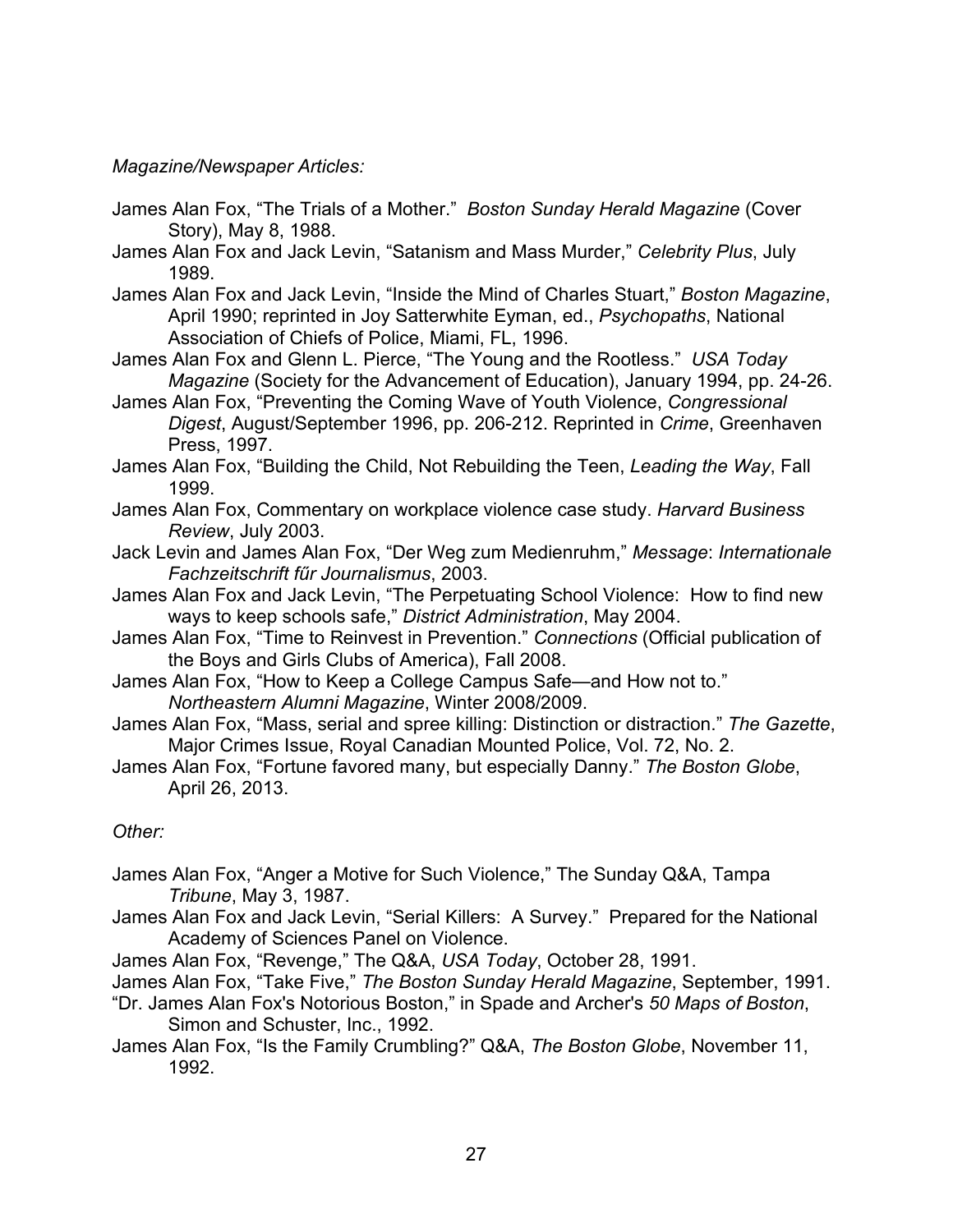James Alan Fox and Jack Levin, Bi-monthly column on multiple murder, *Real Crime Book Digest: "*A Freeze on Executions," April/May, 1994; "Gory, Not Glory," June/July 1994; "Does the Early Bird Catch the Bookworm?" August/September 1994; "From Mass Murder to Overkill," October/November 1994; "Wuornos for Sale," Spring 1995; "The Black Dahlia," June/July 1995.

James Alan Fox, "Youth Violence," *Encyclopedia Americana*, 1995 Yearbook.

- James Alan Fox, "Violence," America Online Centerstage, October 1995.
- Bernard Cohen, James Alan Fox, and Marvin E. Wolfgang, *The Memphis and Shelby County Crime Report--1996*.
- James Alan Fox, "Mörder-Nachwuchs," Q&A, *Focus* (German weekly news magazine), January 22, 1996, p. 203.
- James Alan Fox, *Trends in Juvenile Violence: A Report to the United States Attorney General on Current and Future Rates of Juvenile Offending*, Northeastern University, March 1996.

James Alan Fox, "The Young and the Violent," Q&A, *Boston Globe* Dialogue Series, March 24. 1996.

- Bernard Cohen, James Alan Fox, and Marvin E. Wolfgang, *The Memphis and Shelby County Crime Report--1997 Update*.
- James Alan Fox, *Trends in Juvenile Homicide–1997 Update*, Northeastern University, November 1997.
- James Alan Fox and Jack Levin, "Facts, Not Fluff." Forward to *Technophobe: The Unabomber Years*. Dove Books, 1997.
- Sanford Newman and James Alan Fox, "After School Programs or After School Crime, Fight Crime, Invest in Kids, 1997.
- James Alan Fox, "Analysis of Trends in Intimate Murder, 1976-96," in L. Greenfeld, et al., *BJS Factbook: Violence by Intimates: Analysis of Data on Crimes by Current or Former Spouses, Boyfriends, and Girlfriends*, Bureau of Justice Statistics, Washington D.C., March 1998.
- James Alan Fox, "A Broader Examination of the Nature and Distribution of Known Offenses," Preface to 1998 Sourcebook of Criminal Justice Statistics, U.S. Department of Justice, Washington, D.C., 1998.
- James Alan Fox, Nanette Graham, and Mary Ann Zager, "Patterns and Trends in Lethal and Non-Lethal Youth Violence," Charles Stewart Mott Foundation, March 1999.
- James Alan Fox and Marianne W Zawitz, "Homicide Trends in the Unites States--Crime Data Brief." Bureau of Justice Statistics, January 1999. Also as an Internet site publication: www.ojp.usdoj.gov/bjs/homtrnds.htm.
- James Alan Fox, "Kids and Crime," Online NewsHour, January 28, 2000.
- Sanford A. Newman, James Alan Fox, Edward A. Flynn, and William Christianson, "America's After-School Choice: The Prime Time for Juvenile Crime, Or Youth Enrichment and Achievement. Fight Crime: Invest in Kids, Washington, D.C., October 6, 2000.
- James Alan Fox and Marianne W Zawitz, "Homicide Trends in the Unites States—Year 2000 Update." Bureau of Justice Statistics, 2003.
- R. Alexander, L. Baca, J.A. Fox, M. Frantz, S. Glanz, L.D. Huffman, C.J. Hynes, A.J. Reynolds, W. Ritter, G. Trask, G. Walker, S.A. Newman, and W. Christenson, "New Hope for Preventing Child Abuse and Neglect: Proven Solutions to Save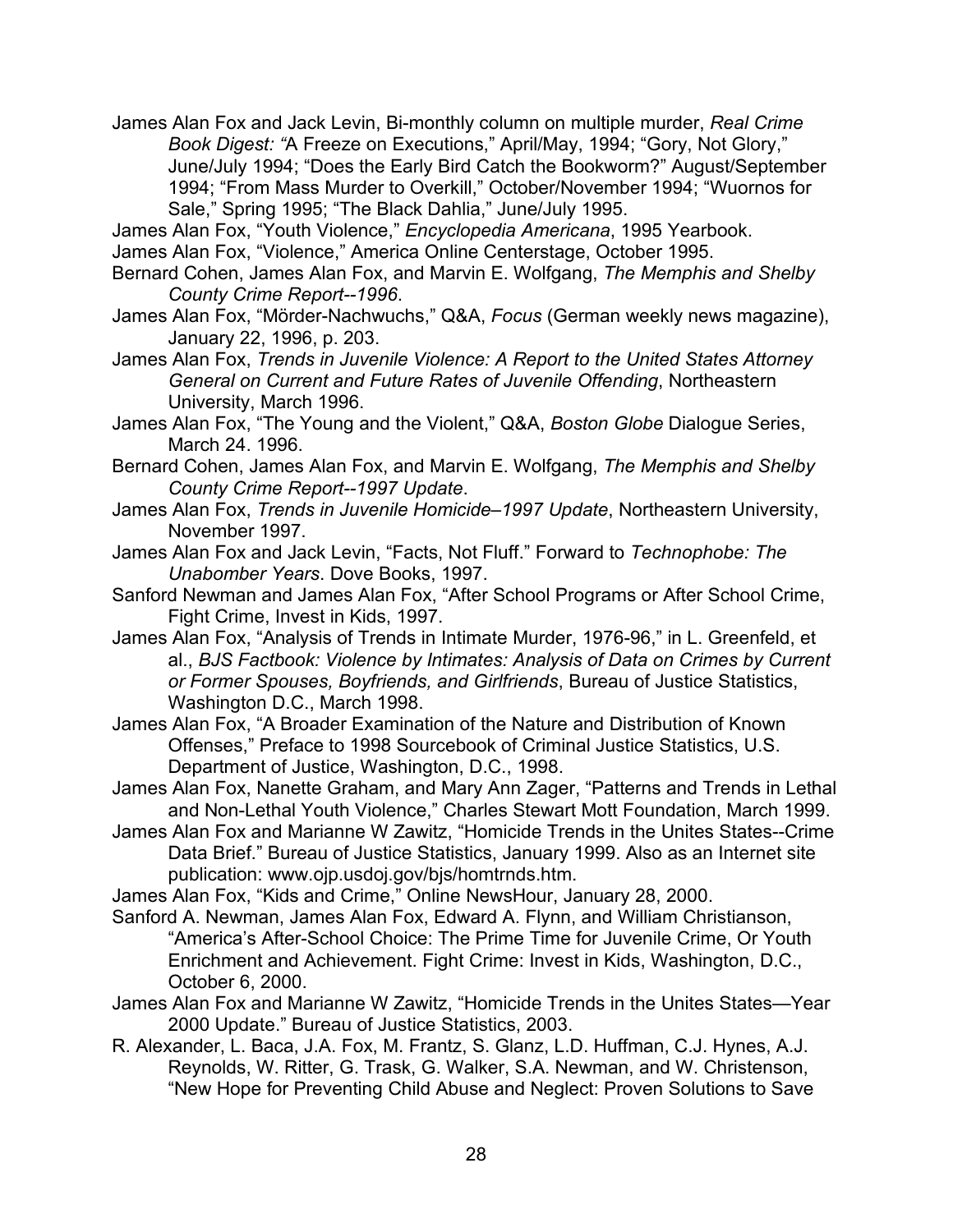Lives and Prevent Future Crime." Fight Crime Invest in Kids, Washington, D.C., May 2003.

- J.A. Fox, D.S. Elliott, R.G. Kerlikowske, S.A. Newman, and W. Christenson, "Bullying Prevention Is Crime Prevention," Fight Crime Invest in Kids, Washington, D.C., September 2003.
- James Alan Fox, David Kass and William Christenson, "Meth Crime Rises as Budget Axe Falls," Fight Crime Invest in Kids, Washington D.C., March 2006.
- James Alan Fox, Ann W. Burgess, Jack Levin, and Marleen Wong, Panel Report on the March 25, 2006 Capitol Hill Shooting. Seattle Police Department, July 17, 2006.
- James Alan Fox and David McDowall, Brief of Professors of Criminology As Amici Curiae In Support of Petitioners, District of Columbia and Adrian M. Fenty, Mayor of the District of Columbia v. Dick Anthony Heller, United States Supreme Court, No. 07-290, January 2008.
- Daniel O'Neill, James Alan Fox, Roger Depue and Elizabeth Englander, "Campus Violence Prevention and Response: Best Practices for Massachusetts Higher Education." Report for the Campus Safety and Violence Prevention Work Group, Massachusetts Department of Higher Education, June 2008.
- James Alan Fox, "Time to Reinvest in Prevention." Forward to the Urban Violence Subcommittee Report to the Honorable Deval Patrick, November 2008.
- James Alan Fox and Marc L. Swatt, "The Recent Surge in Homicides involving Young Black Males and Guns: Time to Reinvest in Prevention and Crime Control," Northeastern University, December 2008.
- James Alan Fox and Jack Levin, Brief of Professors of Criminal Justice As Amici Curiae In Support of Respondents, Otis McDonald et al. v. City of Chicago, United States Supreme Court, No. 08-1521, January 2010.
- James Alan Fox, "A family is haunted by son's illness and crime" Feature story. *The Boston Globe*, July 25, 2010.
- James A. Anderson et al., Amicus Brief of Social Scientists, Medical Scientists, and Media Effects Scholars as Amici Curiae In Support Of Respondents, Arnold Schwarzenegger, in his official capacity as Governor of the State of California, and Edmund G. Brown Jr., in his official capacity as Attorney General of the State of California, Petitioners, v. Entertainment Merchants Association and Entertainment Software Association, Respondents. United States Supreme Court, No. 08-1448, September 2010.
- Jeffrey Fagan et al., Amicus Brief in Support of Petitioner, *Miller v. Alabama* and *Jackson v. Hobbs*, United States Supreme Court, No. 10-9646 and 10-9647, January 17, 2012.
- Juvenile Law Center et al., Amicus Brief in Support of Petitioner, *Miller v. Alabama* and *Jackson v. Hobbs*, United States Supreme Court, No. 10-9646 and 10-9647, January 17, 2012.
- James Alan Fox, "Forget What You've Heard: Mass Shootings Aren't Rising. But They Probably Aren't Going Away," Q&A with Megan McArdle, *The Daily Beast*, February 1, 2013.
- James Alan Fox, "Remarks on Mass Shootings," February 20, 2013, C-Span Video: http://www.c-spanvideo.org/program/311092-1.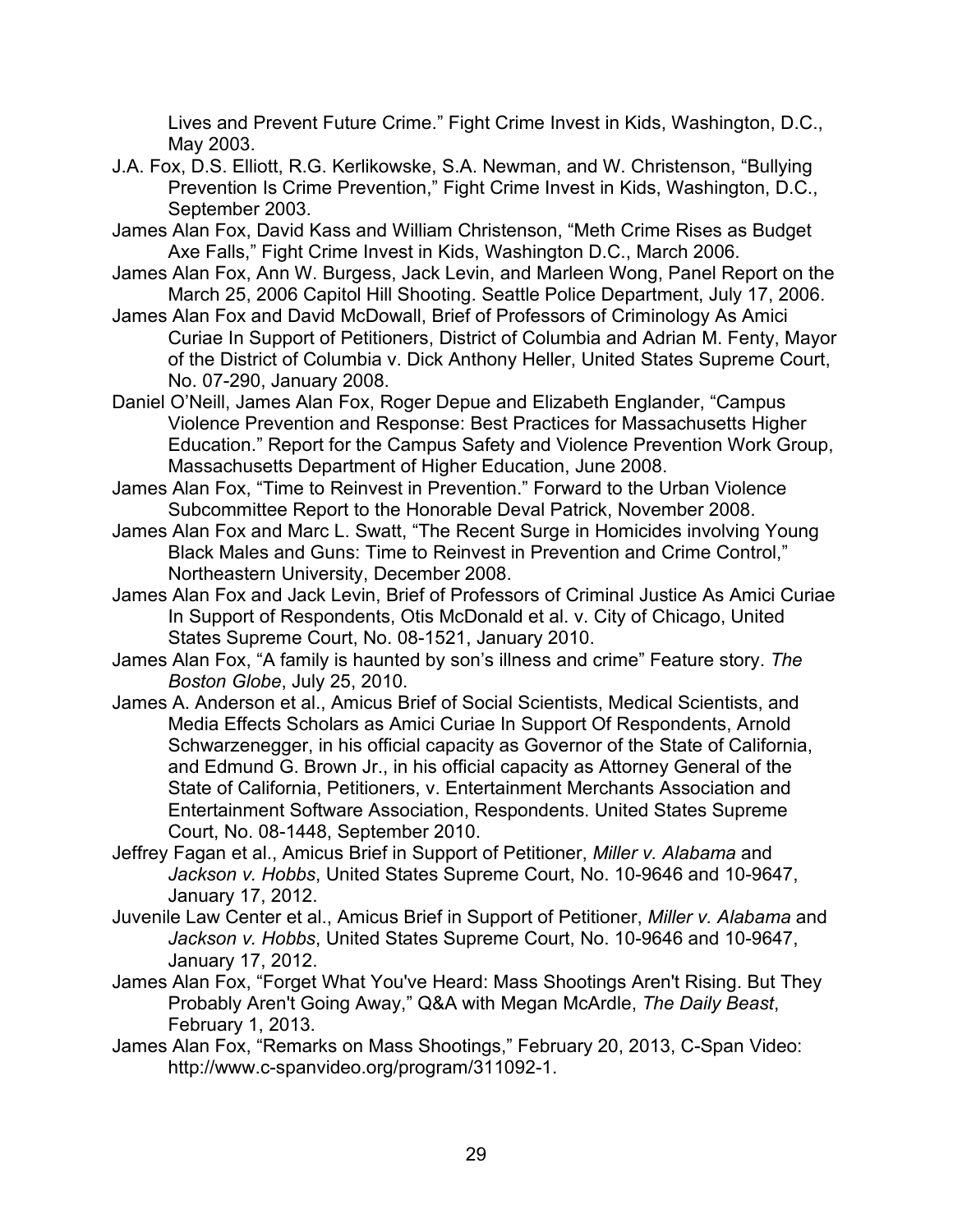- James Alan Fox, "Fortune favored many, but especially Danny," *Boston Globe*, April 26, 2013.
- Q&A: "Criminologist Advises Boston Carjacking Victim: Keep a Low Profile," *Chronicle of Higher Ed*, May 6, 2013.
- James Alan Fox, Chad Posick and Michael Rourque, "Juvenile Violence," in G. Bruinsma & D. Weisburd (eds.), *Springer Encyclopedia of Crime and Criminal Justice*, New York: Springer,2014, pp. 2793-2804.
- James Alan Fox, Podcast: "There Is No Evidence of an Epidemic of Mass Shootings." Reason.Com, August 14, 2019.
- James Alan Fox, Podcast: "Northeastern University's James Alan Fox on Mass Shootings." TheReload.Com, July 25, 2021.

# **U.S. Congressional Testimony**

House of Representatives Subcommittee on Crime (Crime Trends), June 10, 1981. House of Representatives Judiciary Subcommittee on Criminal Justice (Capital

Punishment), May 7, 1986.

Senate Judiciary Committee (Homicide Trends), July 31, 1990.

Senate Judiciary Committee (Youth and Drugs), December 19, 1995.

Senate Judiciary Subcommittee on Youth Violence (OJJDP reauthorization bill, February 28, 1996.

The Congressional Black Caucus Braintrust on Juvenile Justice, May 14, 1996. House of Representatives Judiciary Subcommittee on Youth Crime, June 1996. Senate Labor Subcommittee on Children and Families (Youth Crime), July 18, 1996. Senate Panel on Youth Violence, July 7, 1998.

Senate Committee on Health, Education, Labor, and Pensions, May 6, 1999. House of Representatives Judiciary Subcommittee on Crime, Oversight hearings on crime prevention, October 2, 2000.

House of Representatives, Hearing on School Shootings, March 13, 2001.

House of Representatives, Committee on Government Reform, Subcommittee On

National Security, Emerging Threats and International Relations, Hearing on Cruise Line Crime and Security, March 7, 2006.

Senate Democratic Police Committee, Hearings on Federal Cuts in Budget for Law Enforcement, July 10, 2006.

Senate Judiciary Committee, Hearings on crime trends, July 2007.

Senate Commerce, Science, and Transportation Committee, Subcommittee on the Surface Transportation and Merchant Marine Infrastructure, Safety, and Security, Hearings on cruise ship safety, June 19, 2008.

# **State Hearing Testimony**

Testimony for Attorney General on seat belt use in Massachusetts, hearings on 1987 automobile insurance rates, 1986.

Testimony for Attorney General and State Rating Bureau on inflation in auto body repair costs in Massachusetts, hearings on 1988 automobile insurance rates, 1987.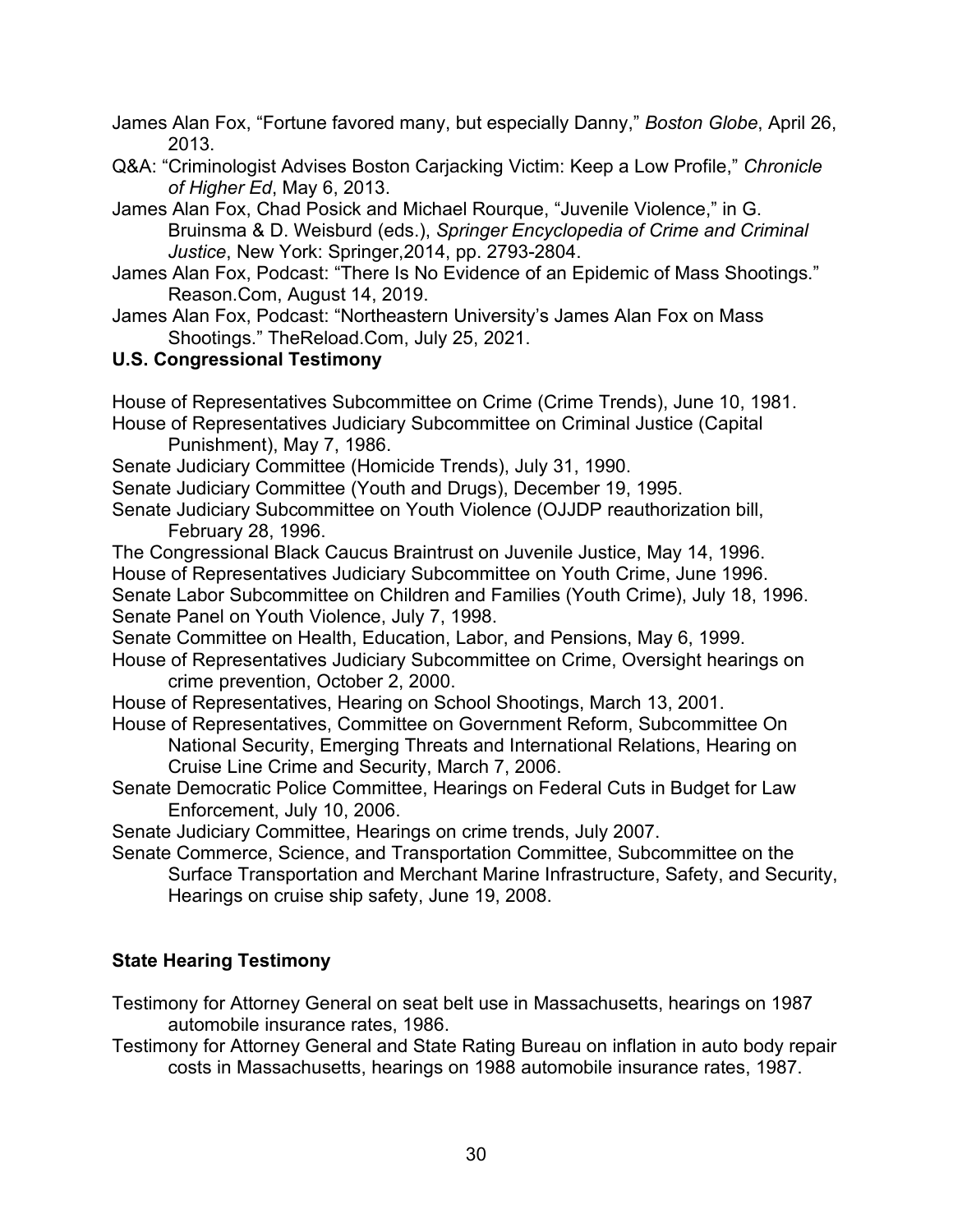- Testimony for Attorney General on auto insurance fraud, hearings on 1989 automobile insurance rates, 1988 and 1989.
- Testimony in regard to the Reinstatement of the Death Penalty in Massachusetts, Massachusetts House of Representatives Committee on the Judiciary, April 1990.
- Testimony for Attorney General on auto insurance fraud, hearings on 1993 automobile insurance rates, 1992.
- Testimony in regard to the Reinstatement of the Death Penalty in Massachusetts, Massachusetts House of Representatives Committee on Criminal Justice, July 1994.
- Testimony in regard to the safety regulation on handguns, Massachusetts Attorney General, December 1996.
- Testimony in regard to after-school crime patterns in support of proposed resolution on after-school programs, Philadelphia City Council, December 10, 1997.
- Testimony in regard to the workplace, Massachusetts State Legislature's Joint Committee on Public Safety, February 2001.
- Testimony in regard to the Reinstatement of the Death Penalty in Massachusetts, Massachusetts State Legislature's Joint Committee on Criminal Justice, February 2001.
- Massachusetts State House Panel on School Bullying, March 15, 2007.
- Testimony in support of Rod Matthews before the Massachusetts Parole Board, May 15, 2007.
- Testimony in opposition to HB1511, Bill to Reinstate Capital Punishment, Massachusetts Joint Committee on Criminal Justice, October 23, 2007.
- Testimony in support of S. 672 and H. 1346, "An Act Relative to the Sentencing of Children," Joint Committee on the Judiciary, Massachusetts State House, September 20, 2011.
- Testimony in support of proposal to ban BSL-4 research, Boston City Council, April 16, 2014.
- Testimony in support of Rod Matthews before the Massachusetts Parole Board, March 29, 2016.

# **Expert Testimony and Case Consulting**

- Expert witness on prejudicial nature of introduction of conviction record, defense pretrial motion to suppress, 1980.
- Expert witness on mass transit security for plaintiff's suit against the MBTA, 1982.
- Consultant, Law Offices of Merwin, McDonald, and Kopeny, Santa Ana, CA, in case of *State of California v. Randy Kraft* (1986-1887).
- Consultant to Cabaniss, Burke and Wagner, Orlando, FL, in *David/Highfill v. GMAC/Johnston* (1992) in lawsuit from mass shooting at Jacksonville GMAC.
- Consultant, *Economy Fire & Casualty Co. v. Betty Ann Haste et al.* (1993), involving lawsuit arising from serial killings committed by Robert Berdella.
- Consultant, in Oregon case of *Cushman v. Erickson,* 1993.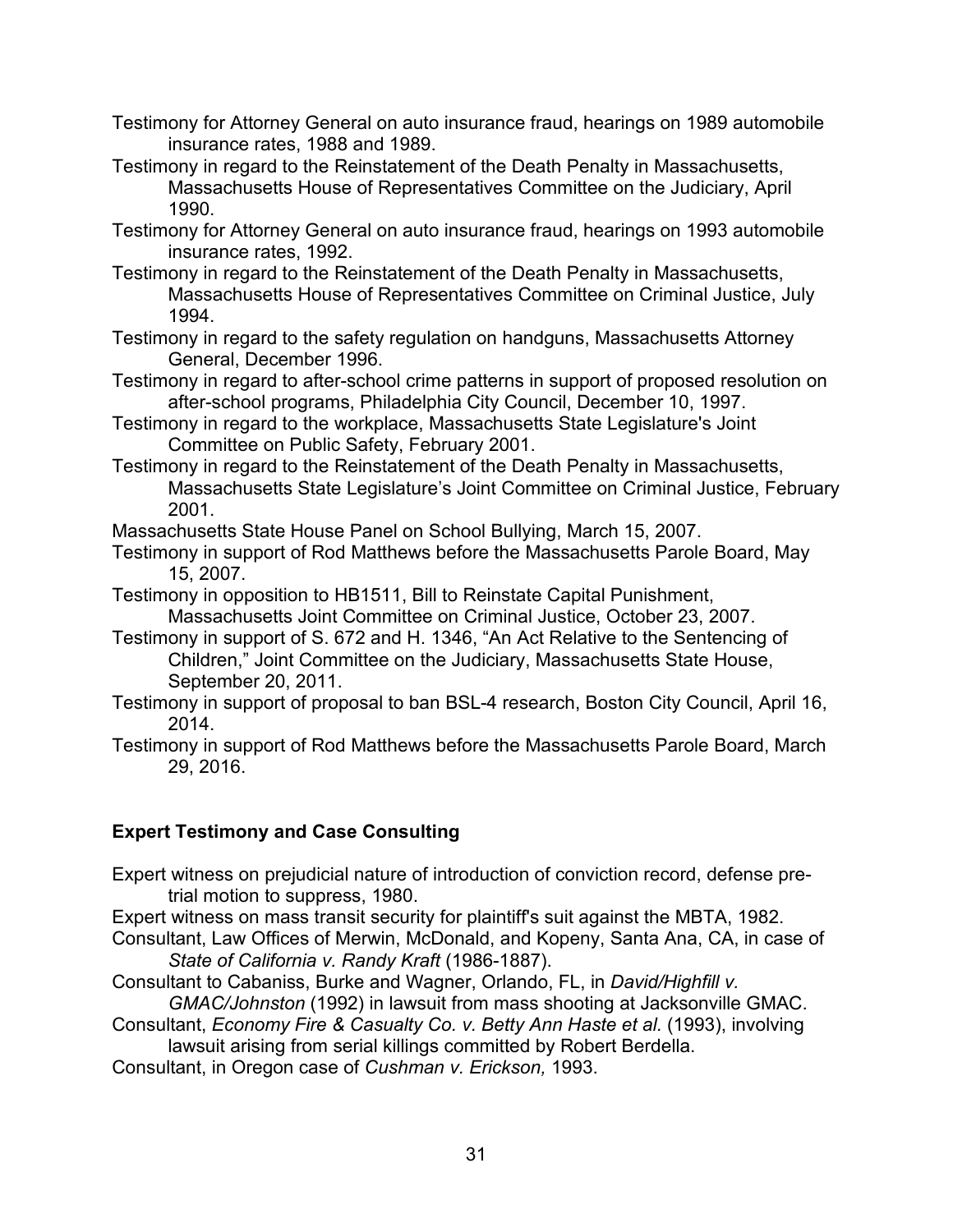Expert witness for defense in race discrimination suit against the Massachusetts State Police, *Miller v. Commonwealth of Massachusetts*, 1994.

- Expert witness, for defense in lawsuit involving alleged role of Prozac in multiple murder, *Joyce Fentress et al. v. Eli Lilly and Company*, 1994-1995.
- Expert witness, for defense in criminal trial, *West Virginia v. Hawkins*, 1994-1995.
- Expert witness for defense in serial murder trial, *State of California v. William Suff*, 1995.
- Expert witness, for defense in lawsuit involving multiple homicide, *Jerner at al. v. Allstate Insurance Company,* 1995.
- Expert witness for defense in lawsuit pertaining to negligent security, *Norma Alvira v. Gerald Schuster et al.*, 1995.
- Expert witness for defense in lawsuit pertaining to negligent security, *St. John/Randall v. Jordan Marsh, Maine Mall, et al.*, 1995.
- Consultant for plaintiff in *Carl DiMati et al. v. Edward F. Kakas and Sons, Inc.,* 1996.
- Consultant for plaintiff (and Brady Center) in *Marilyn Merrill et al. v. Navegar, Inc. D/B/A Intratec Firearms*, 1996-1997.
- Expert witness for plaintiff (and Brady center) in *Devorah Halberstam et al. v. S.W. Daniel, Inc. et al.*, Federal Court, Eastern District of New York, 1997-1998.
- Expert witness for defendant in *Morris A. Searcy, Executor of the Estate of Mary Evelyn McKee, deceased v. Court Monitoring Systems, Inc., et al.*, Shelby Circuit Court, Commonwealth of Kentucky, 2000.
- Consultant for defendant in *Morris A. Searcy vs. Digital Product Corporation*, 2000- 2001.
- Expert witness for plaintiff (and Brady Center) in *Lenny Isaac v. Southern Ohio Guns International*, 2001.
- Expert witness for defense in wrongful death claim related to serial murder, *In the Matter of Lawrence Dame* (Minnesota), 2001.
- Expert witness for plaintiff (and Brady Center) in *City of Boston v. Smith and Wesson et al.*, 2001-2002.
- Expert witness for plaintiff (and Brady Center) in *People of the State of California v. Arcadia Corp. et al.,* 2002-2003.
- Expert witness for plaintiff (and Brady Center) in *City of New York v. Beretta USA, Corp., et al.*, No. 00CV-641, 2005.
- Expert witness for plaintiff in wrongful death civil suit, *Shelley Tyre vs. David Swain*, State of Rhode Island, 2005.
- Expert witness for defense in Civil Right suit, *Reza Hussain v. Board of Regents, State of Iowa et al.*, U.S. District Court So Dist. Case No. 3:07-cv00012, 2007-2008.
- Expert witness for defense in appeal of capital murder sentence, *State of New Mexico v. Michael Astorga,* 2008.
- Expert witness for plaintiff in suit related to rape, *Burns et al v. Huntington Mall Company et al.,* 2008.
- Expert witness for plaintiff in challenging gun legilslation, *Florida Retail Federation, Inc. & Florida Chamber of Commerce, Inc. v. Attorney General of Florida*, 2008.
- Expert witness for defense in civil suit related to sexual assault, *Bartholomew v. Royal Caribbean Cruises LTD*, Case No. 07-22766 in the U.S. District Court for the Southern District of Florida.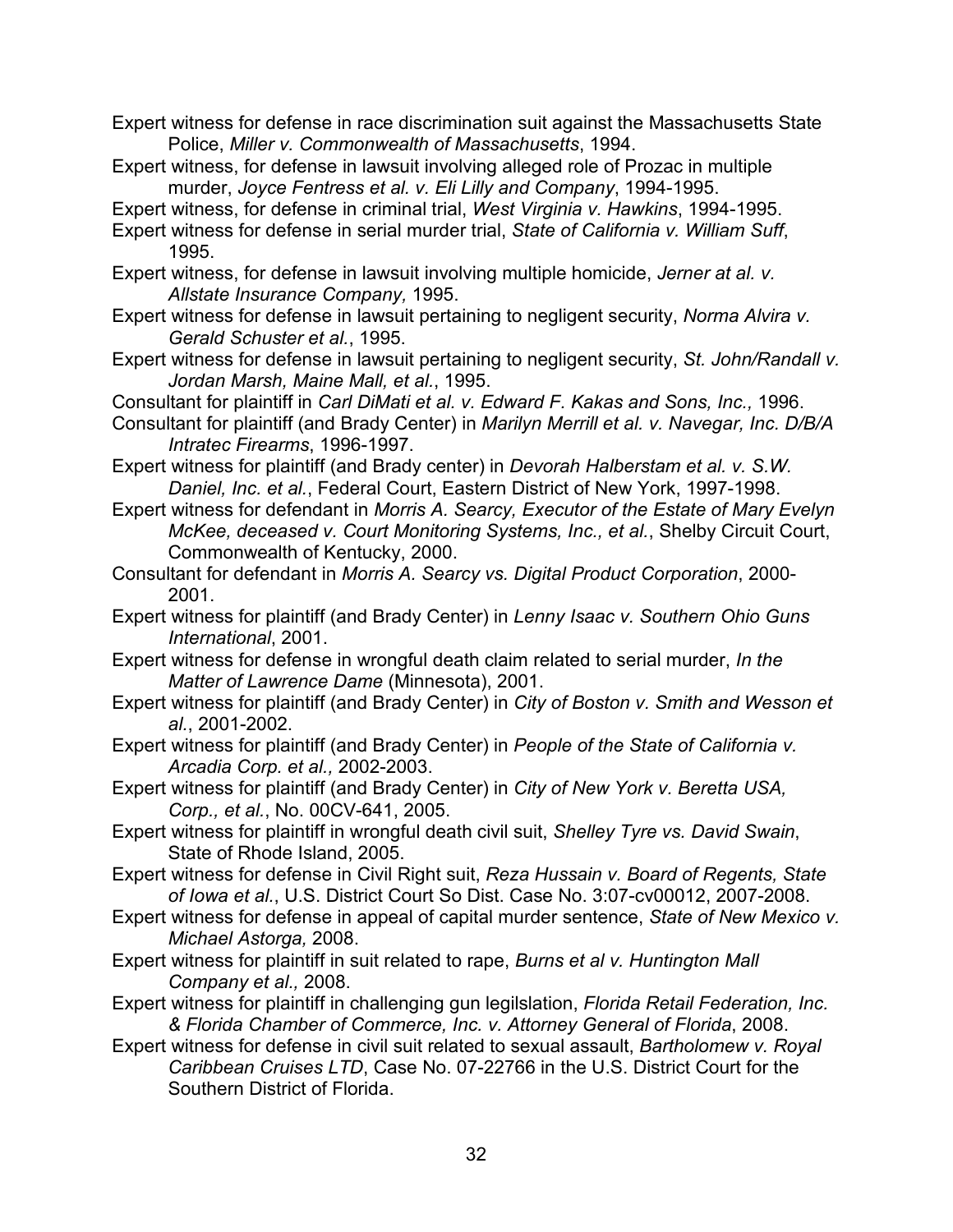- Expert witness for defense in capital murder case, *State of Florida v. Kemar Johnston*, 2008-2010.
- Expert witness for defense in capital murder case, *State of Florida v. Tajuane Arkeem Dubose, 2010.*
- Expert witness for defense in capital murder case, *State of Florida v. Rasheem Dubose, 2010.*
- Expert witness*. People v. Eric Hogan*, Illinois, 2010-2011.
- Consultant, *Jane Smith and John Smith v. Wal-Mart Stores*, Commonwealth of Massachusetts Superior Court, Civil Action No. 2008-4487-D, 2011.
- Expert Witness in wrongful death suit, *Nicholas and Virginia Payne, Administrators of the Estate of Rebecca Payne v. Iroquois Street Limited Partnership et al*., Civil Action No. 10-04786.
- Expert Witness*, Commonwealth v. Alex Valle*, docket number HDCR2009-00187.
- Expert witness for defense in capital murder case, *State of Florida v. Alex Rackley, 2011.*
- Expert witness for defense in civil suit, *Tidiri v. Iowa State University et al., 2013-2014.*
- Expert witness for defense in capital murder case, *State of Florida v. Michael Woods,*  2013.
- Expert witness for plaintiff in civil suit related to an assault on a fan, B*ryan Michael Stow v. Los Angeles Dodgers et al.*, 2013-2014.
- Expert witness for defense in civil suit related to sexual assault, *Doe (K.S.) v. Royal Caribbean Cruises, Ltd.*, 2014.
- Expert witness for defense in civil suit, *Lindsey Horne v. Carnival Cruise Lines*, 2015- 2016.
- Expert witness for the defense in capital trial, *State of Florida v. Harochio J. Varnadore*, 2016-2018.
- Expert witness for defense in civil suit related to sexual assault, *Jane Doe v. Carnival Corporation*, 2016-17.
- Expert witness for the defense in capital trial, *State of Florida v. Herman I. Pickens*, 2016-2019.
- Expert witness for the defense in capital trial, *State of Florida v. Arsenio James*, 2016- 2017.
- Expert witness for plaintiff in civil suit related to assault on fan, *Matthew Fortese v. the Baltimore Orioles*, 2016-2017.
- Expert witness for the defense in capital trial, *State of Florida v. Anthony Carter*, 2017- 2018.
- Expert witness for the defense in capital trial, *State of Florida v. Richard Franklin*, 2017.
- Expert witness for the defense in capital trial, *State of Florida v. Frantzy Jean Marie*, 2017-2018.
- Expert witness for defense in resentencing hearing, *State of Florida v. Paul Dixon*, 2017.
- Expert witness for the plaintiff in wrongful death suit, *Estates of Dr. Richard Field and Dr. Lina Bolanos v. Court Square Press Building Condominium Trust, et al.*, 2017—
- Expert witness for the defense in civil suit, *David Carideo v. Whet Travel, Inc. and Carnival Corporation d/b/a Carnival Cruise Line*, 2018.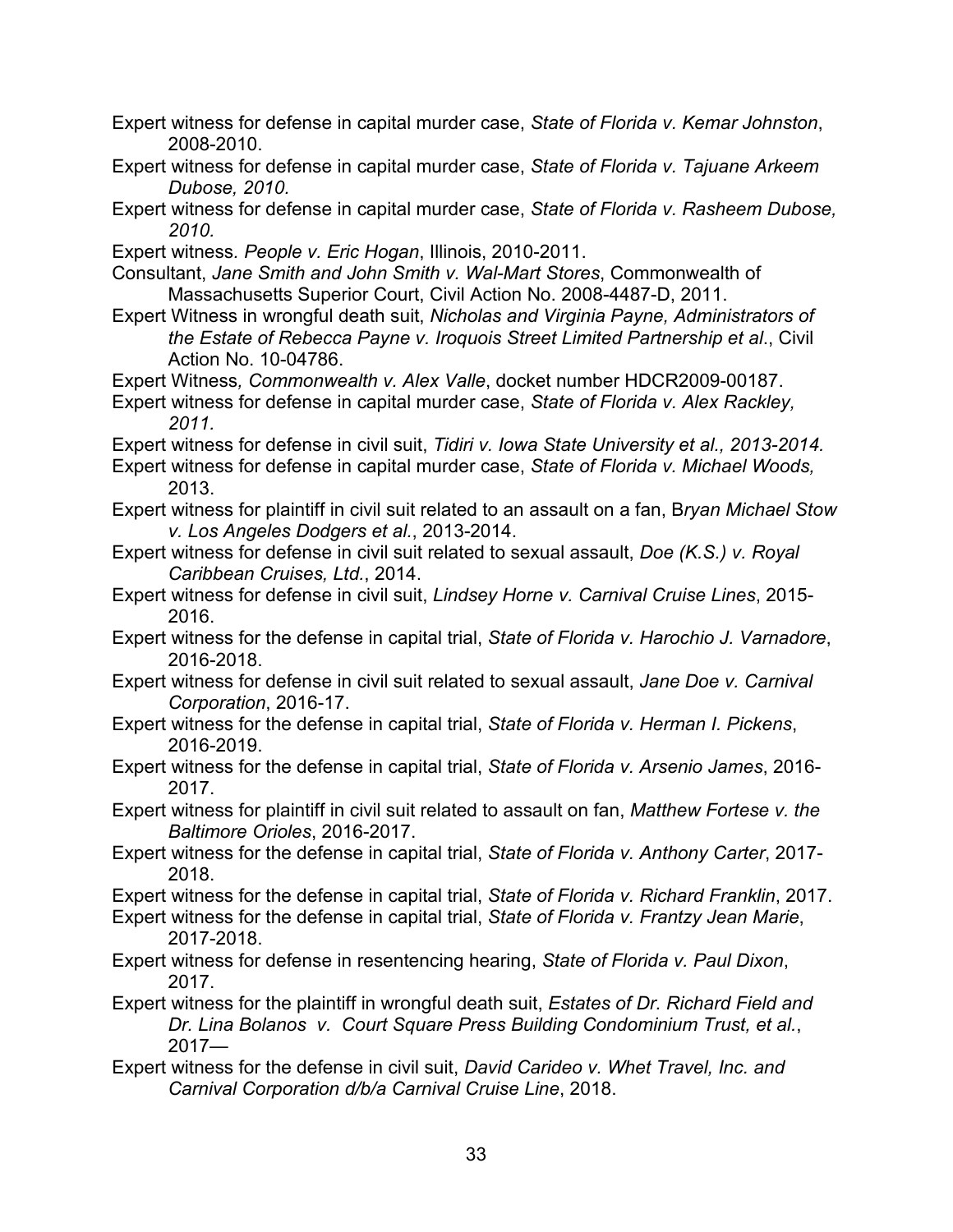- Expert witness for the defense in civil suit, *Jones, Broadus and Jones, Corliss v. Carnival Corporation*, 2018-2019.
- Expert witness for the defense in civil suit, *Linda Heald v. Carnival Corporation*, 2018- 2019.
- Expert witness for the defense in capital trial, *State of Florida v. Aaron James Gregory*, 2019.
- Expert witness for the defense in civil suit related to Sutherland Springs, TX mass shooting, *Holcombe v. U.S.,* 2020-2021.
- Expert witness for the defense in civil suit related to a homicide, *Ansara v. Caesars Palace*, 2020--2021.
- Expert witness for the defense in civil suit related to an assault and kidnapping, *Andrew Abrams v. Morehouse College and AUC Consortium*, 2020--.
- Expert witness for the plaintiffs in civil suit related to a mass shooting at a video game competition. *Kent v. Electronic Arts Inc., et al.*, reconstituted as Consolidated Plaintiffs vs. EA, JLI, Allied Security, et al. 2021.
- Consultant for the defense in civil suit related to the Parkland school shooting, *Fred Guttenberg v. U.S.,* 2021.
- Expert witness for the defense in wrongful death civil suit, *Demeatris Roberson v. Carob Tree Apartments*, 2021--.

# **Research Funding**

- "A Comparative Validation of the Randomized Response and Direct Question Methods," (Oct. 1978-Dec. 1979). National Institute of Law Enforcement and Criminal Justice (with P.E. Tracy).
- "Urban Crime Control and Property Values: Estimating Systematic Interactions," (Oct. 1981-Sept. 1983). National Institute of Justice (with D.A. Hellman).
- "An Econometric Analysis of Campus Crime Rates," (Jan. 1982-Dec. 1982). Northeastern University Research and Scholarship Development Fund (with D.A. Hellman).
- "Victimization in the Boston Public Schools," (May-Dec. 1983). Safe Schools Commission of Boston.
- "Utilization of UCR Data," (July 1984-June 1985). Bureau of Justice Statistics (with G. Pierce)
- "Experiments in Indeterminate Response," (July 1986-June 1987) Northeastern University Research and Scholarship Development Fund (with P.E. Tracy).
- "Arson Measurement, Analysis, and Prevention," (Oct. 1986-Sept. 1988) National Institute of Justice.
- "Seat Belt Use Following the Massachusetts Seat Belt Referendum: A Panel Survey," (Nov. 1986-Jan. 1987) Office of the Attorney General of Massachusetts (with P.E. Tracy).
- "Repair Estimate Practices of Auto Body Shops," (Aug. 1987- Oct. 1987) Office of the Attorney General of Massachusetts and the Massachusetts State Insurance Rating Bureau (with P.E. Tracy).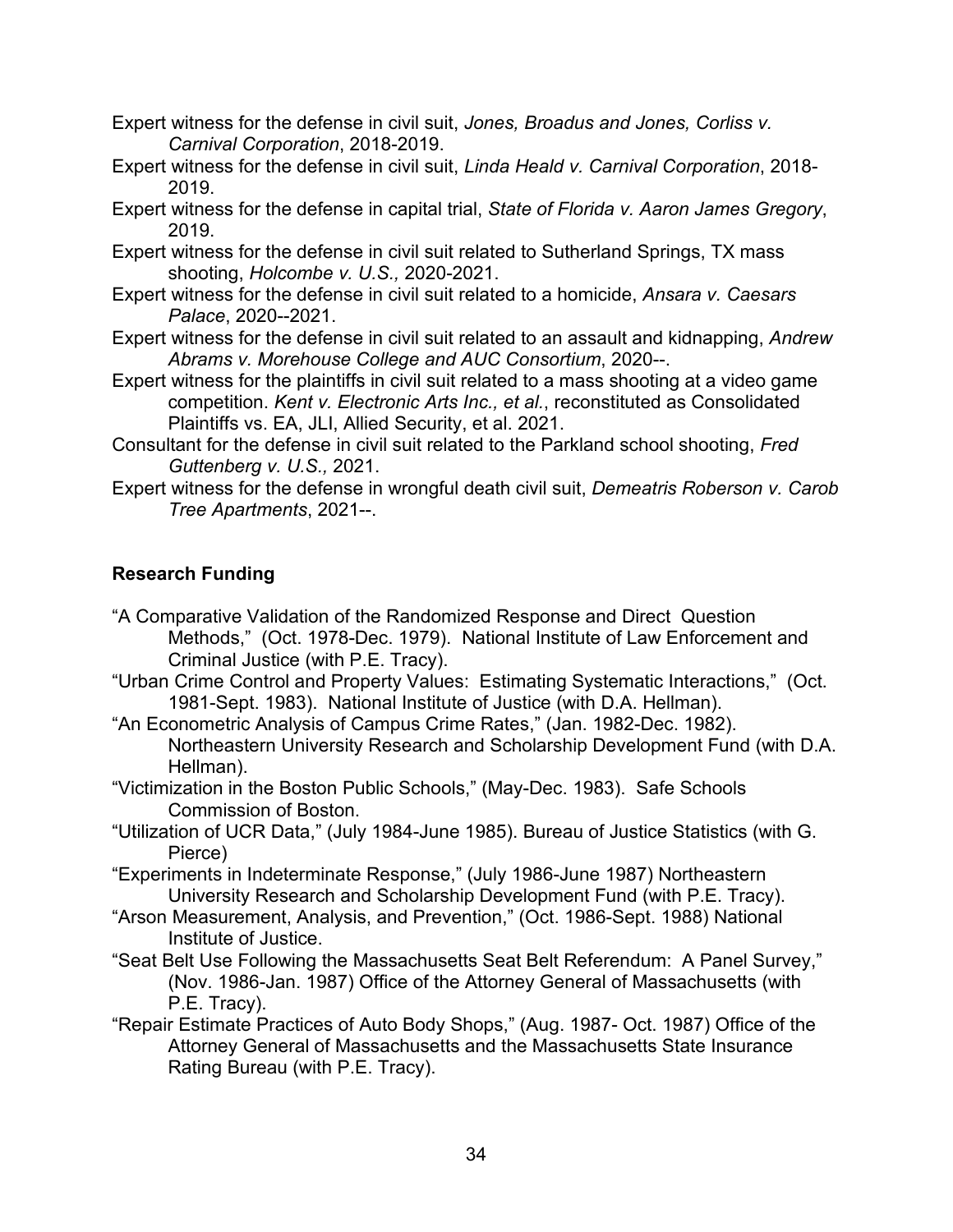"Cost Containment Pertaining to Insurance Fraud," (May 1988-July 1988) Office of the Attorney General of Massachusetts (with P.E. Tracy).

- "Cost Containment in Bodily Injury Auto Insurance," (June 1989). Office of the Attorney General of Massachusetts (with P.E. Tracy).
- "A Consumer Survey of Auto Insurance Reforms." (July 1989-Dec. 1989). Office of the Attorney General of Massachusetts (with P.E. Tracy).
- "An Analysis of Bodily Injury Claims." (May 1990-July 1990). Office of the Attorney General of Massachusetts (with P.E. Tracy).
- "A Survey Concerning the Direct Payment Claim Settlement Program." (July 1990-Oct. 1990). Office of the Attorney General of Massachusetts (with P.E. Tracy).
- "An Analysis of Personal Injury Protection Claims. " (August 1992-Sept. 1992). Office of the Attorney General of Massachusetts (with M. Levine).
- "Preparation of Supplementary Homicide Data File." (April 1994-June 1994). National Institute of Justice.
- "Summit on Juvenile Violence." (October 1994-May 1995). U.S. Department of Health and Human Services (with D. Hall).
- "Measuring Handgun Homicide Rates." (July 1, 1995-June 30, 1998). Bureau of Justice Statistics (with G. Pierce and L. Briggs).
- "Reporting on Trends in Juvenile Violence." (October 1, 1995-December 31, 1995). Bureau of Justice Statistics.
- "The Memphis and Shelby County Crime Report--1996." (September 1, 1995-January 31, 1996 (with B. Cohen and M. Wolfgang).
- "Trends in Lethal and Non-Lethal Youth Violence." (July 1, 1997-June 30, 1998). Charles Stewart Mott Foundation (with N. Graham and M.A. Zager).
- "Exploring the Measurement of Assaultive Behavior." (August 1, 1997- July31, 1998). Bureau of Justice Statistics.
- "Gun Violence among Intimate Partners." (August 1999 April 2000) The Joyce Foundation (with M. Shively and S. Harshbarger).
- "Enhancing the Measurement and Analysis of Homicide Statistics." (October 1, 2001- September 30, 2002). Bureau of Justice Statistics.
- "NUstat; A Statistical Tool for Social Science Statistics Students." (July 1, 2002-June 30, 2003). Northeastern University Instructional Development Fund.
- "Imputing Missing Data in the Supplementary Homicide Reports." (June 1, 2005-March 31, 2006). American Statistical Association, Committee on Law and Justice Statistics.
- "Homicide Trends, Phase III." (October 1, 2005-September 30, 2006). Bureau of Justice Statistics.
- "Homicide Trends, Phase IV." (June 1, 2007-December 31, 2007). Bureau of Justice Statistics.
- "The nature and prevention of campus violence," Team member for research contract awarded to Applied Risk Management, Inc., from the Massachusetts Board of Higher Education, 2008.
- "Research on obesity prevention in schools," (September 2009-May 2010), from the Office of the Attorney General of the Commonwealth of Massachusetts.
- "Comparison of Violent Crime Rates at Sea and on Shore," July 17, 2013, Report to the Cruise Lines International Association.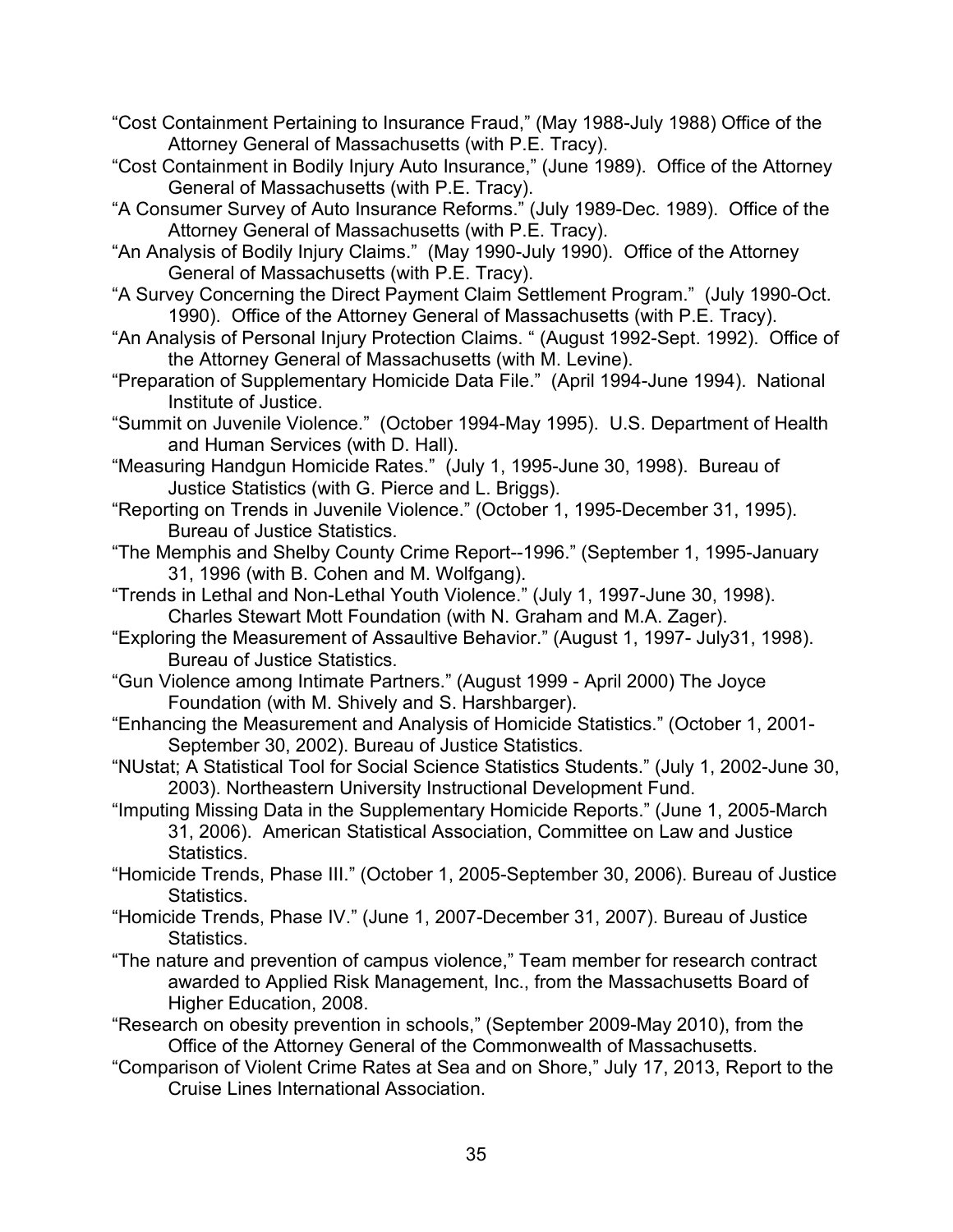"Expanding the database on mass murder," *USA Today*, June - August 2016.

"Development and Preliminary Analysis of a Mass Murder Database for 1990-2016," July – December 2017 (with Emma E. Fridel).

"The Nature, Trends, Correlates, and Prevention of Mass Public Shootings in America, 1976-2018 (January 2019 – December 2021). The National Institute of Justice (with Grant Duwe and Michael Rocque).

"The Associated Press/USA Today/Northeastern University Mass Murder Database Partnership," (March 2019 -- ).

# **Professional Experience (Selected)**

Computer Programmer, Nuclear Physics Laboratory, Boston University (1968). Consultant, University of Pennsylvania Law School: Constructed "Fox Index," the Law School's admissions formula (1971-72). Reviewer for CHOICE, *Journal of the American Library Association* (1973-1976).

Consultant, A.J. Wood Research Corporation, Philadelphia (1975-1976).

Associate Criminology Editor, *Journal of Criminal Law and Criminology* (1973-1977).

Senior Analyst (full-time), Abt Associates, Cambridge, Massachusetts (1976).

Editorial Board, *Evaluation Quarterly* (1977-1980).

Consultant, Project LEAD, Town of Concord, Massachusetts (1978-1979).

- Consultant, Urban Educational Systems, Inc., Boston: Development of Arson Early Warning System (1978-1981).
- Consultant, Social Science Research Institute, Boston: National survey of prison victimization (1978-1979).

Consultant, National Institute of Justice (1978-- ).

- Talk Show Host, WRBB-FM, Boston (1978).
- Talk Show Host, WBUR-FM, Boston (1978-1980).
- Consultant, SIH, Inc.: Taught experimental design at LEAA (1980).
- Consultant, SIH, Inc.: Taught regression analysis at NIJ (1980).
- Consultant, American Society of Criminology: Taught a Faculty Development Workshop in regression (1980).
- Consultant, Stat Resources, Boston (1982-1985).
- Consultant, University of Alaska Justice Center, Crime forecasting project (1983).
- Editorial Consultant, *Journal of Criminal Law and Criminology* (1982-1990).

Editor, *Journal of Quantitative Criminology* (1984-1991); Editor-in-Chief (1991-- ).

Consultant, WJW-TV, Cleveland. Designed study of auto body fraud.

Consultant, State of Alaska Public Defenders Agency (1988).

Book Series Editor, Plenum Series in Crime and Justice (1988-- ).

- Consultant, Florida Department of Law Enforcement, Combined Task Force, Gainesville, Florida (1990-1991).
- Consultant, National Academy of Sciences Panel on Criminal Violence (1990).

Technical Consultant, Aaron Spelling Productions, Inc. (1990).

Consultant, Time-Life Books, *True Crime* series (1992).

Consultant, National Center for Juvenile Justice, Preparation of two reports on juvenile homicide for national publication on juvenile crime and justice.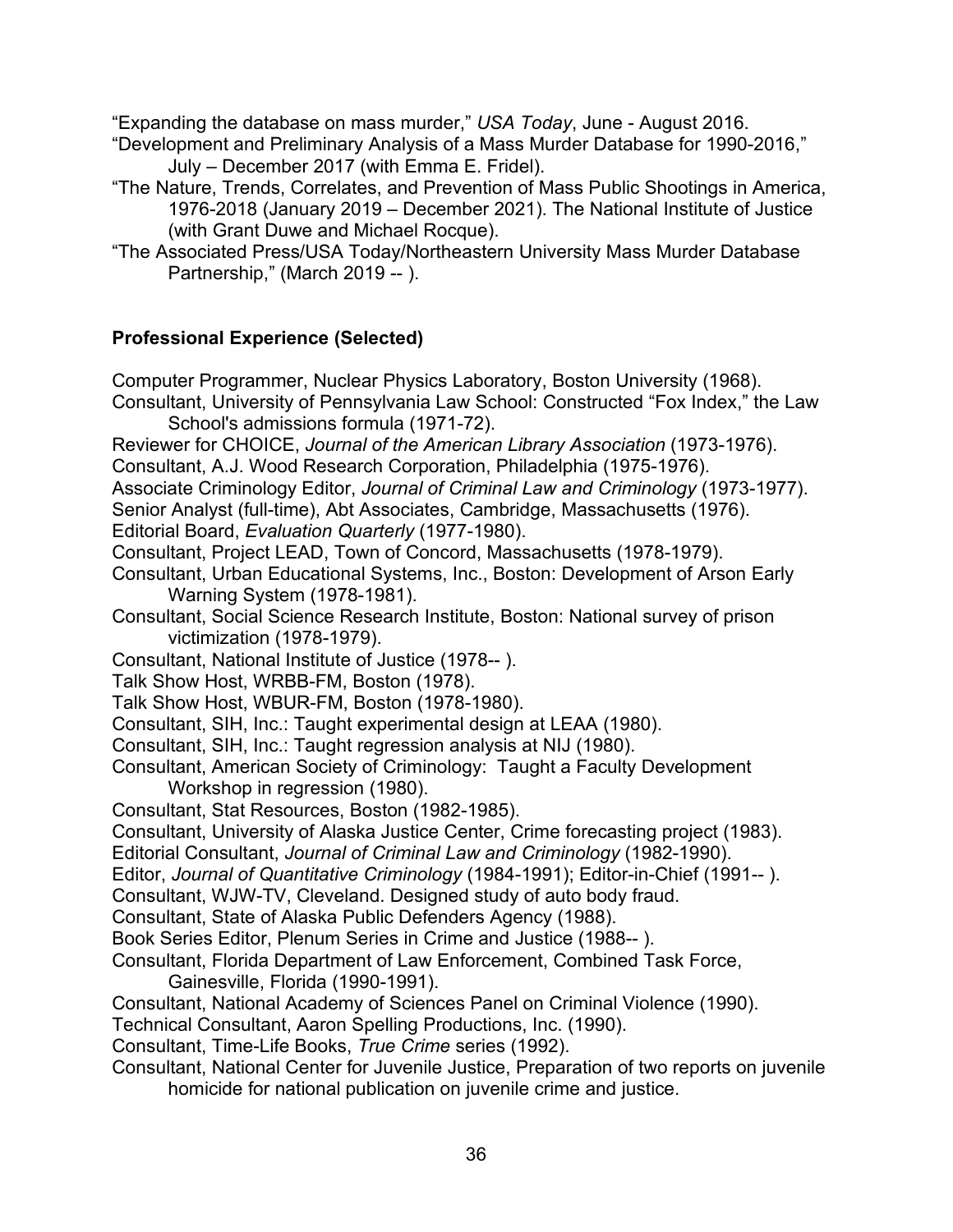Consultant, Inter-University Consortium for Political and Social Research, 1993. Chair, Youth Violence Task Force, Boston Challenge to Leadership, 1994-95

Consultant, Bureau of Justice Statistics Panel on the Criminal Justice Data Archive, 1995.

- Task Force Member, Bureau of Justice Statistics Task Force on the Criminal Justice Archive, 1995.
- Briefing to Attorney General Janet Reno on trends in juvenile violence, March 1996. Citywide Strategic Planning Team for the Boston Police Department, 1996.
- External review of the Criminal Justice Program at St. Johns University, 1997.
- Strategic Planning Committee on Youth Violence, Boys and Girls Clubs of America, 1997.
- Visiting Fellow, Bureau of Justice Statistics, 1997-2008.
- Member, Massachusetts Police Accreditation Commission, 1998.
- Briefing to Attorney General Janet Reno and Secretary of Health and Human Services Donna Shalala on intimate partner violence data and trends, March 1998.
- Member, Presidential Advisory Committee on School Violence, 1998.
- Member, U.S. Department of Education Expert Panel on Safe, Disciplined and Drug-Free Schools, 1998-2000.
- Member, Academic Advisory Council of the National Campaign against Youth Violence, 2000.
- Editorial Board, *Homicide Studies*, 2001-2005.
- Deputy Editor, *Justice Quarterly*, 2001-2004.
- Contributing Consultant, Fox Television Network, September 11, 2001- October 10, 2001.
- News Analyst for NBC, MSNBC, and CNBC, October 2002 December 2002.
- Columnist (bi-weekly) for the Boston Herald, 2005-2006.
- Book Series Editor, Series on homicide, Praeger Publishing Company.
- Consultant, International Council of Cruise Lines, 2006-2007.
- Chair, Blue Ribbon Panel on Seattle's Capitol Hill Massacre. Appointed by the Seattle Police Department, 2006.
- Member, Public Safety and Security Working Group, Patrick-Murray Transition Team, December 2006.
- Commencement Speaker, Massachusetts Department of Correction Training Academy, April 2007.
- Invited presentation for the New Hampshire Attorney General and the New Hampshire Crime Commission, June 2007.
- Invited presentation for the Massachusetts Attorney General and the Urban Violence Subcommittee, April 2008.
- Contributor, *World Book Encyclopedia*, 2008.
- Tour leader, "Immoral Boston," Annual Meeting of the American Sociological Association, August 2008.
- Invited presentation for the Massachusetts Governor's Anti-Crime Council, April 2009. Member, Massachusetts legislative task force on sentencing juvenile, 2012,

Consulting criminologist and news analyst for NBC and MSNBC, December 2012.

Member, Board of Contributors, *USA Today* (July 2013 --)

Consultant on cruise crime statistics, Cruise Lines International Association (2013 -- ).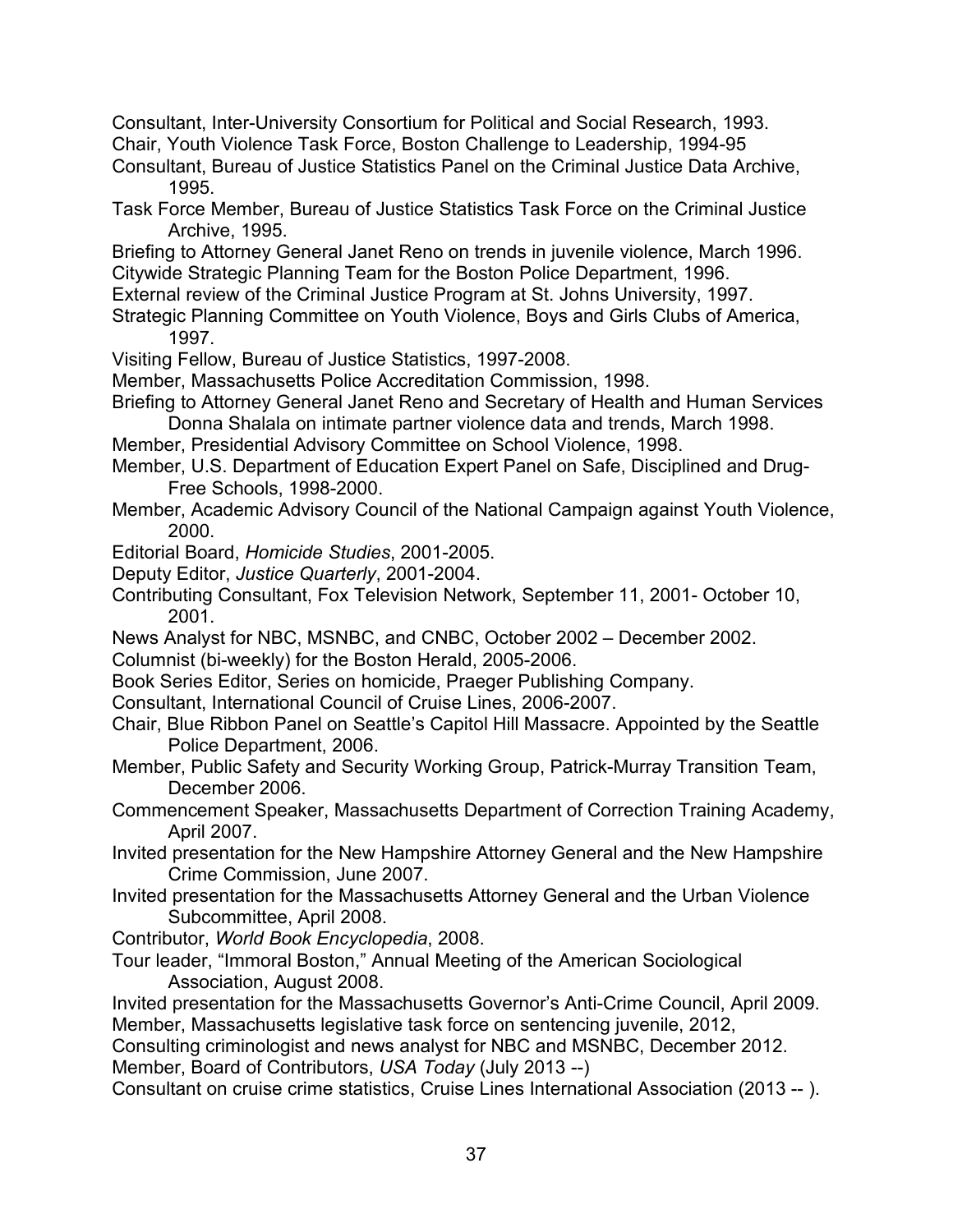Member, Editorial Board, *Violence and Gender* (June 2013 -- ).

Consultant on requirements for security systems monitors for Citizens Disability, LLC., 2014.

Member, Editorial Board, *Crime Psychology Review* (2015 - 2018).

Advisory Committee, Mayors' playbook for responding to mass shootings. he Public Health Advocacy Institute at Northeastern University School of Law, 2021.

Graduation Speaker, Criminology Department, University of Pennsylvania, 2022.

### **Keynote Talks and Campus-Wide Lectures**

Campus-wide lectures and keynotes on multiple homicide at: Texas Tech University (1985), SUNY-Oneonta (1985), Columbia Basin College (1986), The University of Lowell (1987), Norwich University (1990), Trenton State College (1991), Curry College (1992), Merrimack College (1992), The Marist College (1992), University of New Haven (1992 and 1994), SUNY–Canton (1992), The University of Windsor (1992), Orange County Community College (1993), Mercyhurst College (1993), Castleton State College (1993), Western Illinois University (1993), University of South Dakota (1994), University of Rhode Island (1994), Mercer College (1995), Pace University (1995), Augustana College, IL (1996), Fullerton State College (1996), Arkansas Tech University (1996), Worcester State College (1997) Scanectady County Community College (1997), University of Massachusetts at Lowell (1997), University of Tennessee (1998), Corning Community College (1998), North Georgia College (1988), University of Pennsylvania (1999), Longview Community College (1999), Salt Lake City Community College (1999), Peru State College (1999), Adams State College (1999), Maple Woods Community College (1999), Dickinson State College (1999), Jamestown State College (1999), Lynchburg College (1999), Goucher College (1999), Clarkson University (2000), Federal Bureau of Investigation, Philadelphia Region (2000), University of Tennessee at Martin (2000), Southern Illinois University at Edwardsville (2001), Providence College (2001); Moscow State University (2002), Salt Lake City Community College (2002), Westminster College (2002), Weber State University (2002), Wayne State College (2003), Rutgers University—Camden (2004), Truman State University (2005), Salem State College (2005), University of New Hampshire (2006), Greenfield Community College (2006), Smith College (2007), Worcester State College (2008), Harvard College (2011), Elizabethtown College (2013), University of Pennsylvania (2013), Truman State University (2013), University of Central Florida (2014), U.S. Congressional staff members (2015), California State University San Bernardino at Palm Desert (2016), ASIS Boston Chapter (2016), Homicide Research Working Group (2018), Lycoming College (2018), The International Association of Healthcare Security and Safety, Boston Chapter (2018), ASIS New England Security Expo (2019), New Jersey State Police (2019), National Press Foundation (2019), First Parish Unitarian Universalist in Needham MA (2020), National Institute of Justice Webinar (2020), Naples, FL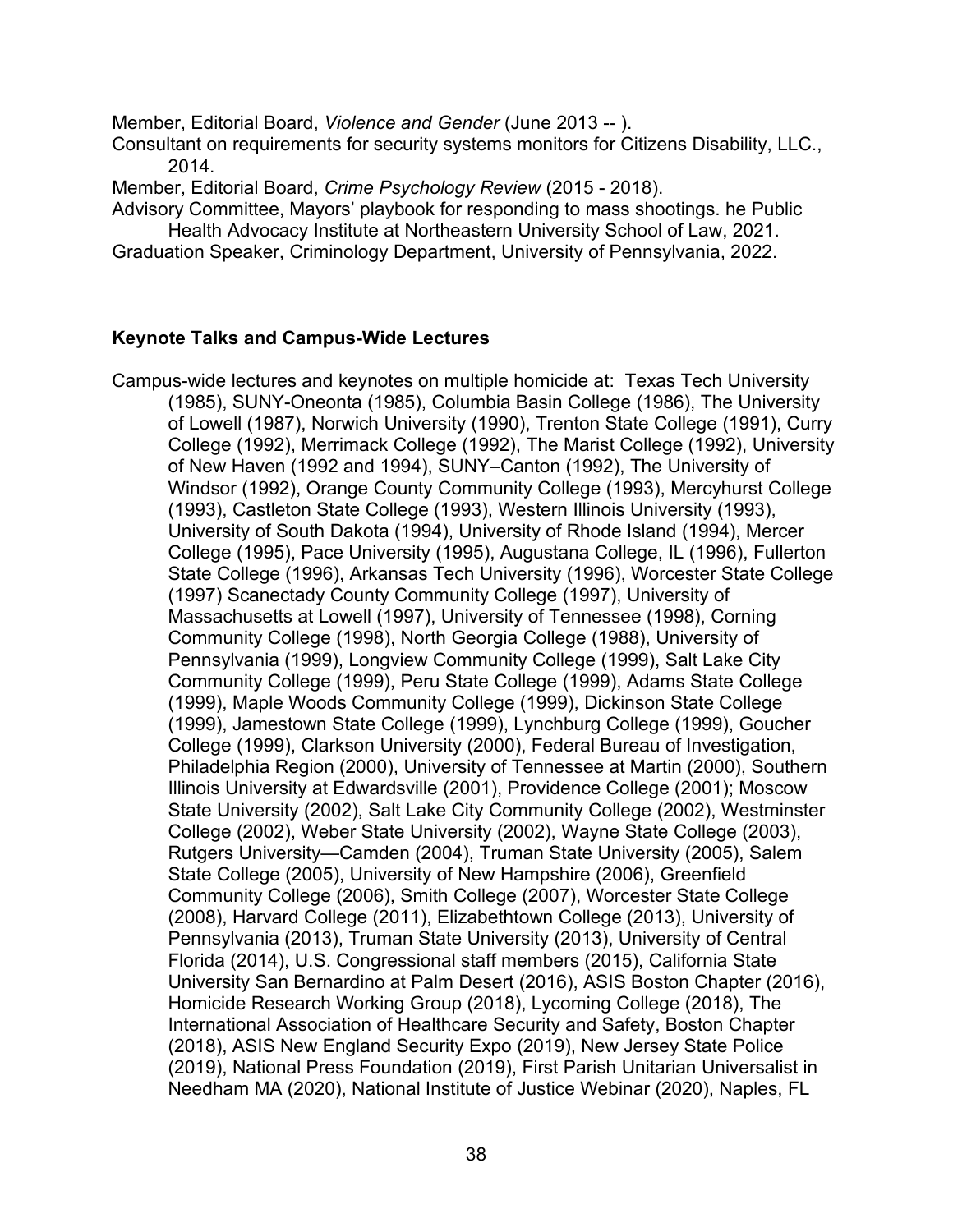Center for Critical Thinking (2021), Universidad Hartmann (2021), Northeastern Association of Forensic Scientists (2021), University of Rhode Island (2022).

Presentations and keynotes on youth violence at: National Convention of the Boys and Girls Club of America (1993), Norwalk, CT community series on juvenile crime (1993), Western Pennsylvania Sheriff's Association (1993), John Hancock Company (1993),Temple Beth Am, Needham, MA (1994), Temple Sinai, Sharon, MA (1994), Saginaw, MI Town Hall (1994), Dallas Woman's Club (1994), Boston Challenge to Leadership (1994), Portland, Maine Junior League (1995), Middlesex Community College (1995), Massachusetts Office of Victims Assistance (1995), Dallas Mental Health Association (1995), The White House (1995), Police Executive Research Forum Regional Meeting (1995), Office of the United States Attorney General (1995), Oregon Juvenile Department Directors' Association (1995), Drury College (1995), Boston Challenge to Leadership (1995), New England Chapter of the Young Presidents Organization (1995), Fort Lauderdale Summit on Policing (1996), The United Way of America's National Leadership Conference (1996), Massachusetts Probation Association (1996), National Criminal Justice Association (1996), Boston Bar Association (1996), International Association of Hospital Security and Safety (1996), Massachusetts League of Women's Voters (1996) Newton-Wellesley Hospital (1996), Southwestern Louisiana University (1996), Ditchley Foundation (1996), Population Reference Bureau (1997), The Country Club of North Carolina (1997), Norfolk County Juvenile Justice Roundtable (1997), Milford, NH Community Forum (1997), University of Puerto Rico (1998), Youth and Shelter Services, Iowa State University (1998), Auburn University (1998), Mt. Wachussett Community College (1998) Massachusetts Department of Education (1998), MIT Women's League (1998), United Way of Metropolitan Atlanta (1998), VDET Conference (1998), International Association of Chiefs of Police (1998), University of Pittsburgh at Greensburg (1998), Marist College (1998), Temple Isiaih, Columbia, MD (1998), University of Puerto Rico (1999), Weber State University (1999), Ft. Worth Lecture Foundation (1999), University of West Virginia (1999), Massachusetts Youth Crime Summit (1999), Lebanon Valley College (1999), Corning Community College (1999), Southwest State College (1999), Staten Island Child and Adolescent Mental Health Association (1999), Brightside Lecture Series, Northampton, MA (1999), Augustana College, SD (1999), University of Northern Colorado (2000), Ft. Worth Crime Prevention Resource Center (2000), Rhode Island Advocacy for Children conference (2000), The Cambridge Forum (2000), The Boys and Girls Clubs of America (2001), Madison, WI Civics Club (2001), Social Law Library, Boston (2001), Iowa Governor's Conference on Juvenile Justice (2001), Oklahoma Juvenile Justice Association (2001), Rhode Island Advocacy for Children conference (2002), Middlesex Community College (2002), Hamilton-Fish Conference on School Violence, Monterey, CA (2002), Northern Utah Gang Conference (2002); State of Ohio Attorney General's Conference on Law Enforcement (2002), Pennsylvania State University at Worthington/Scranton (2003). New York State Division of Criminal Justice Services (2003), Phi Theta Kappa Satellite Series (2003),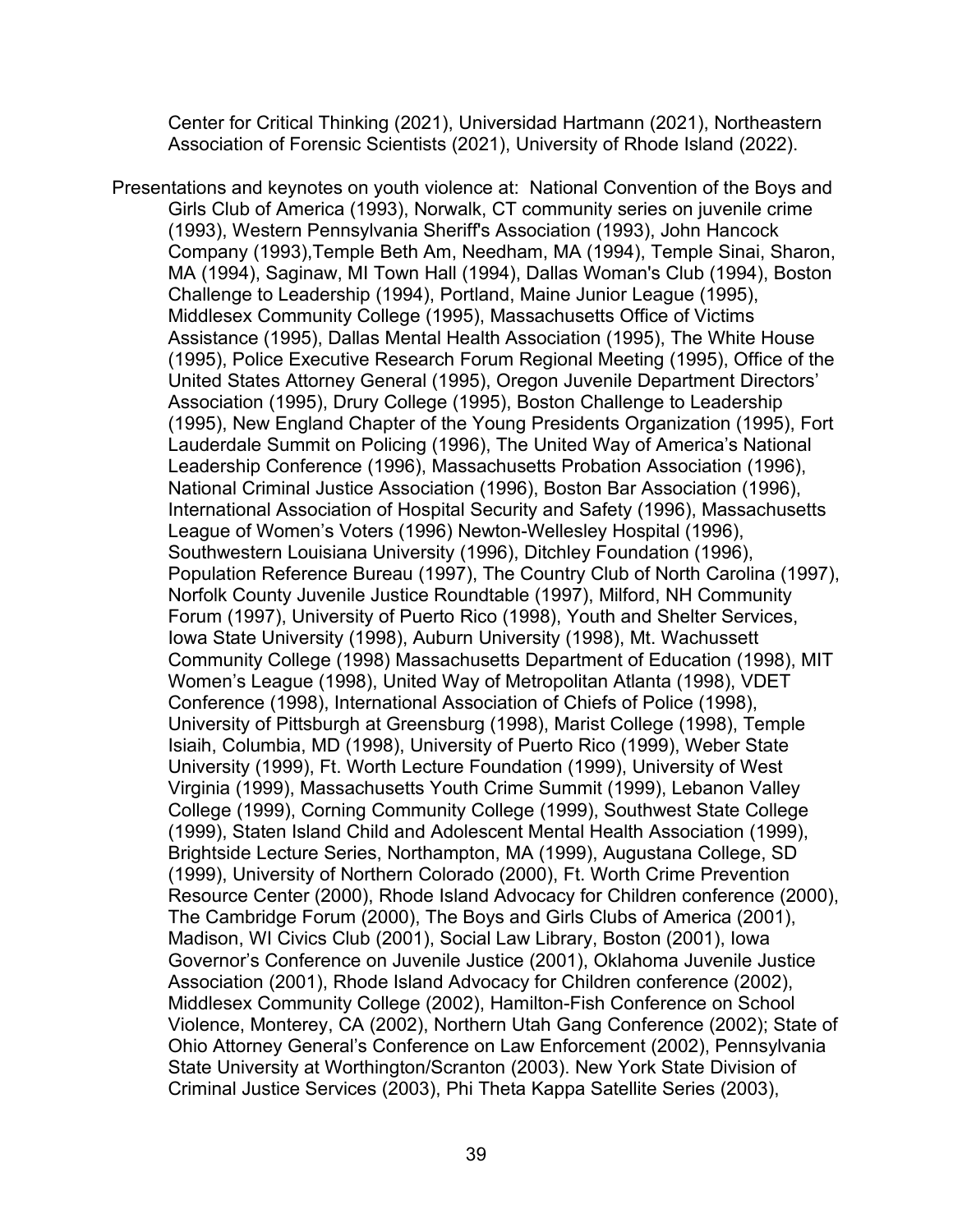National Honor Society annual conference (2003), Massachusetts Judicial Institute (2005), Boston Study Group (2006) Newton Lifetime Learning (2006), University of New Hampshire (2007), The Boys and Girls Clubs of America (2007), Brandeis University (2008), Massachusetts Attorney General's Committee on Youth Violence 2008), The Boston Foundation (2009), The Texas Legislative Summit on African Americans (2009), PowerNet of Dayton (2009), Massachusetts Department of Public Health (2009), National Institute of Justice plenary session (2009), New England School of Law (2010), Natick (MA) Soldier Research, Development and Engineering Center (2011), Sharon Adult Education (2011), Austin CARY (2012), Boys and Girls Clubs of Canada (2014).

Presentations and keynotes on workplace and campus violence for: Retail Association of Massachusetts (1993), Retail Association of Connecticut (1993), Boston Federal Executive Board (1993), First Security Services Corporation (1993), John Hancock Insurance Company (1993), Brookline Chamber of Commerce (1994), Pepsi-Cola Corporation (1994), Bank Administration Institute (1994), Massachusetts Bankers Association (1994), National Retail Federation (1994), the New England Chapter of the National Classification Management Society (1994), the American Public Transportation Association (1994), Employee Assistance Professionals Association (1994), International Association of Campus Law Enforcement Directors (1994), Southeastern Massachusetts Health Care Association (1995), International Personnel Management Association (1995), Penn State University Conference Center (1996), National Retail Federation (1996), Guardsmark, Inc. (1996), Brigham and Women's Hospital (1996), Harvard-Pilgrim Health Care (2001), Nebraska Safety and Health Council (2001), Boston Chapter of the American Society for Industrial Security (2003), Northeast Colleges and Universities Security Association (2007), New England Claims Association (2007), Boston Medical Center Grand Rounds (2008), Noel Levitz National Conference on Student Recruitment and Retention (2008), The Northeast Colleges and Universities Security Association (2009), National Association of College and University Business Officers (2009), New England Claims Association (2009), Southern Connecticut State University (2011), Jackson State University (2011), Boston Chapter of American Society of Industrial Security (2012), West Virginia Department of Public Health (2013), Massachusetts Association of Student Financial Aid Administrators (2013), Massachusetts Port Authority (2014), Rivier University (2016).

#### **Media Experience**

*Television:* Profiled in CBS *48 Hours* and CNN *Anderson Cooper*. Hundreds of interviews on national network programs, including *Face the Nation*, *CBS Evening News*, and *CBS Morning News* (CBS); *Good Morning America*, *Primetime Live, Nightline, 20/20* and *World News Tonight* (ABC); *Meet the Press*, *The Today Show*, *Dateline NBC*, *Unsolved Mysteries*, and *NBC Evening News* (NBC); *A Current Affair*, *Under Scrutiny, Fox and Friends*,